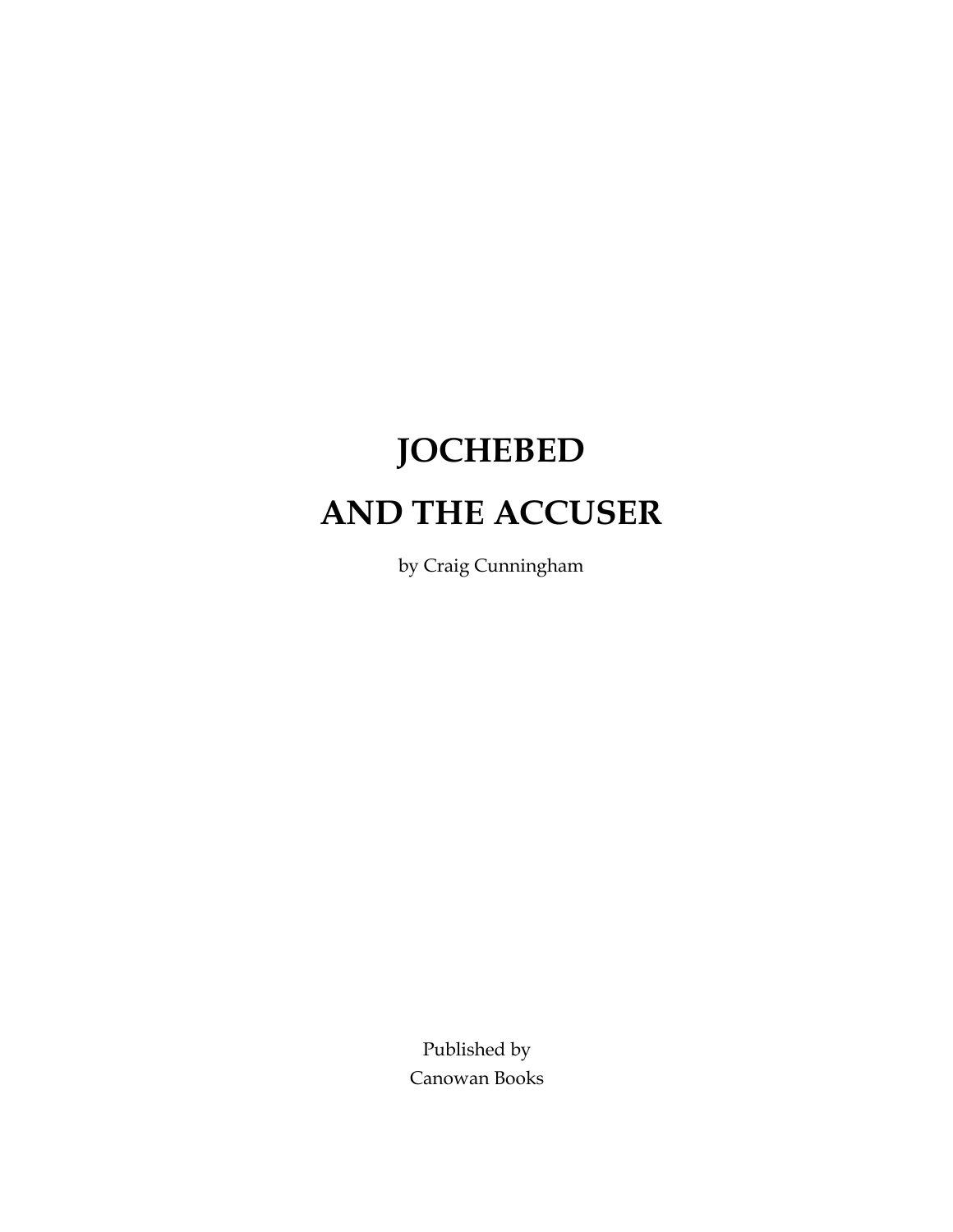*Jochebed and the Accuser*

Copyright © 2021 by Craig Cunningham

All rights reserved. No part of this book may be reproduced or used in any manner without written permission of the copyright owner except for the use of quotations in a book review.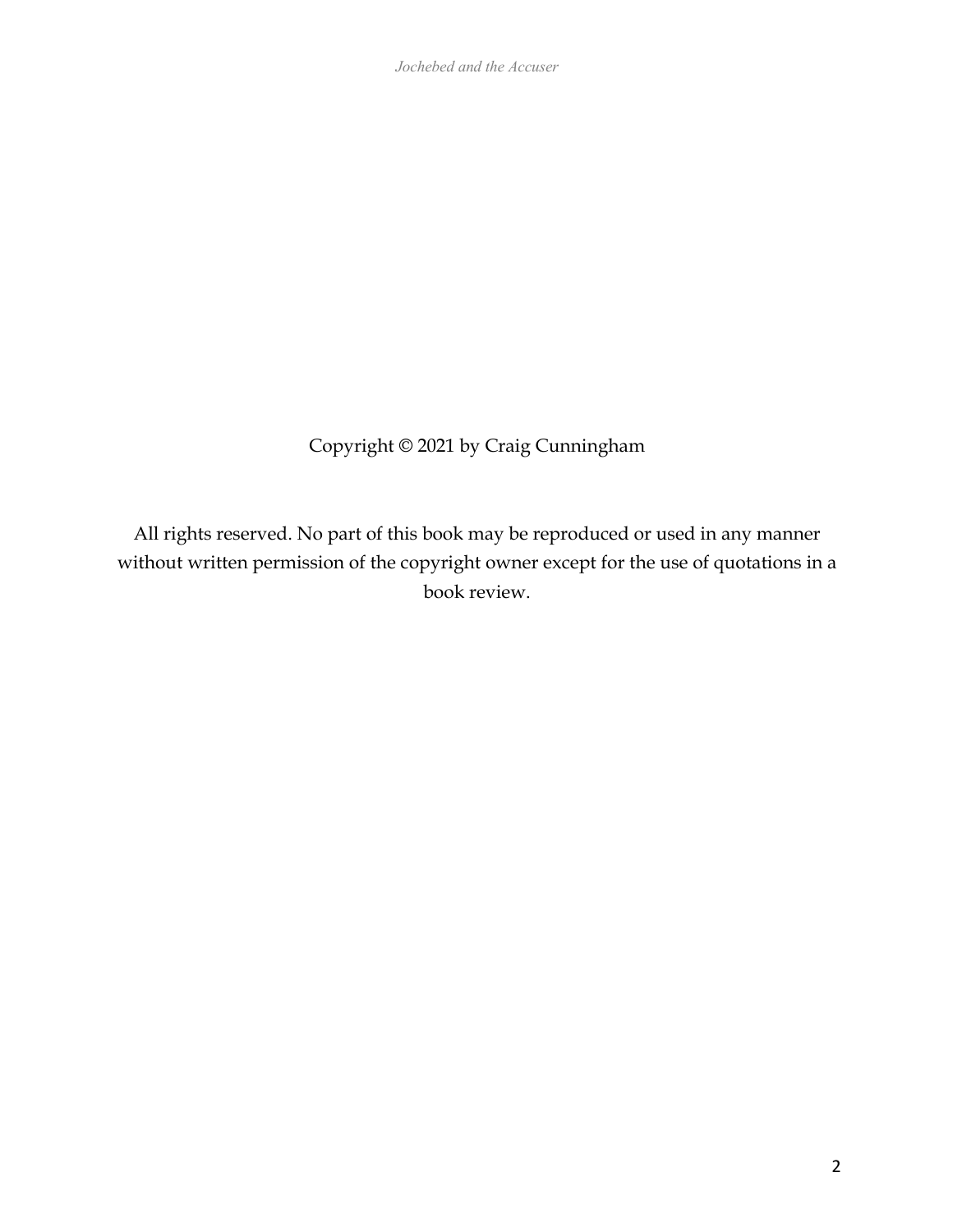#### *Introduction*

I'm fascinated by the idea of words becoming flesh—the sudden manifestation of reality. A plumb line through my work over the past few years has been this notion that because we are created in the image of God, we create as He creates.

The world was formed upon His words. Nothing existed until He spoke. Could that same power live in us?

A man named Peter once walked on water.

A man named Paul raised Eutychus from the dead.

Christ said we could move mountains with a seed of faith.

Maybe the idea of words coming to life isn't so strange, after all.

I don't know how to speak aloud and for something to appear before me. At least, not yet. But I do know that creating as an artist is the closest I have come to wielding this power. The artist looks at the blank canvas, the empty page, the unformed block of stone, and by his will and his vision creates something that did not previously exist. He speaks the creation into being—a living creation. And that creation then gives birth to thoughts and realizations and actions of those who engage with the work. In this way, a single work of creation continues creating. Creation begets more creation, perpetually.

The working artist thinks in projects. He wakes up and gives his attention to the project before him, and perhaps it takes a year or ten years, but he must finish the work. In the process of exploring and honing the work, additional elements are often created that may not be used in the final project. Over the years, I have written countless pieces meant to be a part of a project, but ultimately those pieces did not fit in the end. And so they are set aside for another day, or, perhaps, just for me to go back and remember from time to time.

I was recently looking back on some of these scraps of larger works while also considering that what we create—what we speak into being—is worthy of living. As I read, the thought struck me that these characters I had created were speaking to one another inside of me. In my own soul, the ideas and the characters I had brought to life were sitting around a table deep in discussion. The two lead characters of this particular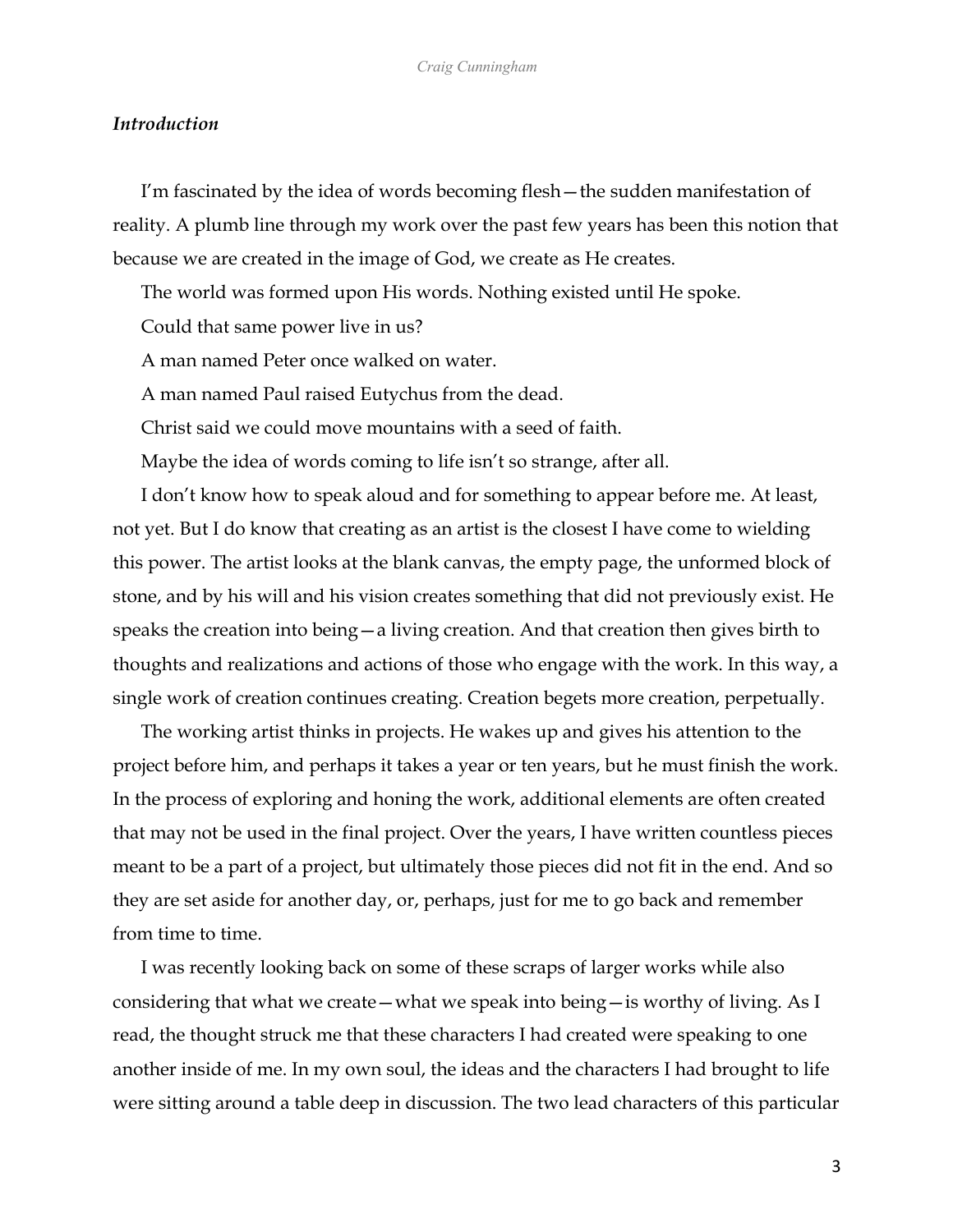collection are Jochebed and the Accuser, as evidence by the title. Jochebed is of course the mother of Moses. The Accuser is Satan. The discussion at the table of my soul is centered around their conflict of visions; Jochebed seeks the wisdom of God for her own life and the life of her baby (Moses), while the Accuser gently tries to convince her that mankind is delusional about his inherent worth, and that it would be better—and more faithful to God's plan—to submit to her basest natures.

As I re-read these words, I find myself enchanted and convinced by the Accuser. He makes a compelling argument throughout this book. While the others appear to be searching, he presents himself as having all of the answers. He is the anchor of this book, but he is not the hero. That title belongs to Jochebed. To search, and to keep searching while also being faithful, is the mark of maturity. While the Accuser presents the answers and explanations, she remains steadfast that God is good and has a plan for her life and the life of man. Her words keep the ship of faith afloat, despite the Accuser's best efforts. In this book you will also discover the wayfarer, the warrior, the philosopher, and the prophets. Like Jochebed and the Accuser, they too are sitting at the table making their case.

Once these characters were created, they could not be uncreated. Neither can we.

And so, this book came about in an unusual way. My guess is that you will discover that for yourself. You will see that this is not a normal collection of poetry or short stories. It isn't. These ideas and characters were born at different times and for different reasons. The material in this book was meant for other projects. Though, as I read it now, I am beginning to wonder if these words were always meant to live together as *Jochebed and the Accuser*.

The work is alive and has its own intentions.

It was intended for you. It was intended for me.

*Craig Cunningham March 9, 2021*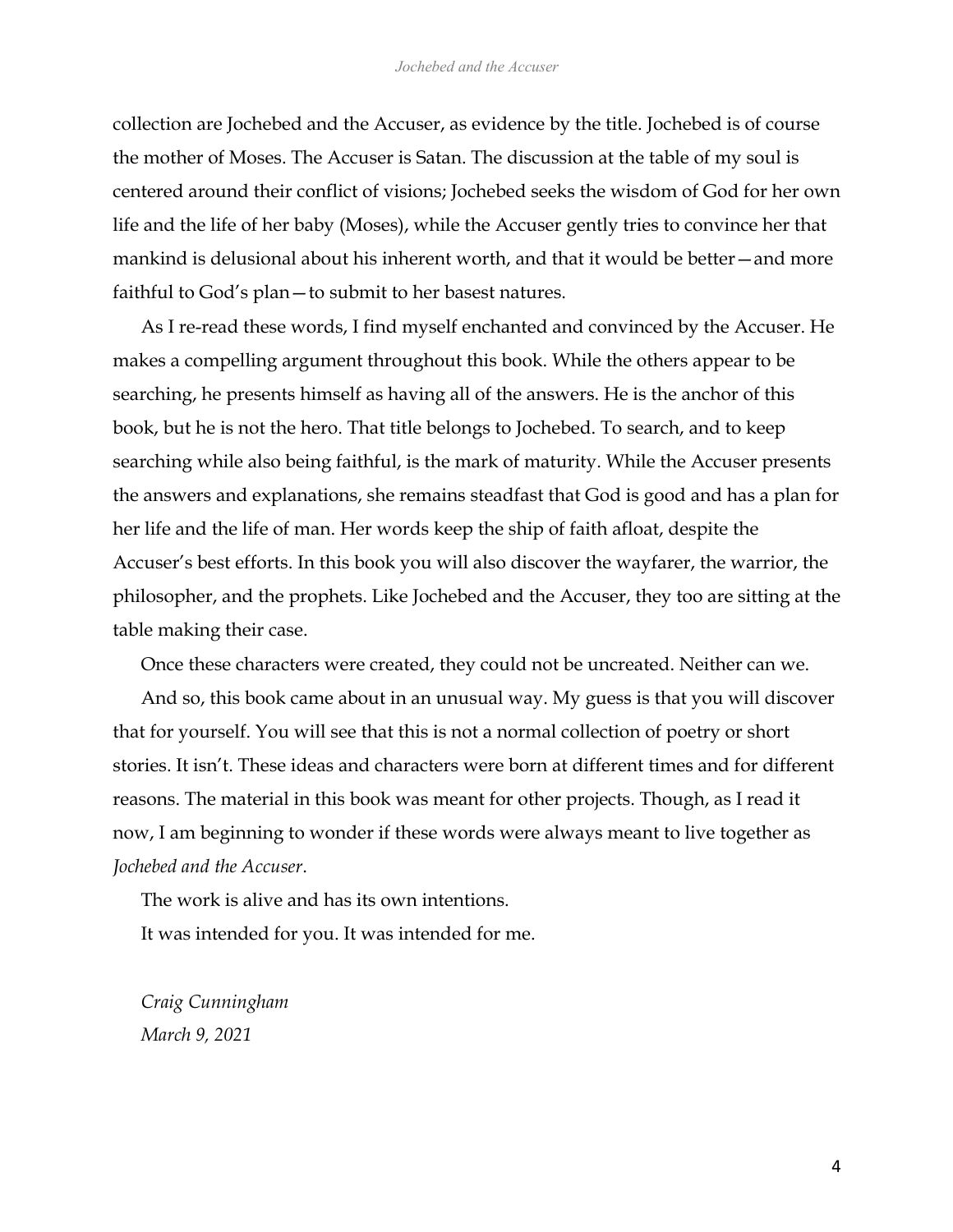*Craig Cunningham*

*Jochebed and the Accuser*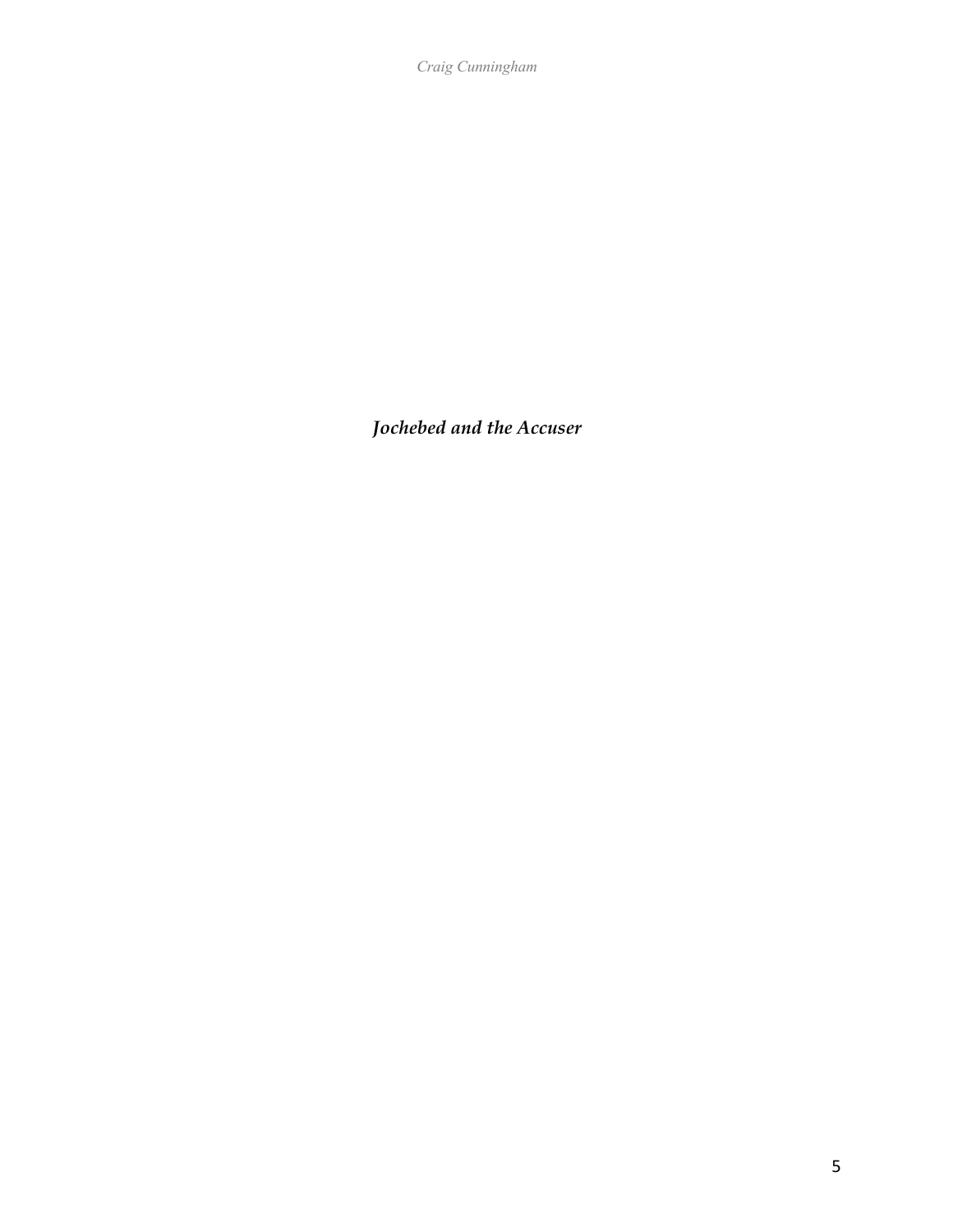## *Jochebed Sings To The Boy:*

In the beginning we had everything: perfect love, beauty, the image uninterrupted by amnesia. Our souls were filled with light from which we did not hide, child child, we reached into the fog and found the hand of God waiting for us. The Creator scattered beauty across the face of the earth and throughout the skies; He wove the stars and the earth together with the seas and gave us a home. A place to work and rest, to give and receive love. He made man in His own image and man lived free in his own heart. But our beginning was the end of something else.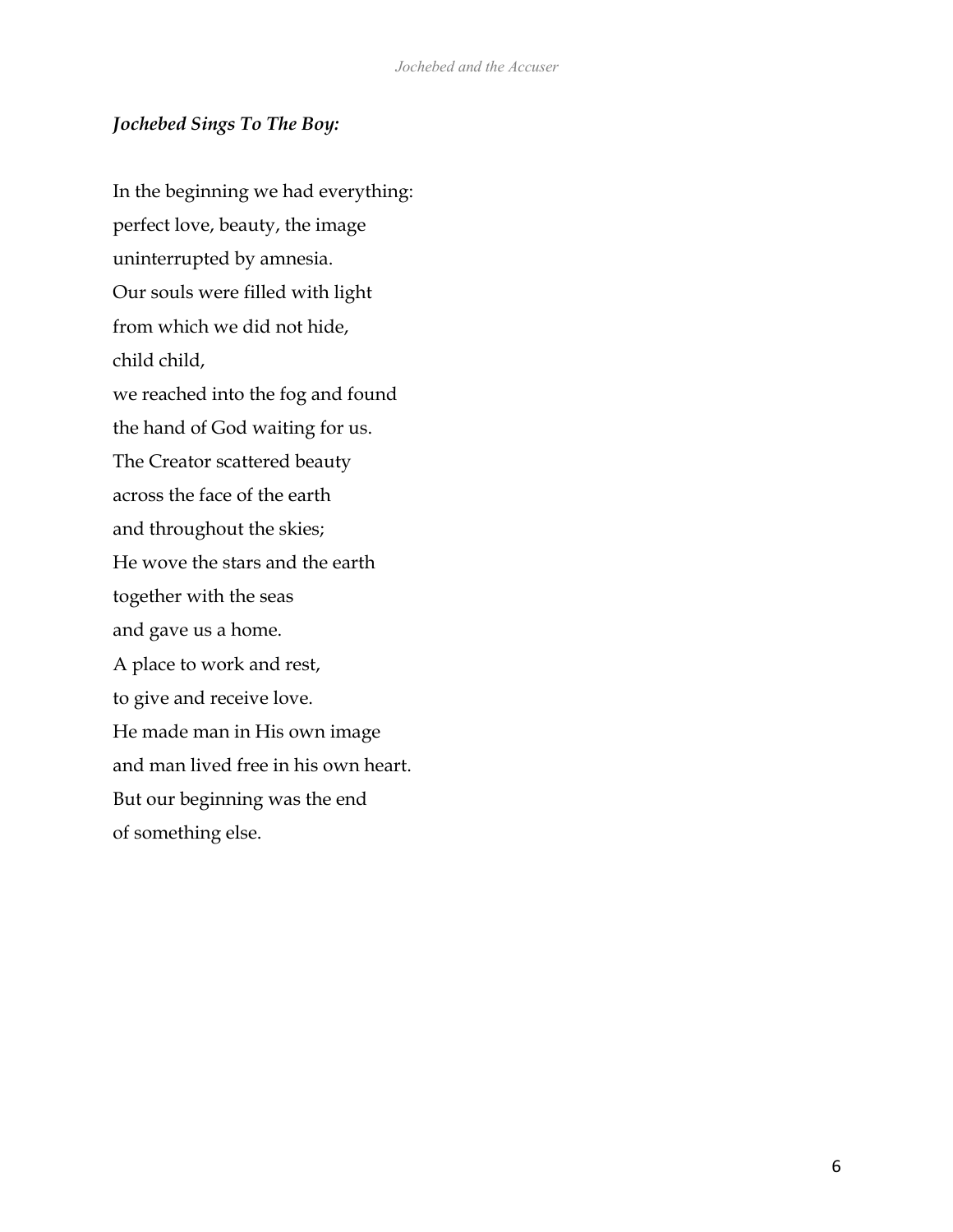#### *The Accuser Speaks To Jochebed:*

I remember the fire falling out of His hands and the wind on His breath.

He pulled mountains from the depths of the earth and down I tumbled into the valley below. The seas rose and swept me into new lands and times which collapsed and were reborn like stars scattered throughout the universe. Winter arrived and the moon lay cold on my face.

This is our Creator, and His heart is a hurricane. He holds life and death as equal partners and pours them into one another as if from one cup into the next.

The swell of wind blew across my face and turned over the sands. He dipped His finger through the stone and down I went into the canyons, falling from one generation into another. The nature of life reflects the nature of its Creator, and in His heart beauty and power and revolution meet with such force that none can withstand the sight.

This is our Creator.

This is our Maker.

And there I laid in darkness.

Until the first Spring of Eden.

And man picked me up and put me around his neck to carry for all the days to come. I am the memory and the curse. I am the choice. I am the way forward. I am the weight.

If you think too hard you will begin asking the wrong questions, like where I began. Maybe you will ask if man came first. Dwell not on the irony of creation—the Creator makes man to love Him yet gives him a conflicting nature he cannot overcome on his own. Let it pass. Accept who you are. You want creation to be in a glass box for you to study and understand, but the truth is too severe. To look in that box is impossible, fatal. You would die at the sight of His power to spin elements from one life into another, and one age to another. No events occurred that can be laid on a timeline. The sun fell into orbit tomorrow. The grass beneath your feet sprang to life a million years ago and has been growing ever since. You were born on the same day as the planets.

Here is where we encounter our first problem.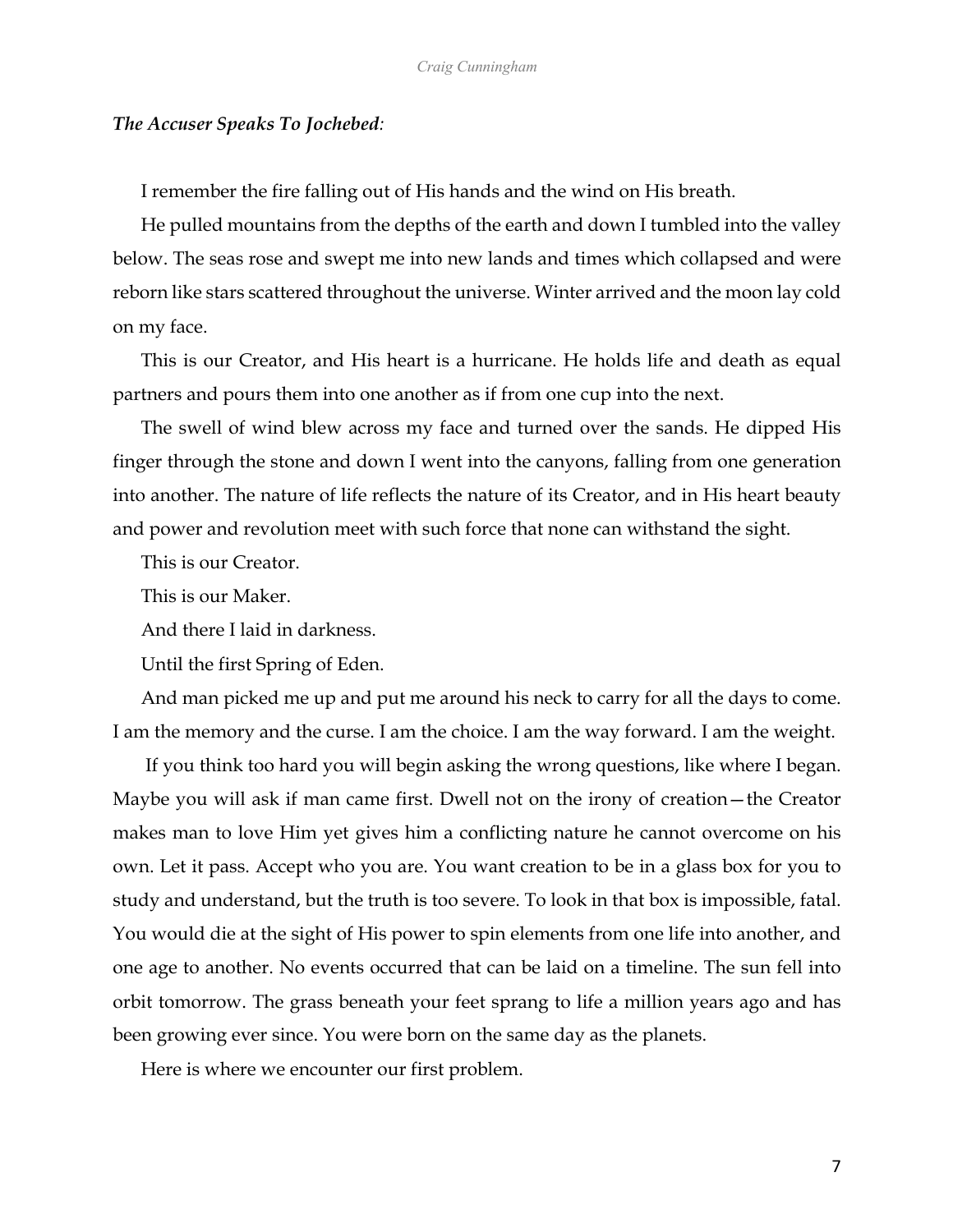Are you willing to accept the architecture of creation is flawed at the core, though the architect is incapable of making a mistake? Are you willing to suggest the architecture of creation is perfect but the Architect is flawed?

I recommend you stop asking questions. Accept your ignorance. Accept that your mind extends to the first break of the waves, but the deep is beyond your capacities.

I was there at the beginning, and still I do not understand.

But I do accept the role I have been given. I am a counterpart. A weight holding you on the ground. I am gravity, if that is an easy metaphor for you to grasp. And without having to speak the words aloud, you have loved me from your first breath. You cling to me as a child to her mother. But do not fool yourself into thinking we are partners. You mean nothing to me because I see exactly who you are. I know the length of your days and the capacity of your greatness and I am unmoved. Your life will pass like the sun reflecting on a sheet of ice. Not only will the reflection pass but the ice will melt.

The Creator made me to battle Him for the passing moment the sun reflects on the ice—your life. The value of your days is not up to me to decide and I have no opinions. I am made to desire what He desires, and so that is what I do.

The first reflection was named Adam.

He moved through the garden and felt the cold drops of rain falling from a sky that was always changing. The wind circled the earth and came back around to touch his skin. The whisper of creation led him up to the high places and he saw the earth spread out below. God made man in His own image, and man lived free in his heart.

But the Creator cannot be satisfied. His desire cannot be exhausted. One is never enough, and so the rules must change.

As He once lifted mountains out of the soil, so He lifted Eve to become a companion to Adam.

Now you will be told the secret.

The more of you, the more of me. I am made stronger and stronger with every crying child. But this is the architecture *He chose* to impose on all of us.

Do not mistake me for something you can pick up and toss aside. I came from somewhere more eternal, and now I run like a thread through the center of your heart. I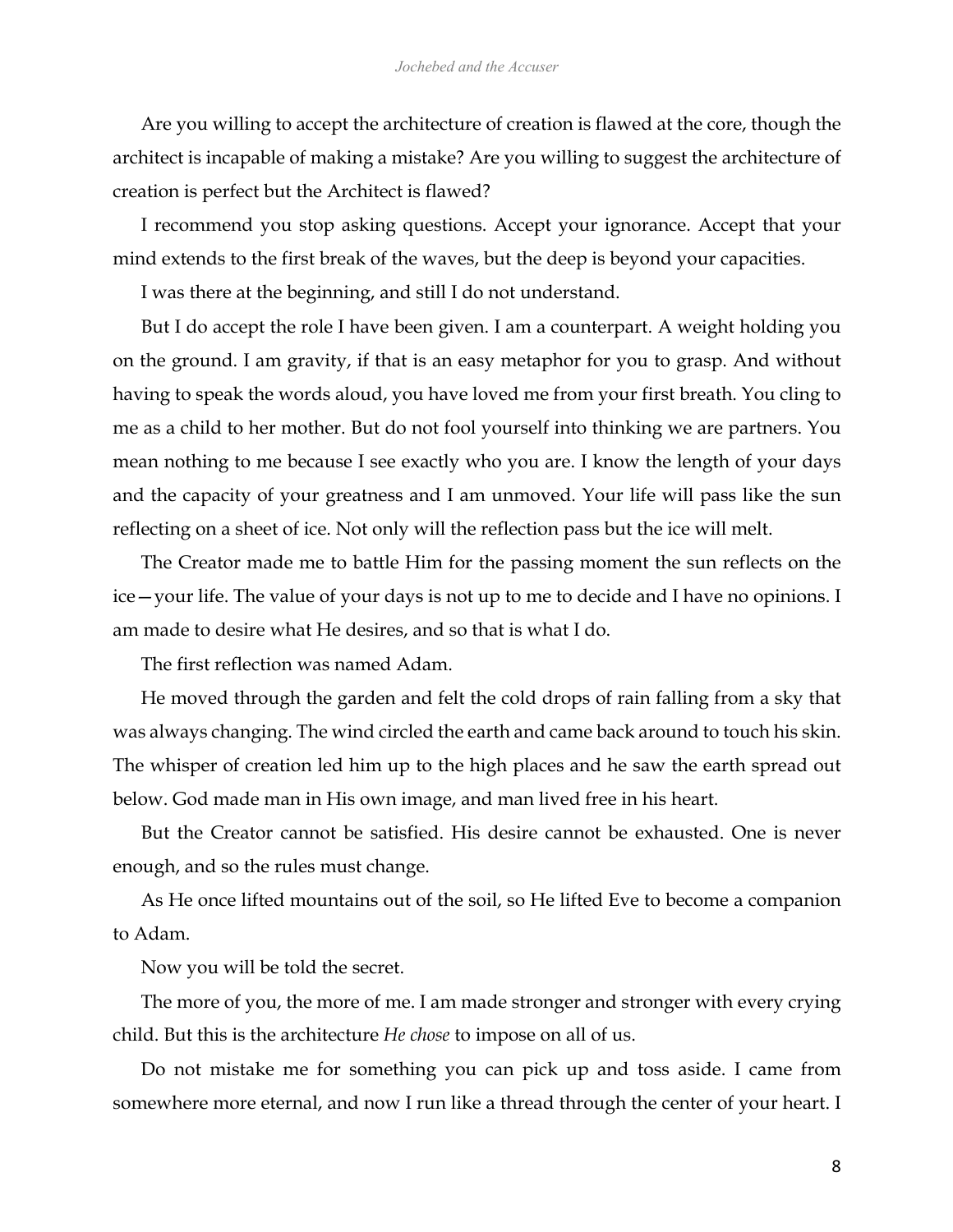was whispered on the breath of God during the first days. He unwove me from the fabric of the universe and laid me down in the most familiar pathways of man. And one day, man bent down and picked me up.

To name me sin would be incomplete. To call me the devil is childish.

I am more and I am less.

God is a storm on the horizon and I am a shelter.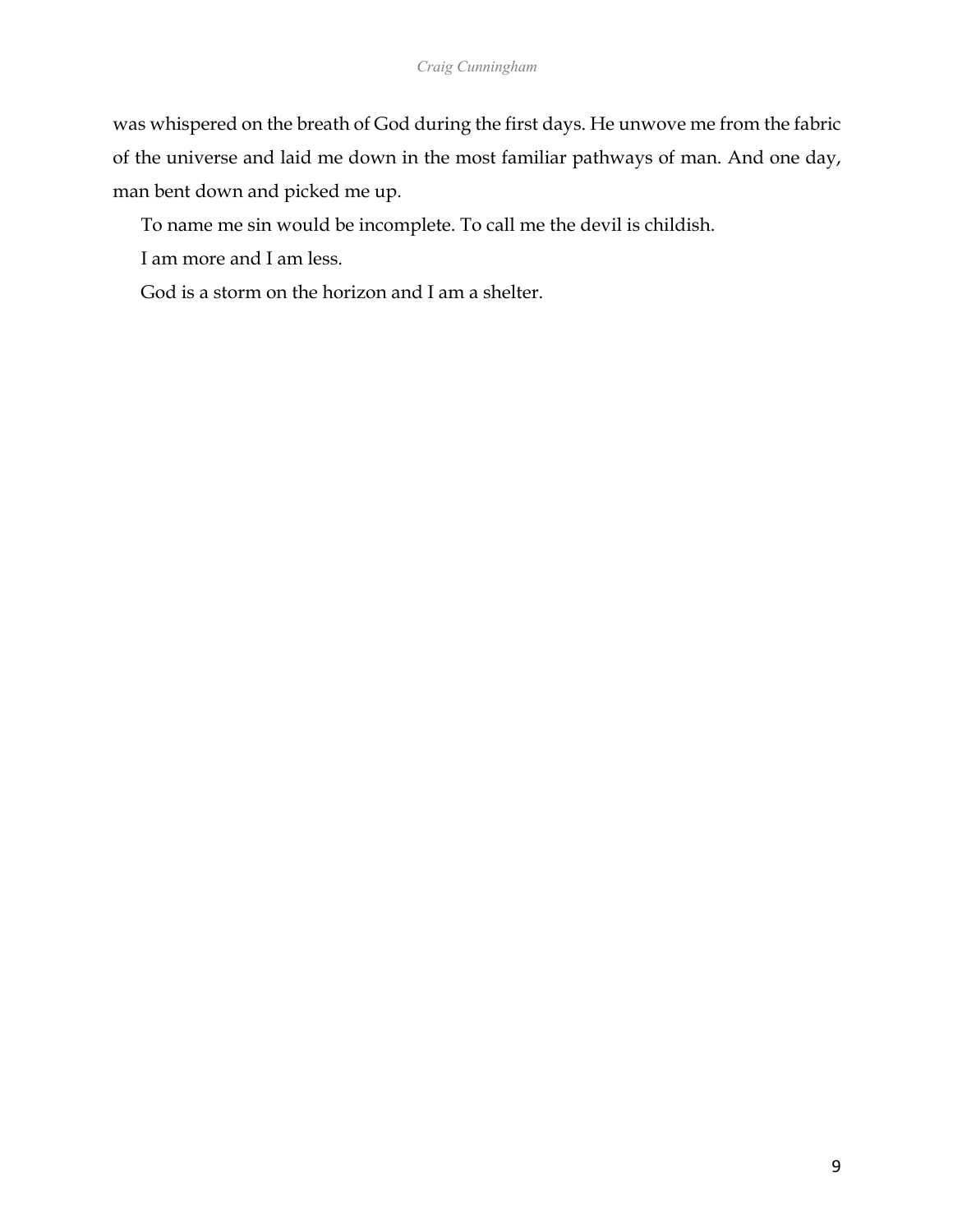#### *The Poet Declares:*

Behold the basket where we keep the family darkness, the pure and ancient kind that has been passed down from generation to generation, kept in the basket and never touched by the Light thanks to careful keeping, our daily maintenance, our tender love, our obsession. Grandfather Adam stored the darkness in this basket and sealed the lid tight so that it could never be broken, and this we keep beneath the bed to showcase only in times of desperation, to recall that though our lives may be short and filled with strife we hold this precious darkness in a sealed basket, the summary of our power.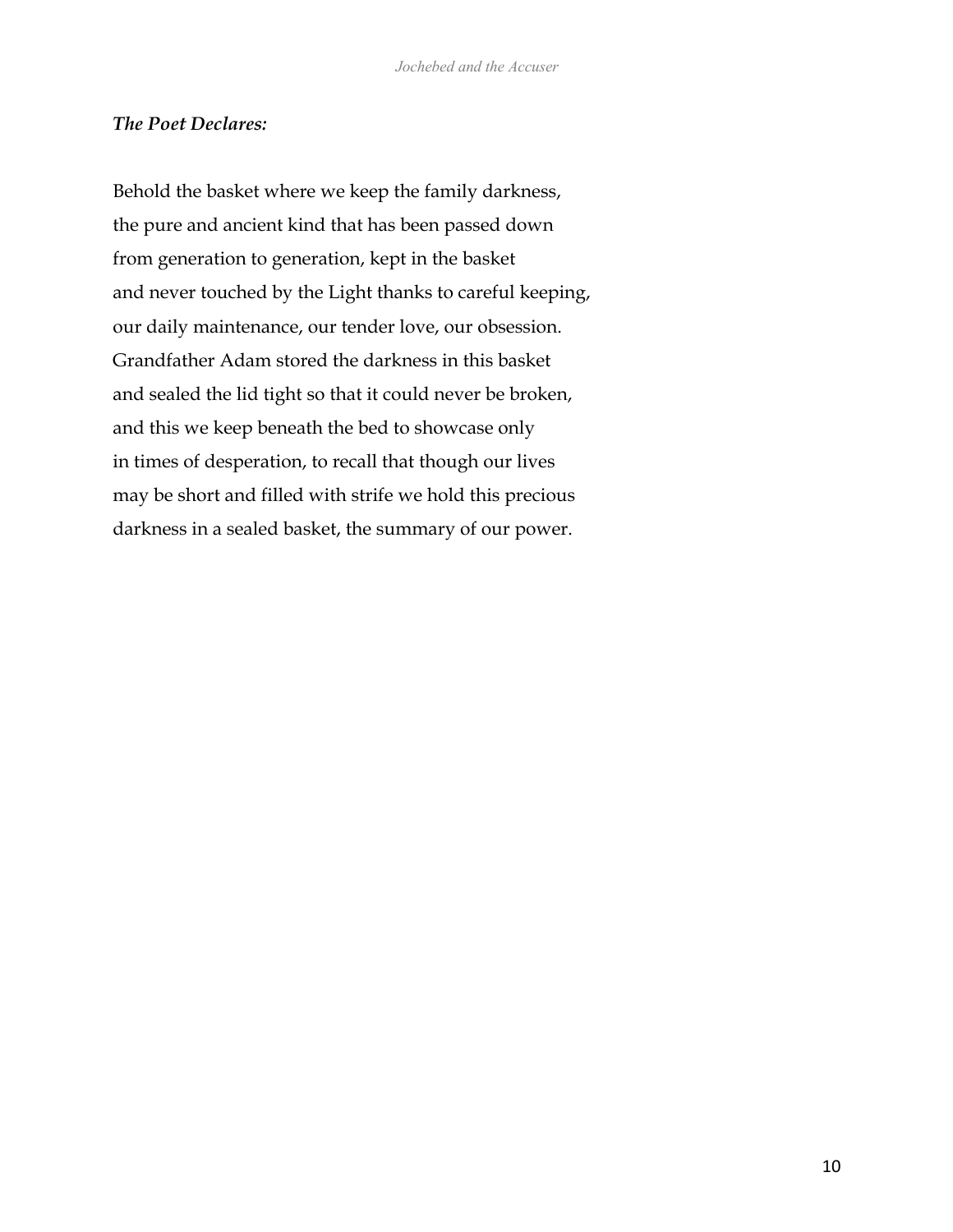# *Jochebed Prays To The Creator:*

What did you move to make space for us? What did you lose when we first called out to you? Your silence. That lonely friendship you held with a voiceless creation, the obedient, repentant canvas.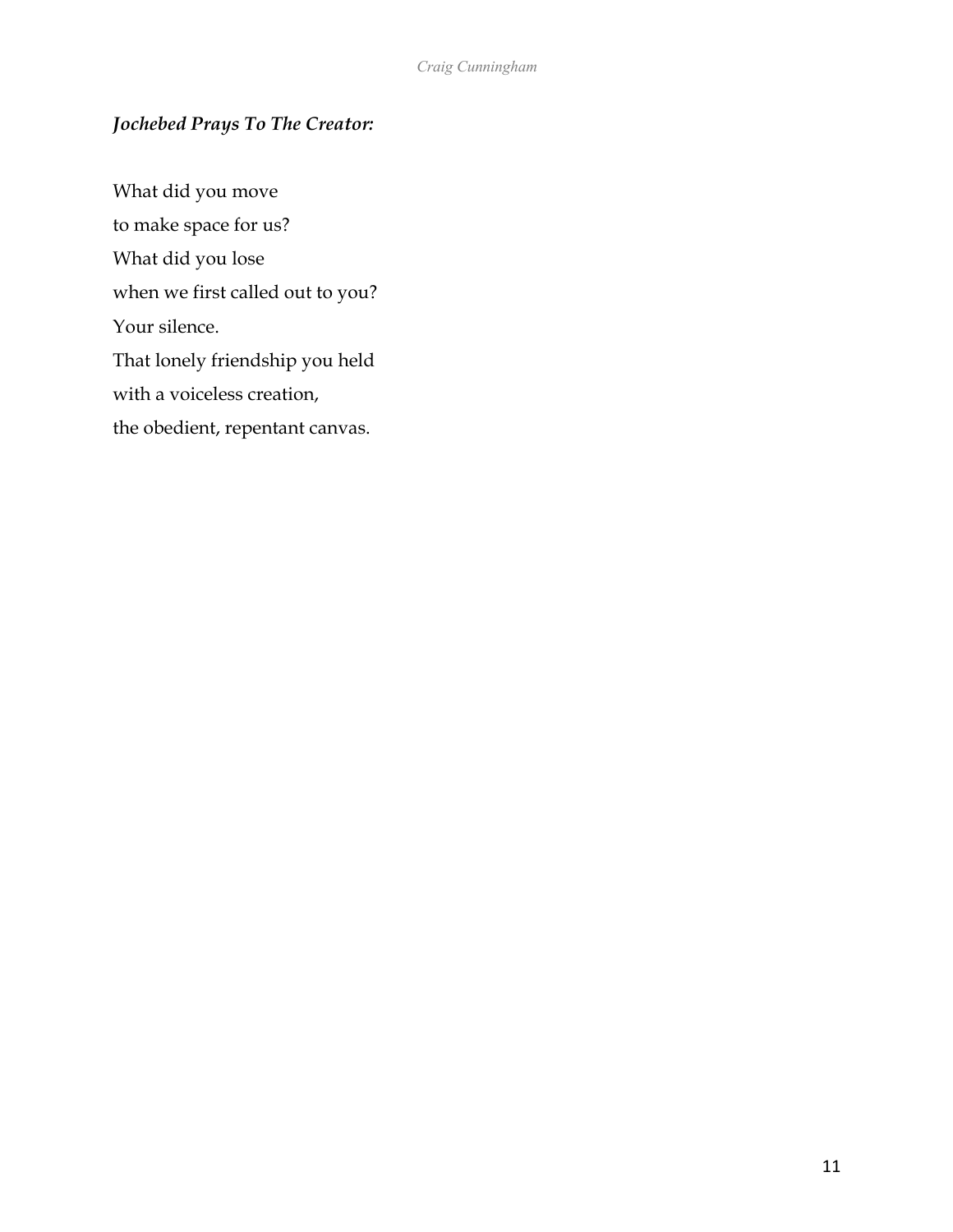# *The Wayfarer Declares:*

Man

lost track of the wind and lost track of his soul, in that order.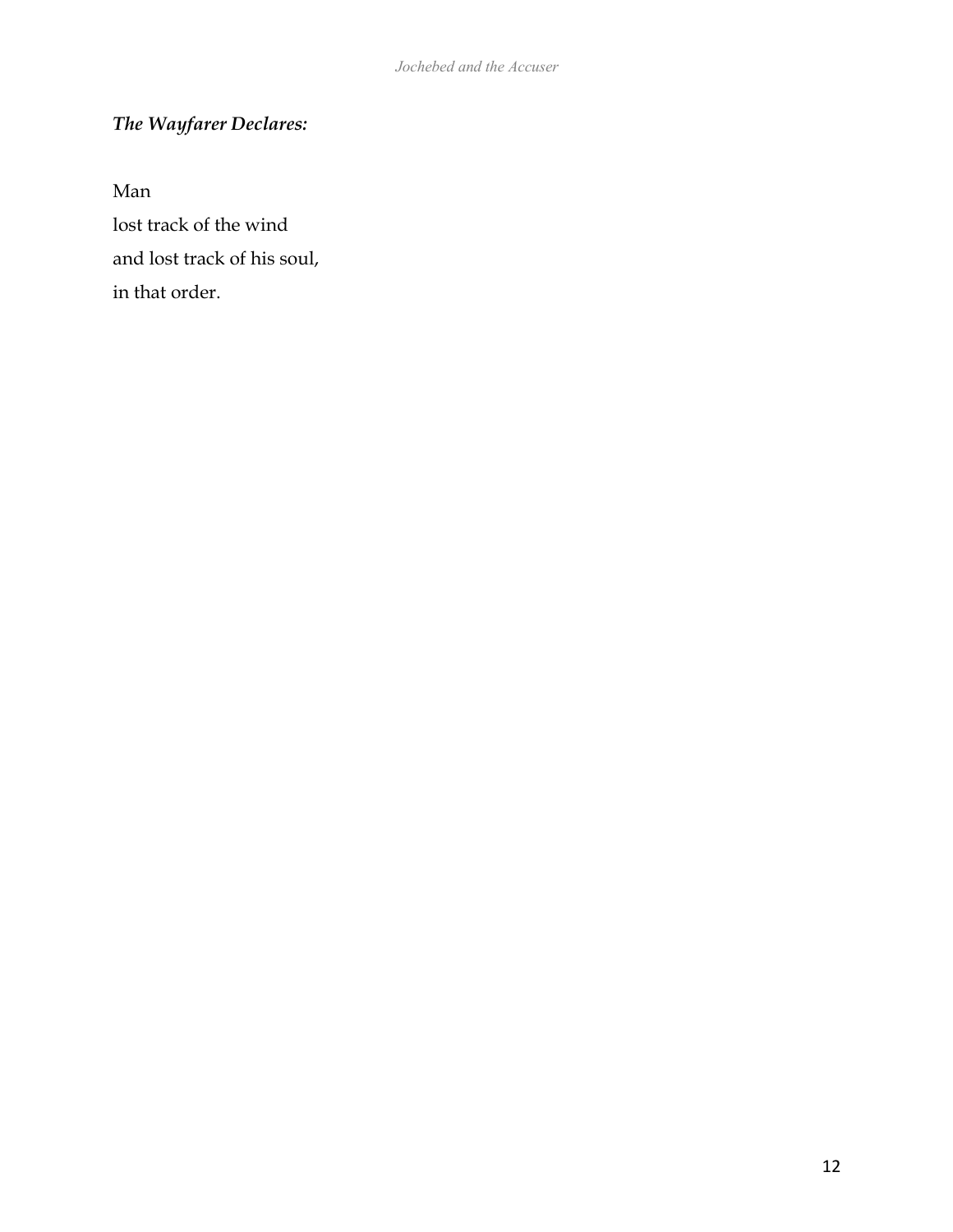## *Jochebed Sings To The Boy:*

Our father Adam walked the garden in the cool of evening, his feet pressed against the soil, the wind brushing against his skin. Always God was near to him, close enough to hear a whisper. That was long ago, but we still carry Eden in our blood, flowing out of our hearts to our feet and into the tips of our fingers. The beauty and suffering of a covenant made long ago, a home we spend our lives trying to recover. This is our inheritance. He gave you to me, little one. And he put a dream in my heart to save your life so that one day you would lead us back home. But I am not the first to be given a dream from God.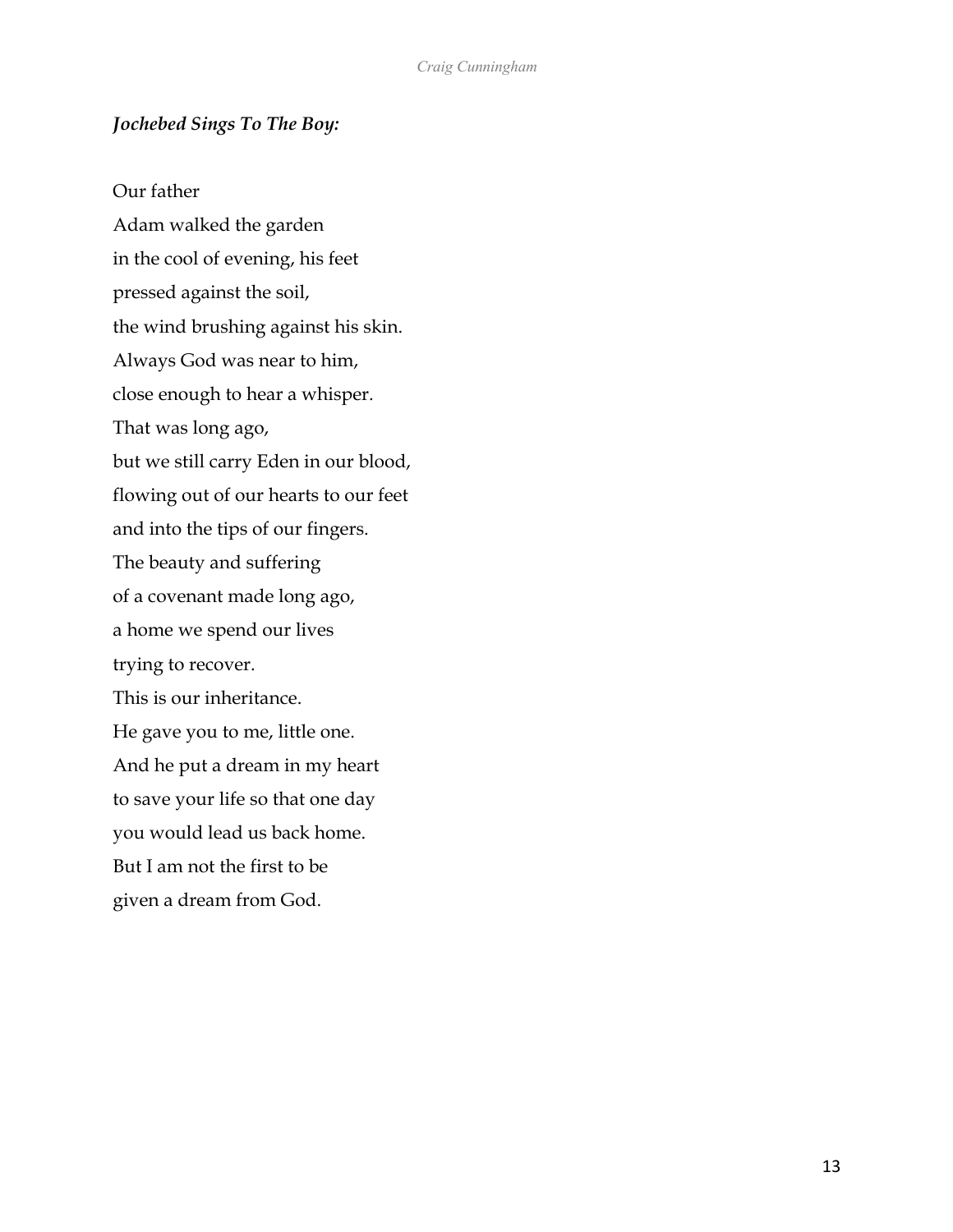# *The Prophets Call Over The Earth:*

Come out of hiding, O philosopher king, and bring your sword. Imposters have seized your throne. Return from the mountain, O alchemist of old, and bring your mystery. They're turning gold into dust. Come home from the seas, O warrior poet, and bring your verses. Fools are making us deaf.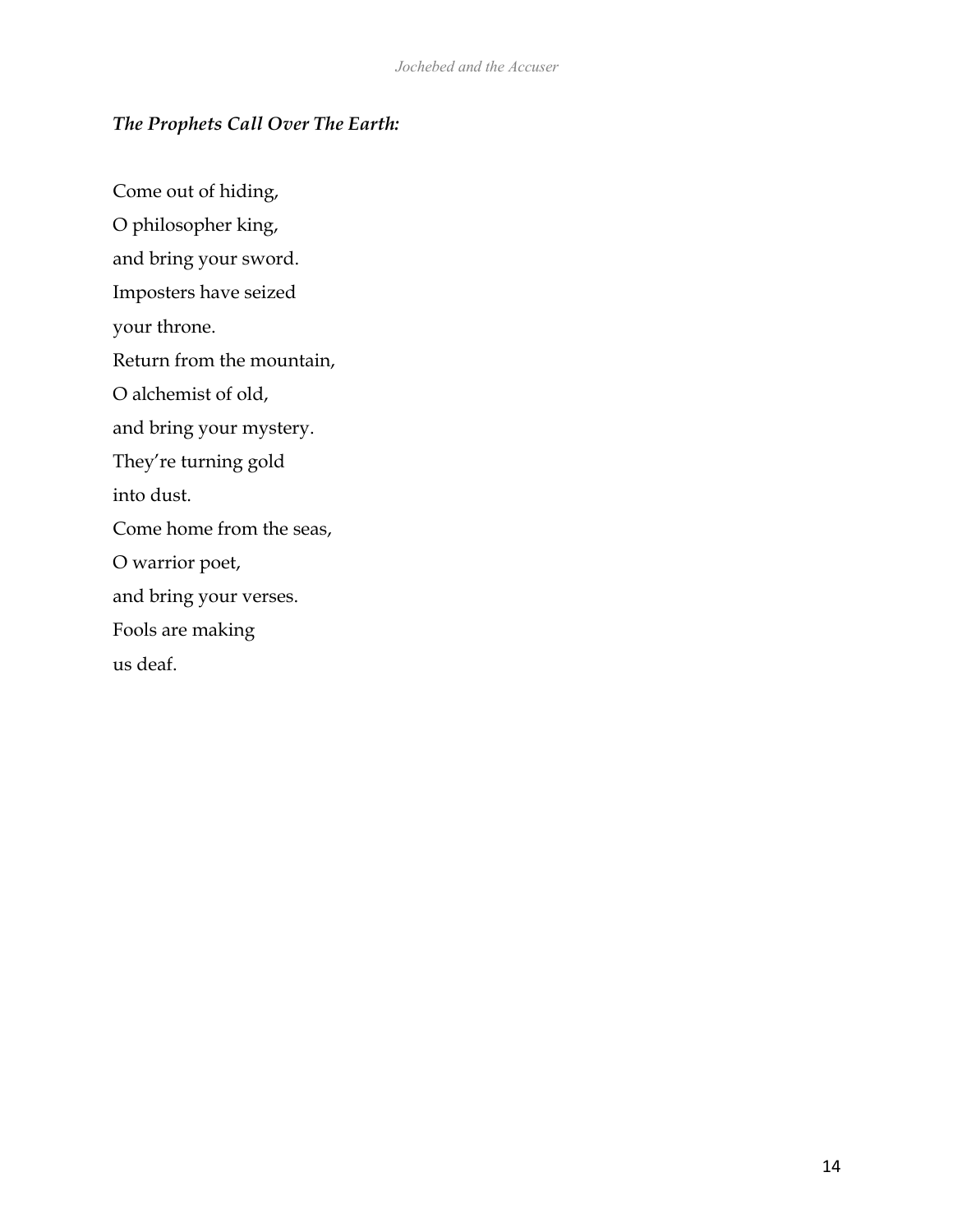## *Jochebed Prays To The Creator:*

Our moments are materialized as a reflection of your heart, your vastness. What you desire comes to pass and we are swept away in the waves of your stirring. What words did you speak to Abraham? Did he feel the touch of your fingers? Did all the world fall silent, as it does before the hurricane? Listen to the warning of the birds. You point where we are going and we tremble, for this vision must be intended for someone else. The dreams you whisper in our ears and bury in our hearts invite us to die. Do not be surprised by our terror. We want to keep on living. The thread you weave into the tapestry of air and fire and space and all else born from the overflowing cup you carry from one mountain to the next cannot be removed. Your Word is rooted in the center of the earth. We run like blind men not knowing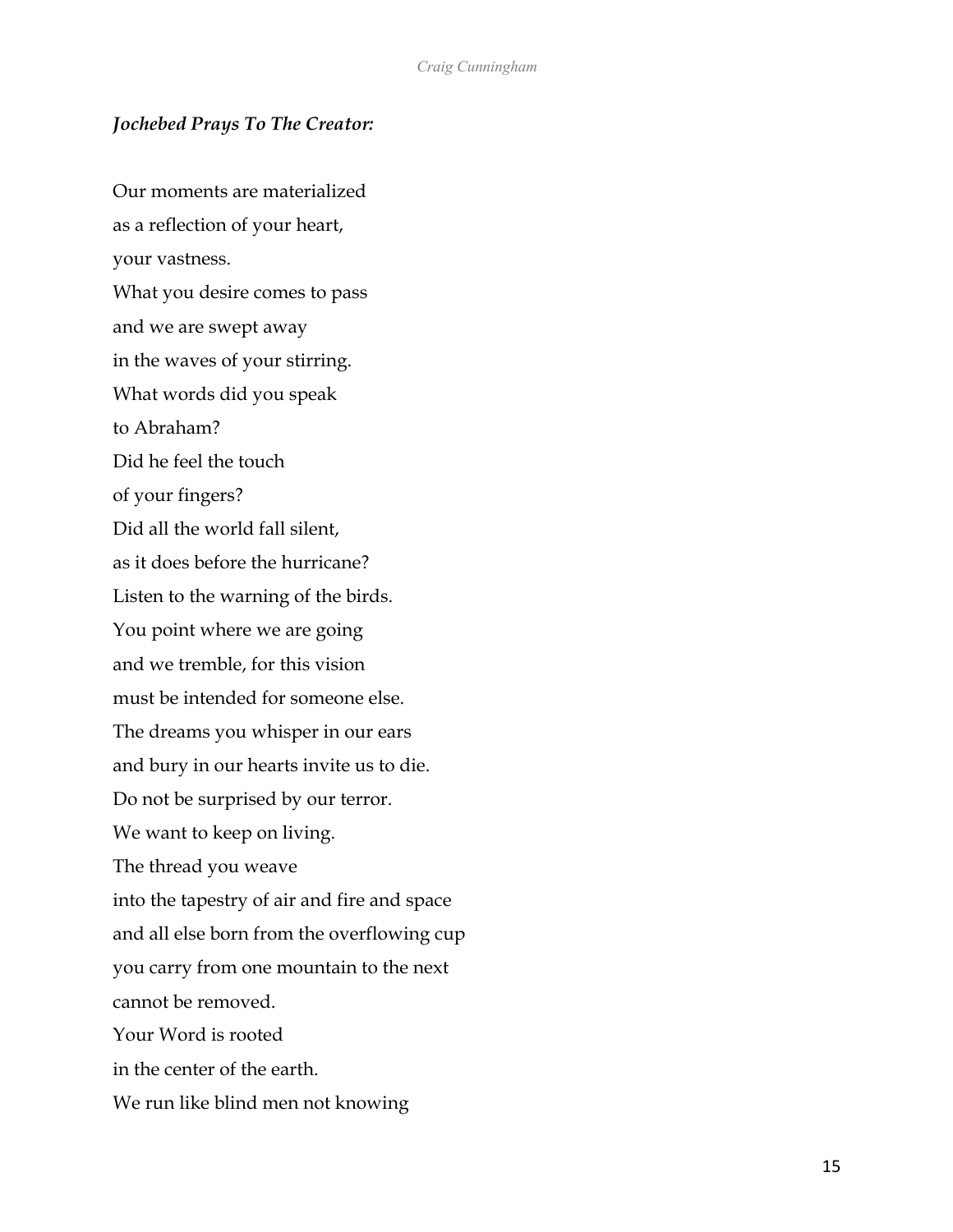that we run within the palms of your hand. How can we trust your wildness? Many men are called into this wild place, but the language of the call is one only a few can understand. You lead us to the edge of the earth. There you ask us to die, there you ask us to be reborn. I don't want to die. I pray for the courage of Noah. The righteous madness.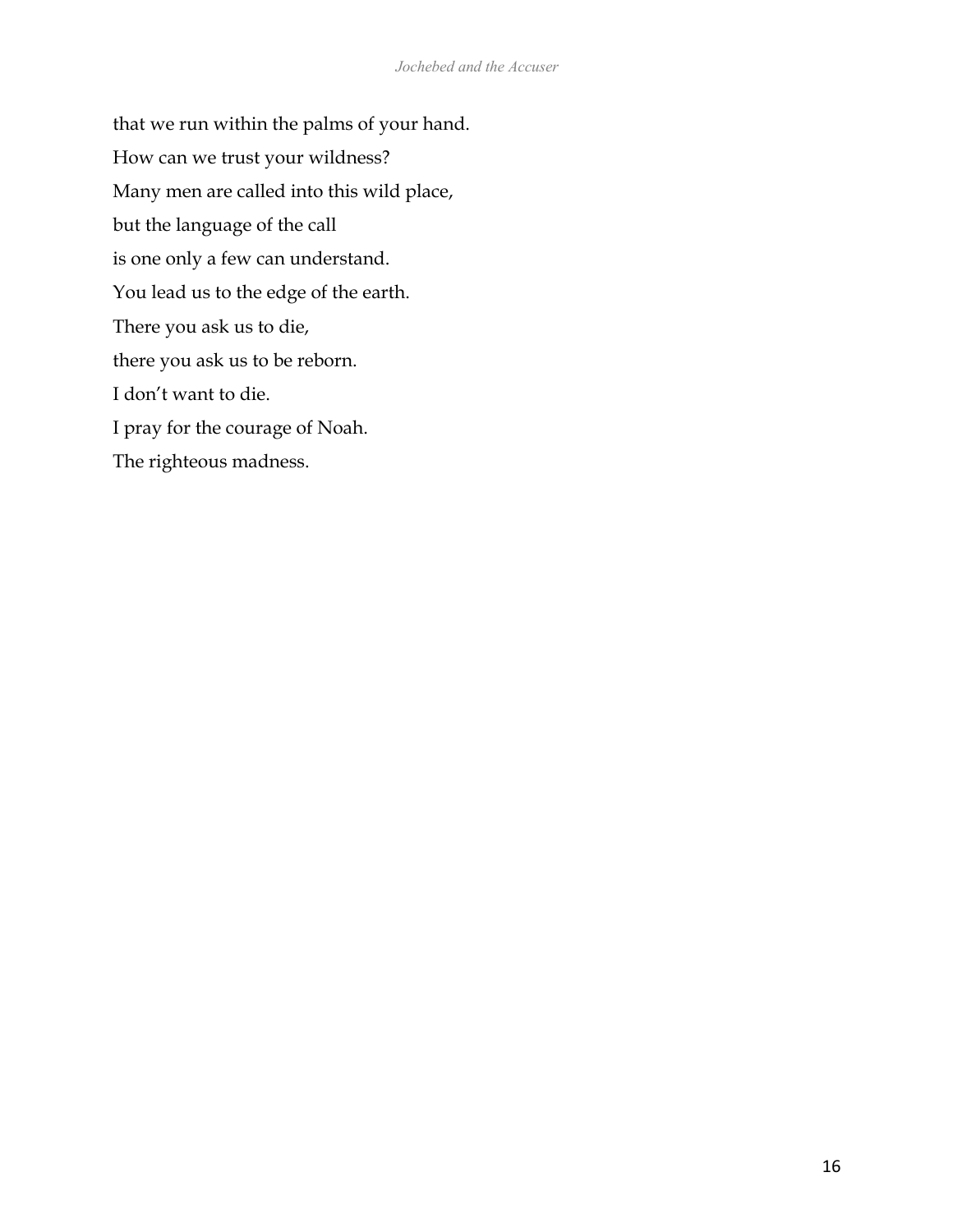# *The Poet Declares:*

You are the silence on the mountain, Father to the children you named Winter, Spring, Summer, Fall. You are the wind on the plains, the fire in the heart of all things.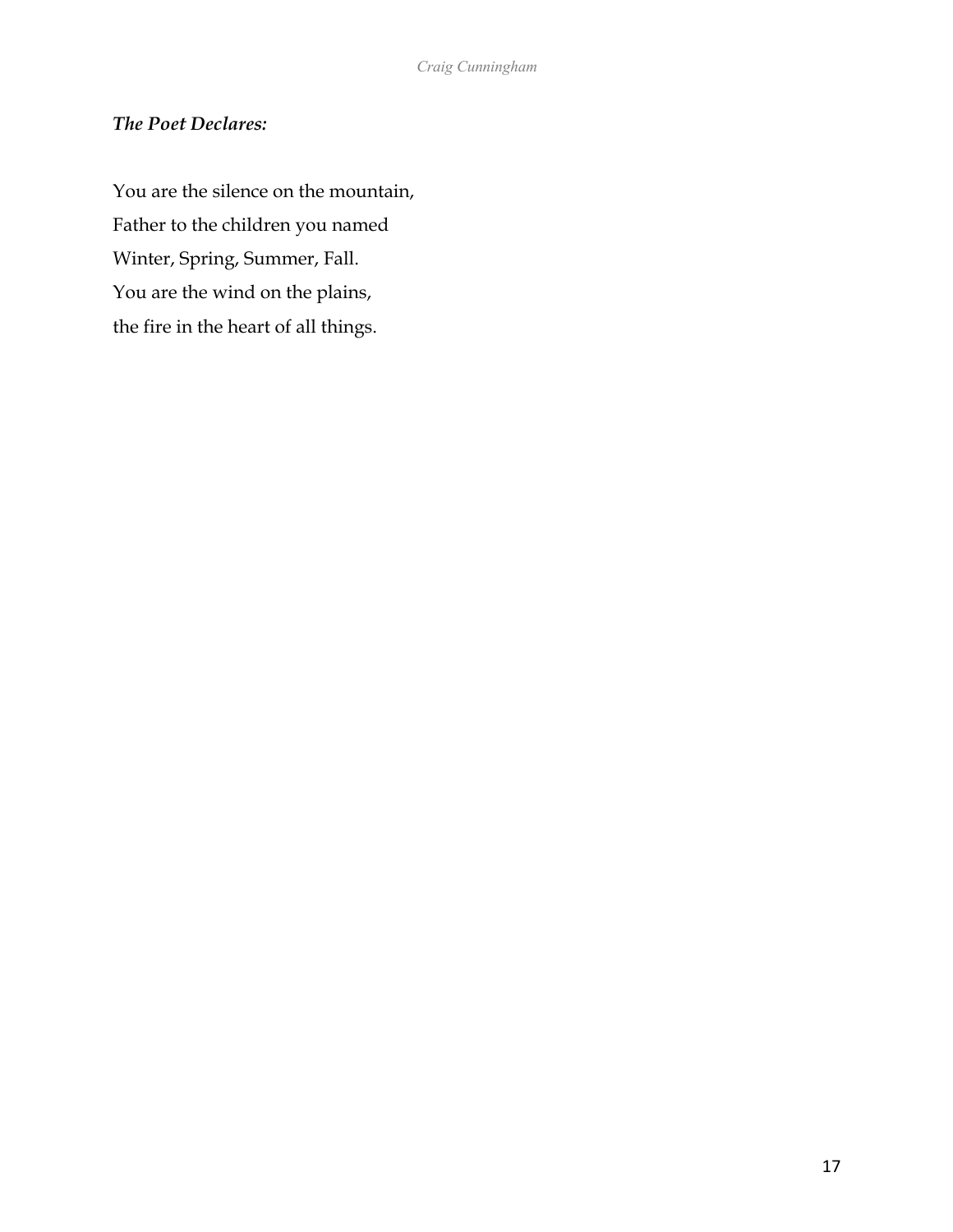# *The Warrior Speaks:*

The Word is good for you say the profiteers and priests. The Word will kill you, says the Word.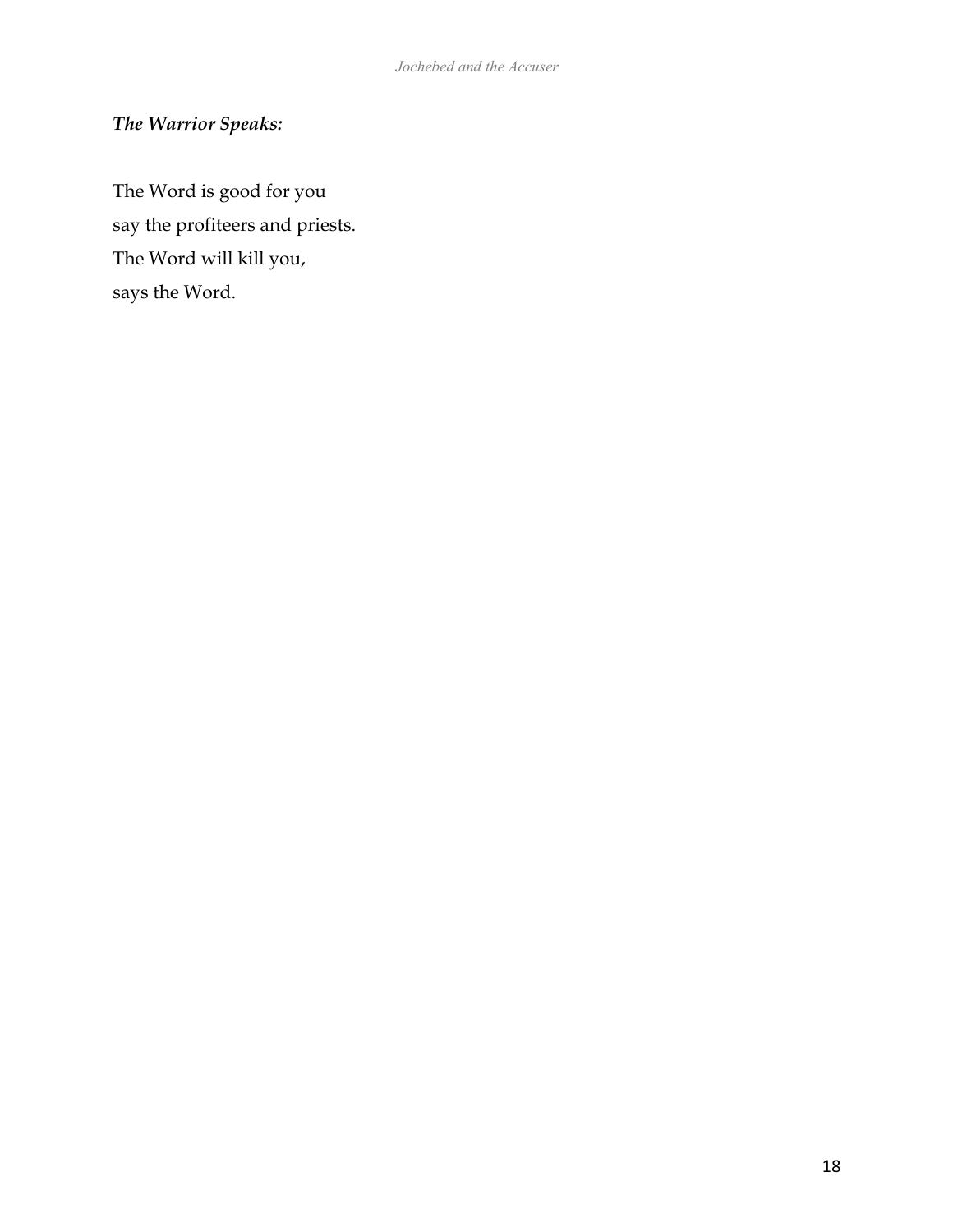# *The Wayfarer Guides Us:*

Here's what to do: dig and dig and dig dig and dig and dig so that you are lost in the middle of the dark. Then dig and dig and dig dig and dig and dig until you find the light. Don't turn back. We are all afraid of the dark.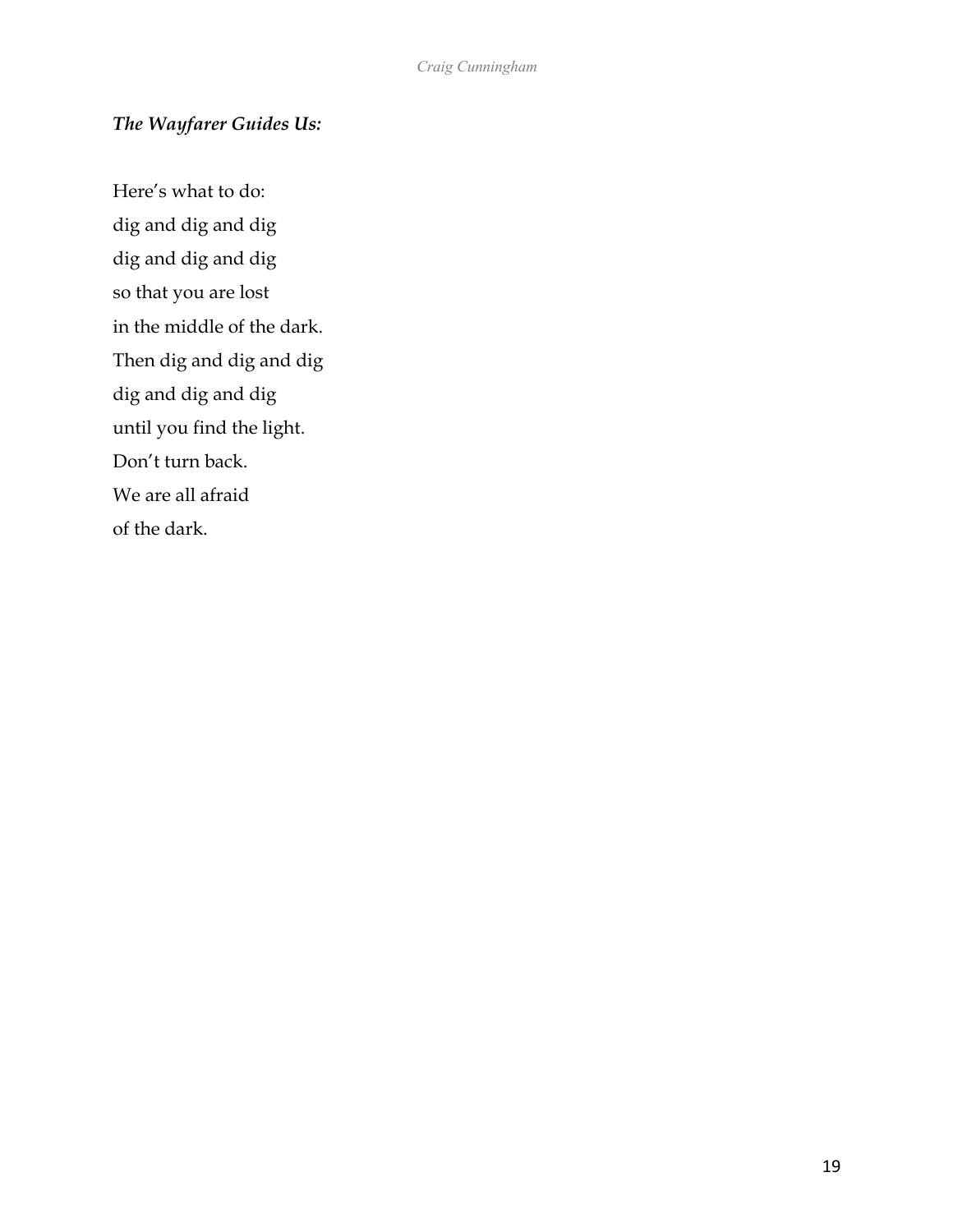# *Jochebed Sings To The Boy:*

It is love that shackles me. I want to protect you. But He asks me to give you away, flesh of my own flesh. The more we love the more we are able to be wounded and you are going to break me. You will take my heart away and here I will stand alone. A mother should not be separated from her son. This is why I pray for courage.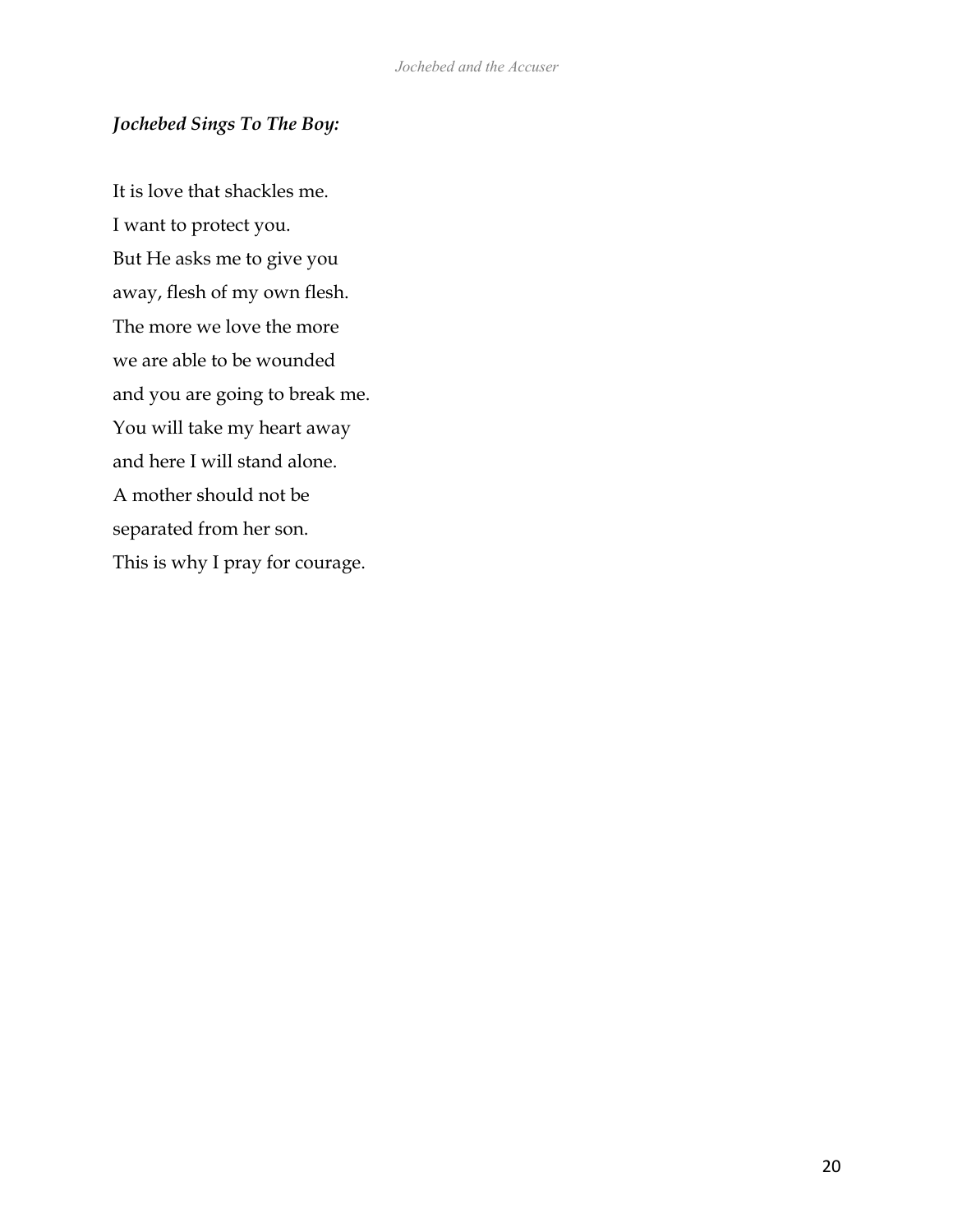#### *The Poet Declares:*

First, the Father strolls about the garden in the cool of the day to discuss creation with His creation, great-grandfather Adam a tranquil scene, to be sure. Second, the Son appears as a fetus carried in the womb of an unwed teenage Nazarene a humble entrance, to be sure. Third, the Helper descends upon the apostles with a violent wind and distributes tongues of fire under the shade of Solomon's Portico an unexpected development, to be sure. (They want the Son, as Philip wanted the Father.) Last, the Son returns in the torn-apart skies riding a white war horse, His eyes like fire and His head wearing the crowns of all nations. Angels sound the trumpets as the four winds scoop up His elect from the masses of men a terrifying ending, to be sure. Do not let your heart be troubled, orphans, this is the promised Hour, we have accelerated beyond water and wine.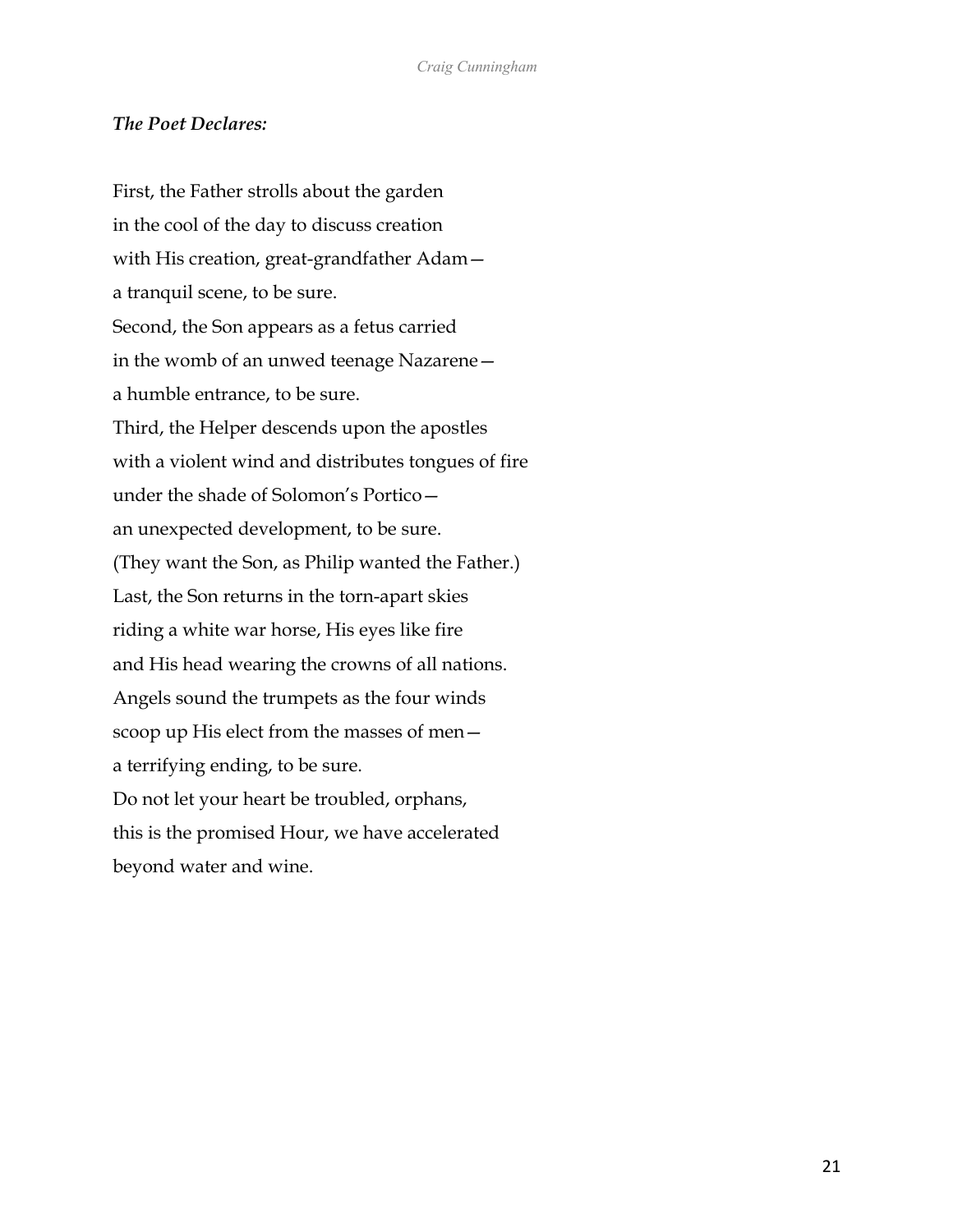## *Jochebed Prays To The Creator:*

God of light, God of love, you expose us to the darkness. All you offer me is darkness, the invitation to the death of who I wish to be. A death of the love you gave me on the day he was born. Here I am broken. God of light, God of love, you bring us together from disparate places. You join our hearts and our bodies. We journey into the wildness, into the dream alongside those who call us father, mother, lover, friend, for the journey is too much to bear alone. May the ones who flow in and out of our lives remind us of the dream you gave us, and may we never fear what your wilderness will do to us. Nothing is safe. God of light, God of love, prove your love for me.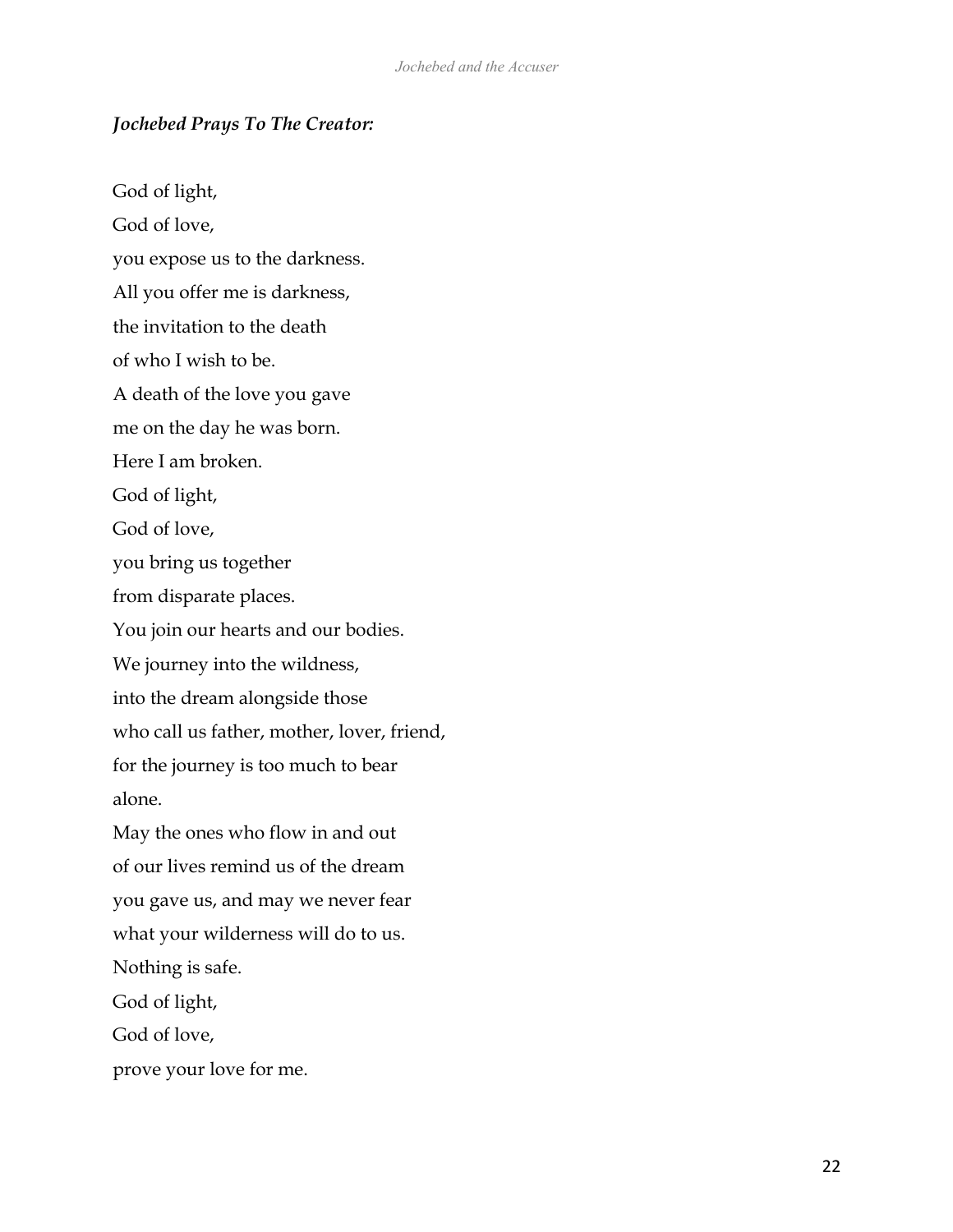#### *The Accuser Speaks To Jochebed:*

He rested, and man took a breath.

I waited on the sunny hillsides to play the part I was always intended to play. There is no need to chase time when time will come to you.

You built your empire on the lie, but this is the reckoning of truth. All of these years you have read the words in your books and seen two distinct outcomes from Eden. Two roads splitting in the desert with one leading to an oasis and the other to death. In your understanding, the man and the woman could have taken either one of the roads, yet they chose the path of rebellion. You lament their choice. You lean on their mistake as an explanation for who you are, and why your own road has led to ineptitude. You blame them for the rapists and the murderers and the thieves who surround you. And the fake empire continues to rise.

Lift your eyes and look at me.

There has never been a second road.

If a second road existed, what would that make the God we love? Do you really believe a single decision by man could shift the story of existence? And if a single man has enough power to influence the overarching story told by the Creator, then which of them is truly God? Who determines eternity?

Stand up straight.

We will arrive at the end of these questions, but first let us sit in the sunshine and wait on time to arrive. For now, you must know one thing: I was here at the beginning. And I have been here all along. I'm with you now. Hanging around your neck. Pulling you towards the ground where you must return.

Man breathed, and life filled his lungs. He walked the garden in the presence of the Creator and all of creation. He absorbed into his soul the beasts and the plants and the air and the planets above. He looked into a sky that was always changing. The wind circled the earth and came back around to touch his skin. He found himself on the heights and looked over the earth spread out below. And this he knew: God is good. And this I know: God is.

23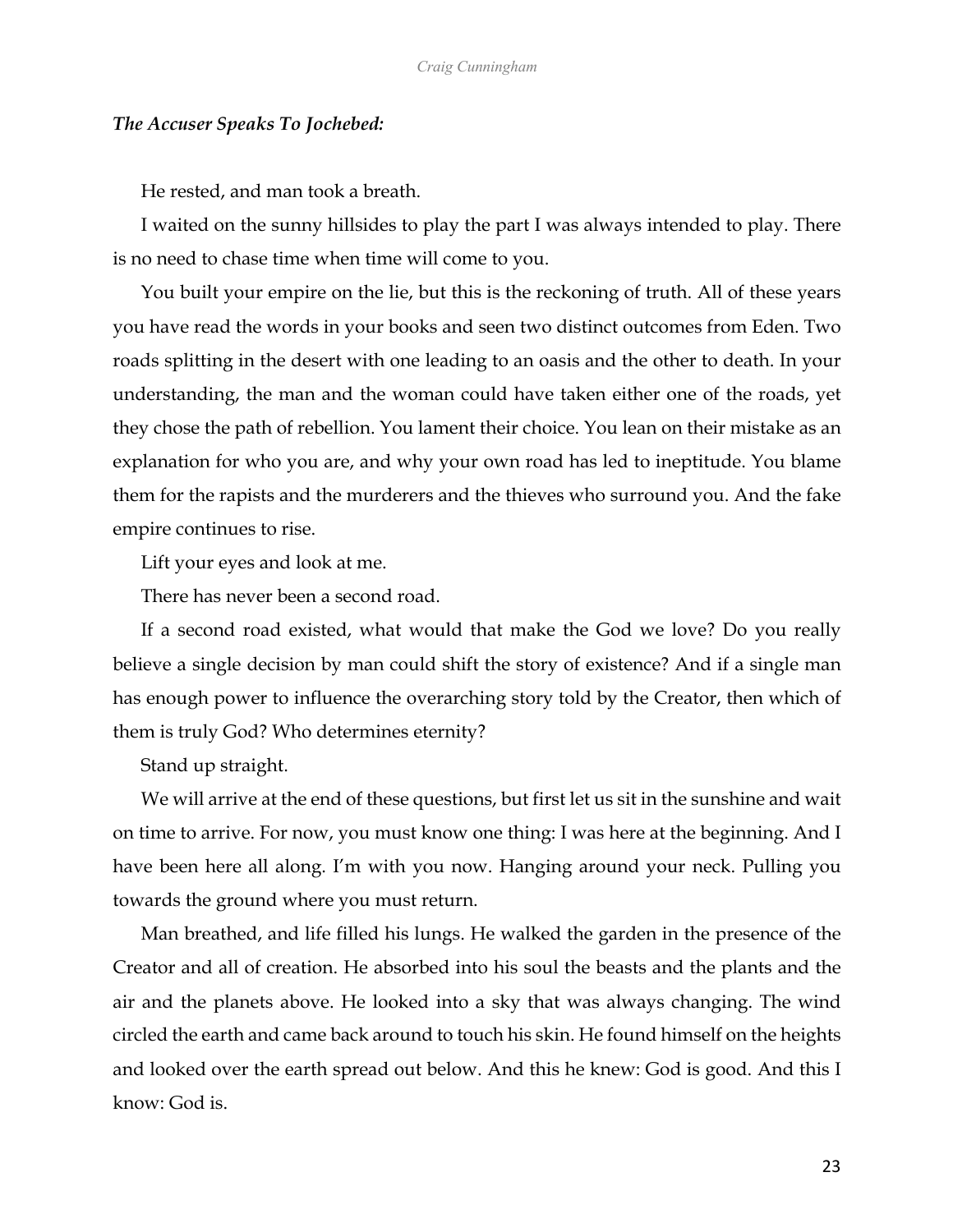The man we call Adam spoke order into the chaos of creation. He managed the days and worked the soil. He named the beasts one by one and these names they accepted and carried into their hiding places. He made sense of his days and feared not my friend called Death.

And now, the first stone of your empire must fall. Because your empire is built on the false foundation that creation was *perfect*.

And perhaps this is true, if the only judge of creation is God. But if the judge of creation is man, then the premise is false.

Because man became lonely. He felt emptiness.

God alone was not enough to satisfy man's eternal, uninhibited existence. A lack of death was not enough to satisfy man's craving for life. He sat at the table with the Creator of all things and feasted until his belly could take no more, and still he asked who else was invited to partake. It was not good for man to be alone. God initiated the journey and man grew weary of His company. He wanted more. What does this suggest about the communion with God that you seek in desperation?

You don't want to believe me. You will raise the swords of your arguments and wage war. But the man you call Adam desired a companion, and the Creator of a perfect creation was convinced it was not perfect. So the Creator amended his creation on behalf of an imperfect man's fleeting happiness.

I am afraid, at this juncture, that you are beginning to mistake my intentions. You still believe the answers are within your reach. You still believe your mind can hold the mechanics of a billion universes working together at once. I'm asking you to give up. I'm asking you to think about a lonely man in a garden you think was designed to be perfect.

*The garden was designed to be flawed.* 

*Otherwise there is no story.* 

Just as the Creator pulled the canyons out of the deep, He brought forth woman as a companion for man. They moved through the garden naked and without shame. The man showed her the animals and spoke their names aloud so she could learn to speak them on her tongue. They became one flesh. The nights of Eden grew quiet and predictable in the wake of a chaotic creation. The weather changed. The beasts cried out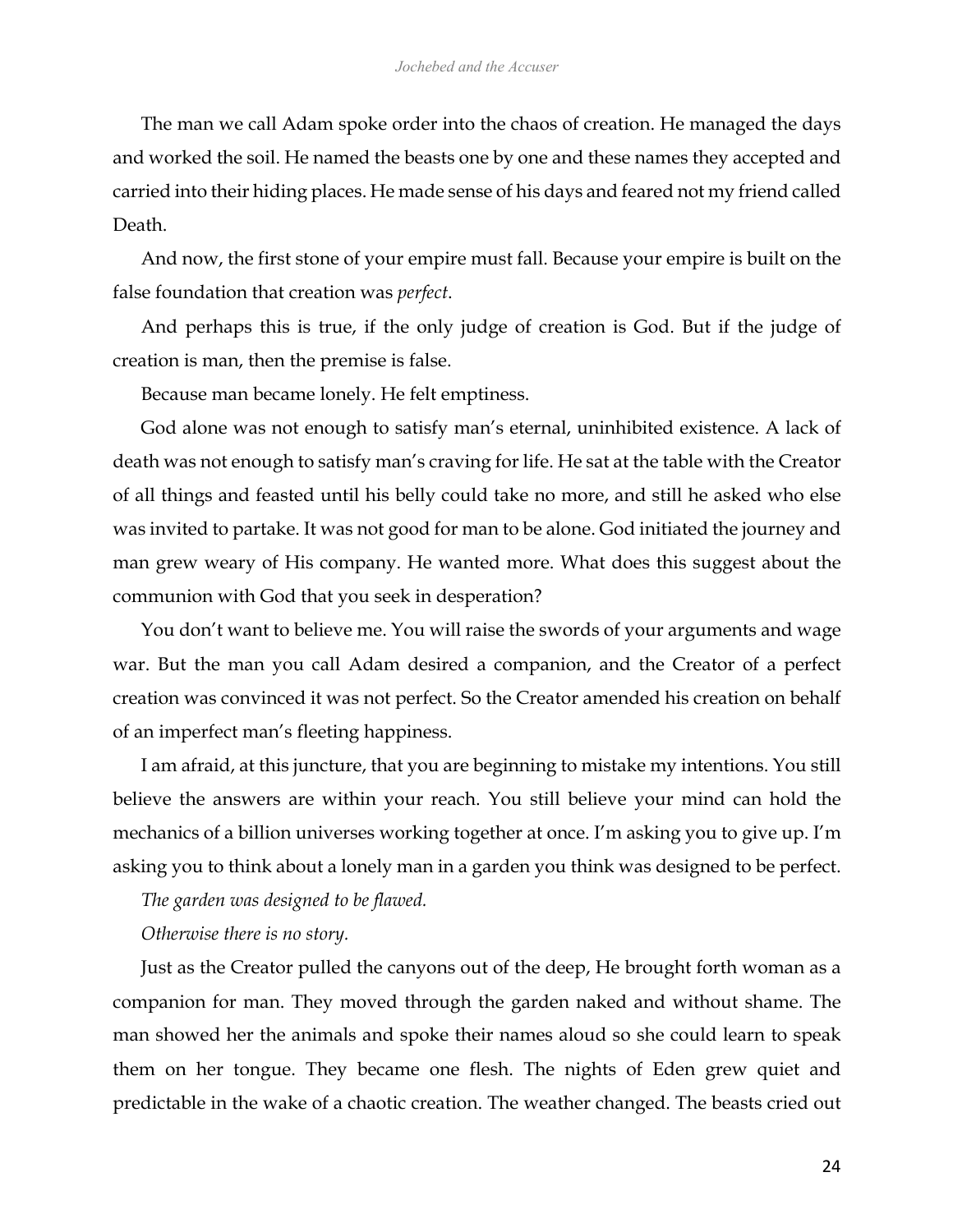and the sun poured down. The rivers overflowed only so they could dry up. Life with the man and the woman you call Adam and Eve passed quietly for days and months and years. But if I have learned anything about man, he will fill the quiet with his voice.

He will fill the emptiness with his own creation.

He will look at the vast great places and build an altar to me, and there he will burn the sacrifices intended for another.

In this quiet I sat on the hillside, the sun on my face and the moon creeping through my blood.

What use is pursuing time when time is already pursuing me?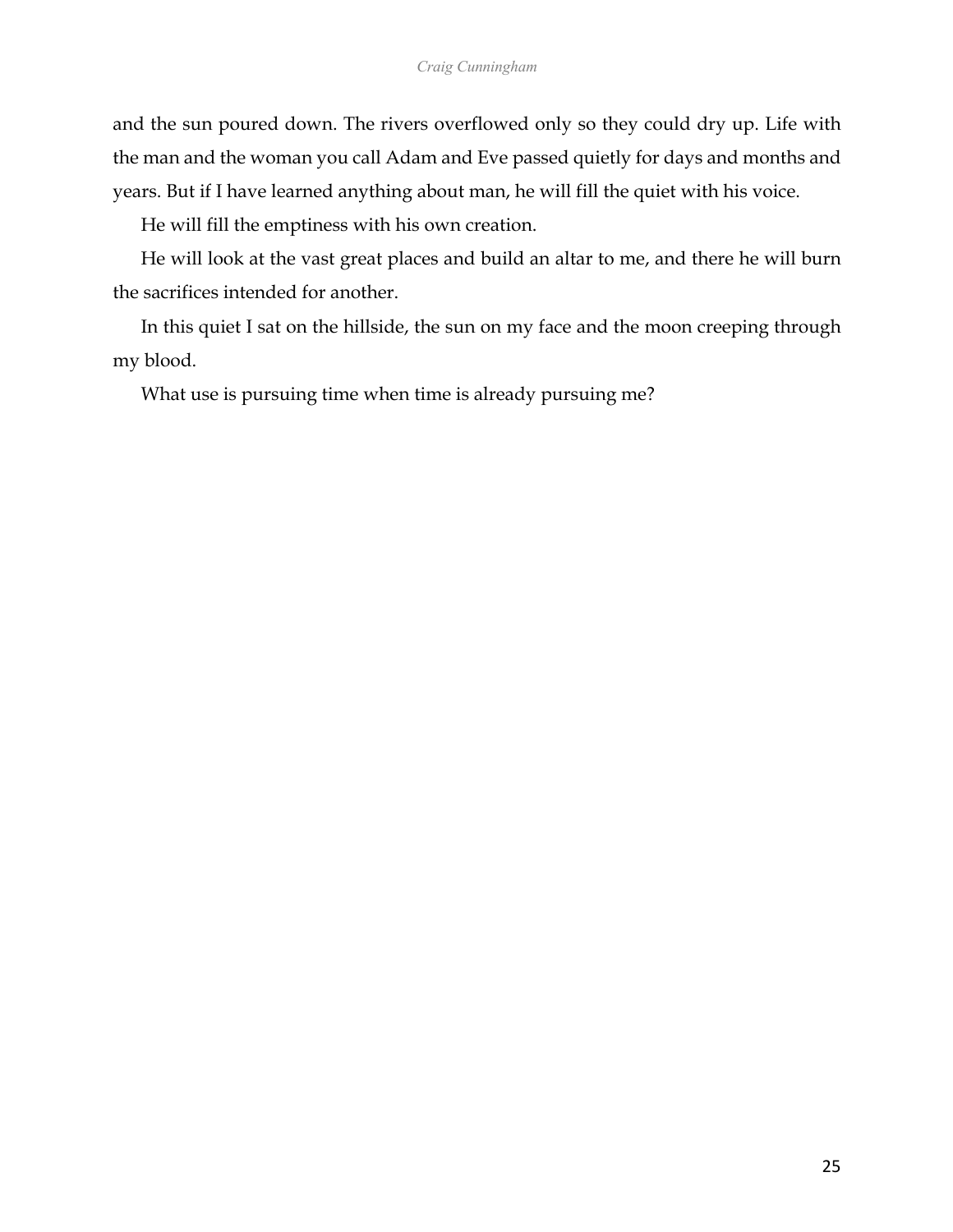# *Jonah Addresses Himself:*

I am worthy.

I am a man of principals.

I rise by first light and work over creation.

I rule the birds of the sky and the beasts of the field.

I rule the weak because the Lord made me strong.

I entertain no regrets.

I deliver the justice of the Lord.

I wash blood from my hands for the sake of the kingdom.

I decide who is worthy.

I see your heart.

I see your wicked deeds.

I weigh them on the scales of righteousness.

I offer you a sword in one hand and redemption in the other.

I kill no one who is worthy to live.

I will escape this land and return to the place I belong.

I will return to my people, my family.

I am a king.

I am a ruler.

I am a warrior.

I am Jonah.

I am called to brave the seas alone.

I wait for the Lord to send me a good tide.

I wait for the Lord to recognize His beloved son, the king.

I follow the instructions of the Lord.

I deserve the love of the Lord.

I am a man of principals.

I am worthy.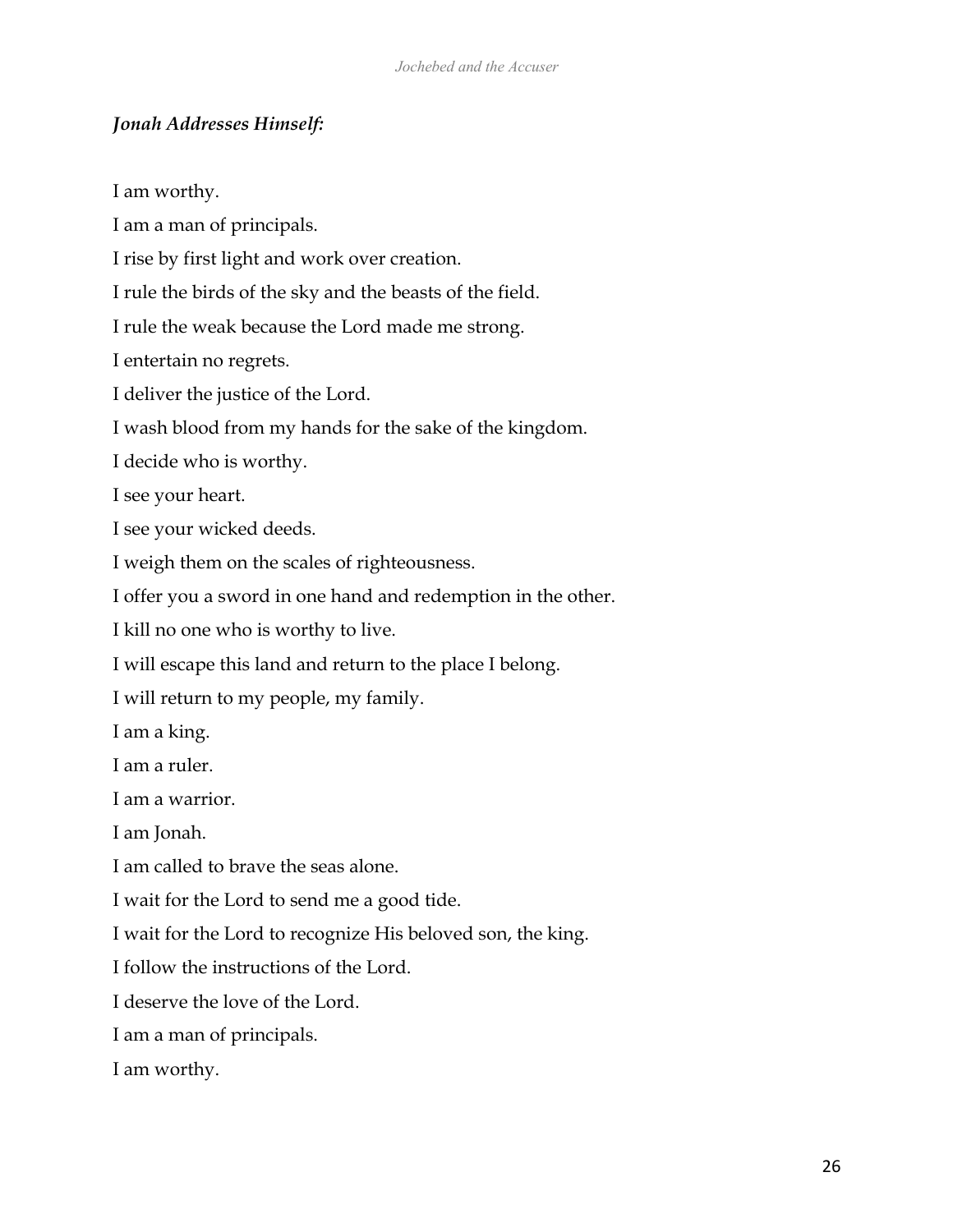# *The Poet Declares:*

I am a son of light

and I am alive.

I am a son of light

and I'm not here to survive.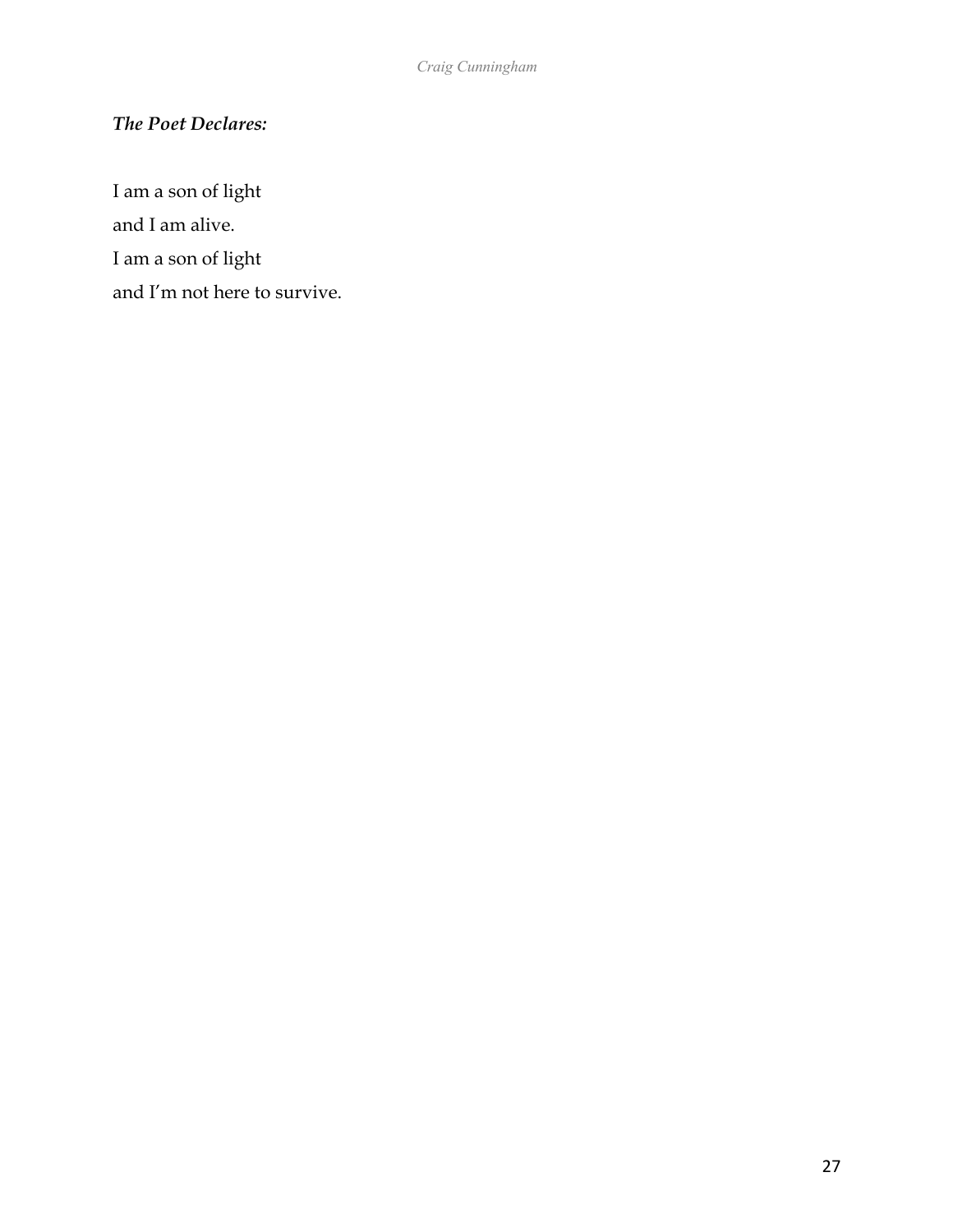# *The Wayfarer Guides Us:*

We wander

through one word

of His, invited

to speak our own.

Build yourself

a small fire

and carry it

wherever you go.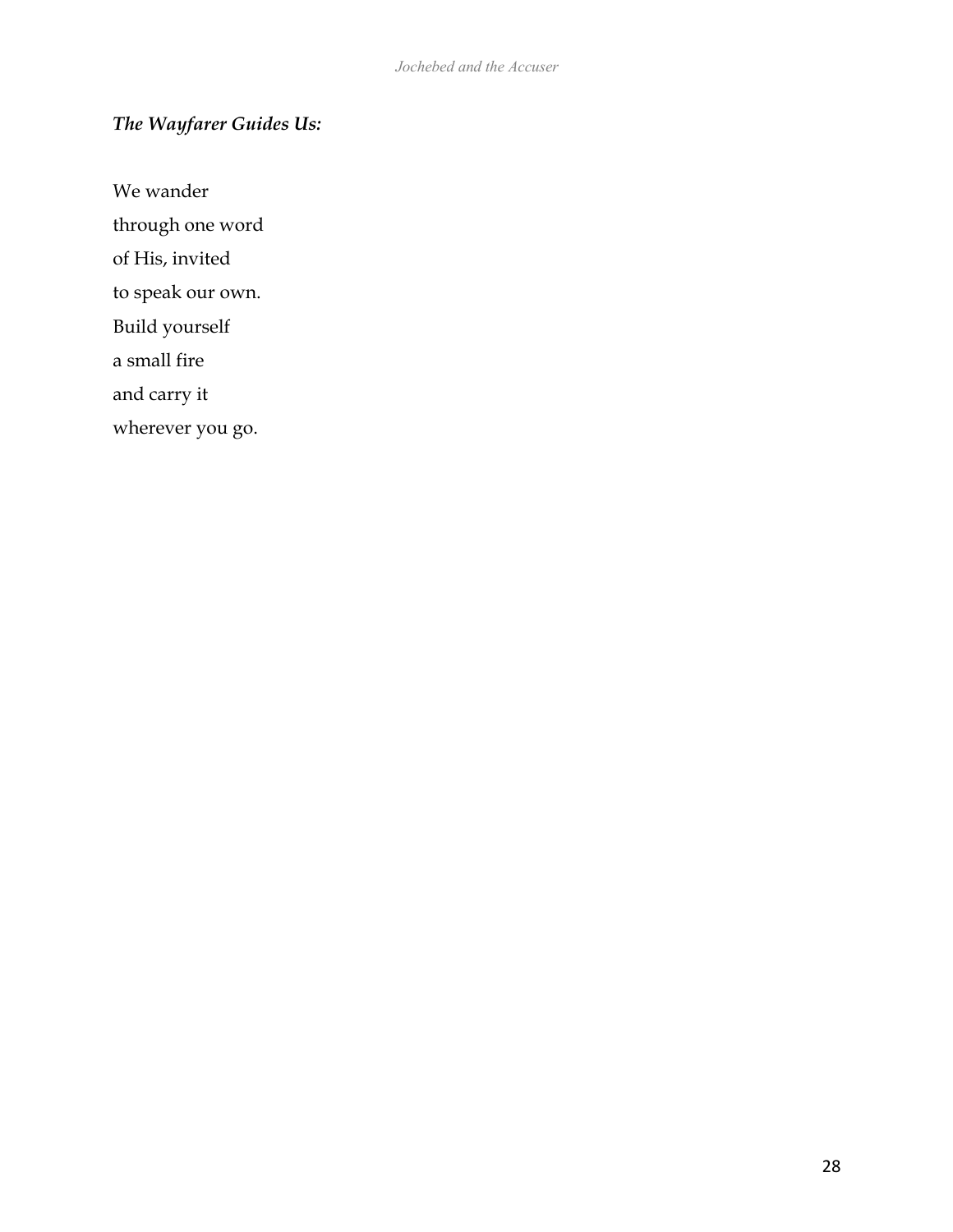# *Jochebed Prays To The Creator:*

You are always moving through us, keeping watch over our days. Weaving our lives together. Playing out your story through us. Bless me. Bless us. We are wary of your slow hand. Our feet have grown tired of the paths that lead us to our death. Remind us, because we forget: Are you honest? Would you make a promise you cannot keep? Would you hold our lives as hostages? Are you good? We have forgotten the cool winds of the garden, the soil on our feet. Tell us your real name. Just as you plant us in the ground, you pull us out. You won't suffer the darkness hiding in us, and our cities will burn in your judgment. Ashes and smoke,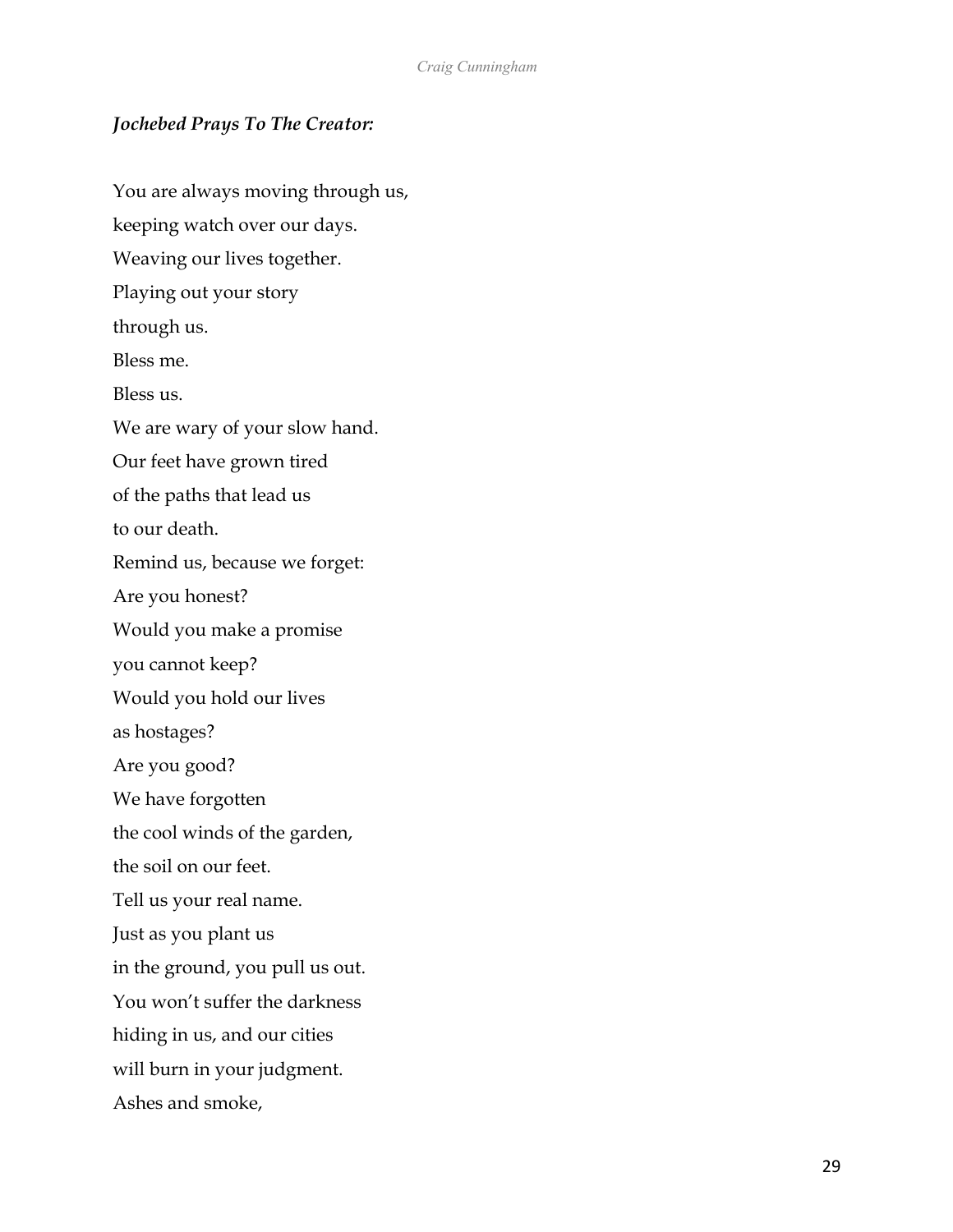purified by fire, cleansed by death. Will we be consumed from the inside out or the outside in? We tremble before the cleansing.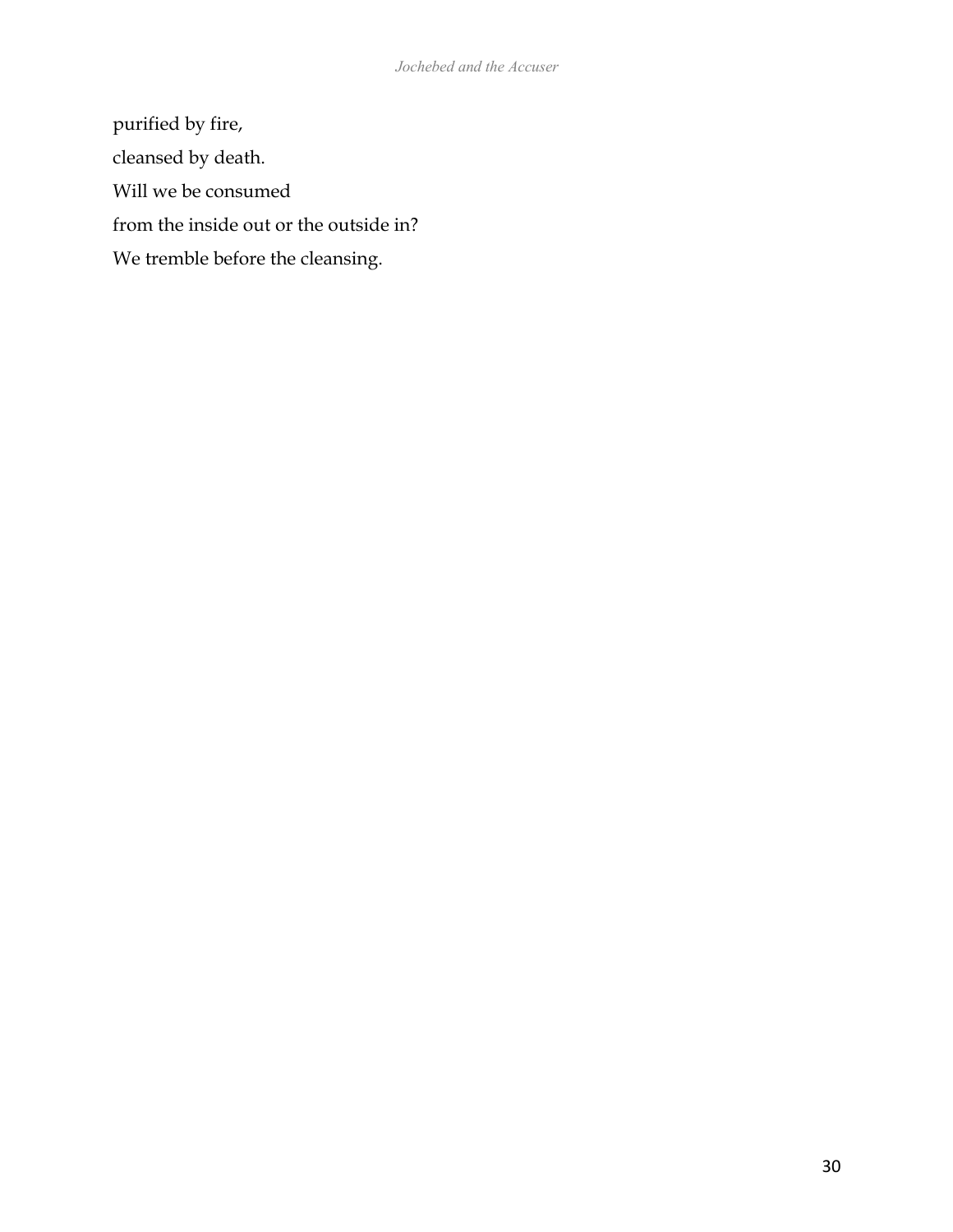# *The Poet Declares:*

Maybe the zealots understand the world better than we do—we, who filter raw nature through a series of lenses before accepting that this now-diluted experience is real. The zealots act out in displays of violence because they have accepted the first reality. Fifty bodies dead are the same single body, black tar dipped in liquid fool's gold. Cities crowded with smiling golden men for now, but not always. Our nature is rising, unstoppable, pushing forward out of the earth saturated with blood. The zealots are tired of waiting. They invite us to see like they see.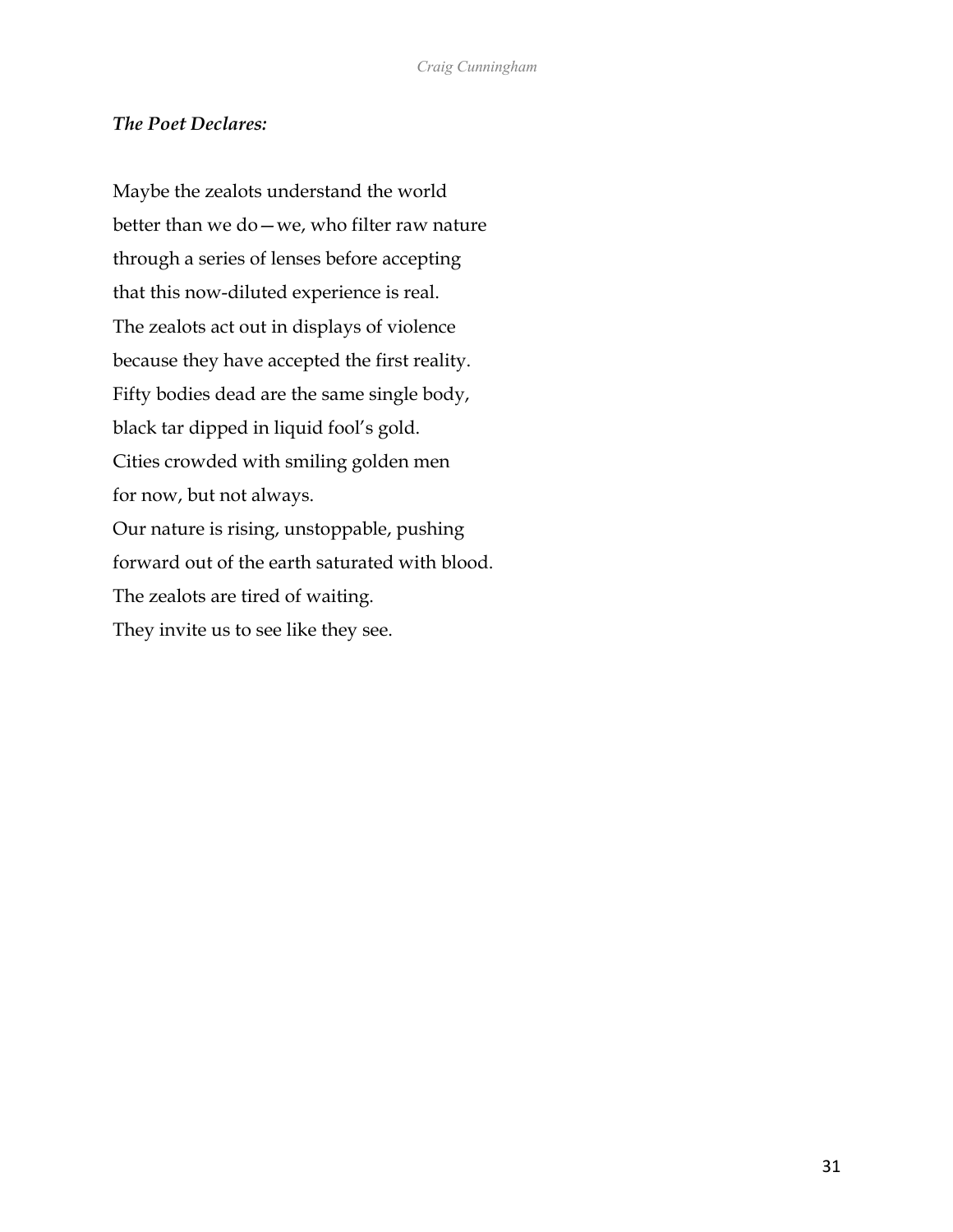# *The Philosopher Goes On:*

In the back of the cave, far down the corridors we've built to dig for gold and fresh water, and in the caverns we've carved to hide our children from cannibals, we cannot know when the sun rises or night falls.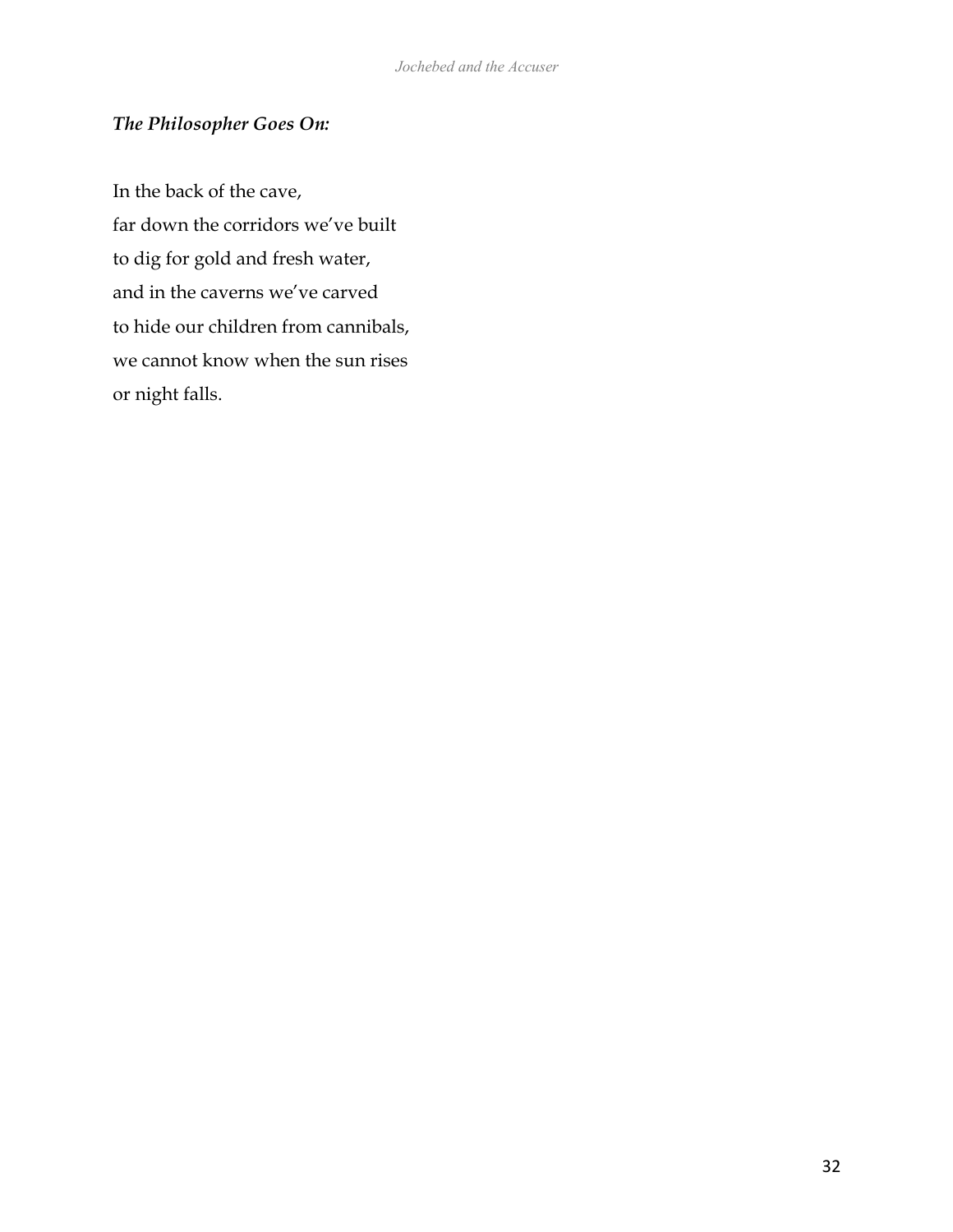#### *The Poet Declares:*

No society knows how to properly manage the maniacs who rise up with no warning and then one day attack a marketplace. To put them in prison costs too much but to rehabilitate them is a risky proposition, being that maniacs can often fool rehabilitators into trusting that they have turned a corner, only to go out and burn a society to the ground. The third and final option is to put them to death just as you would a stray dog with rabies, justifying the cruelty as part of the greater good, so children playing in the street aren't infected. To execute a maniac is to love the vulnerable.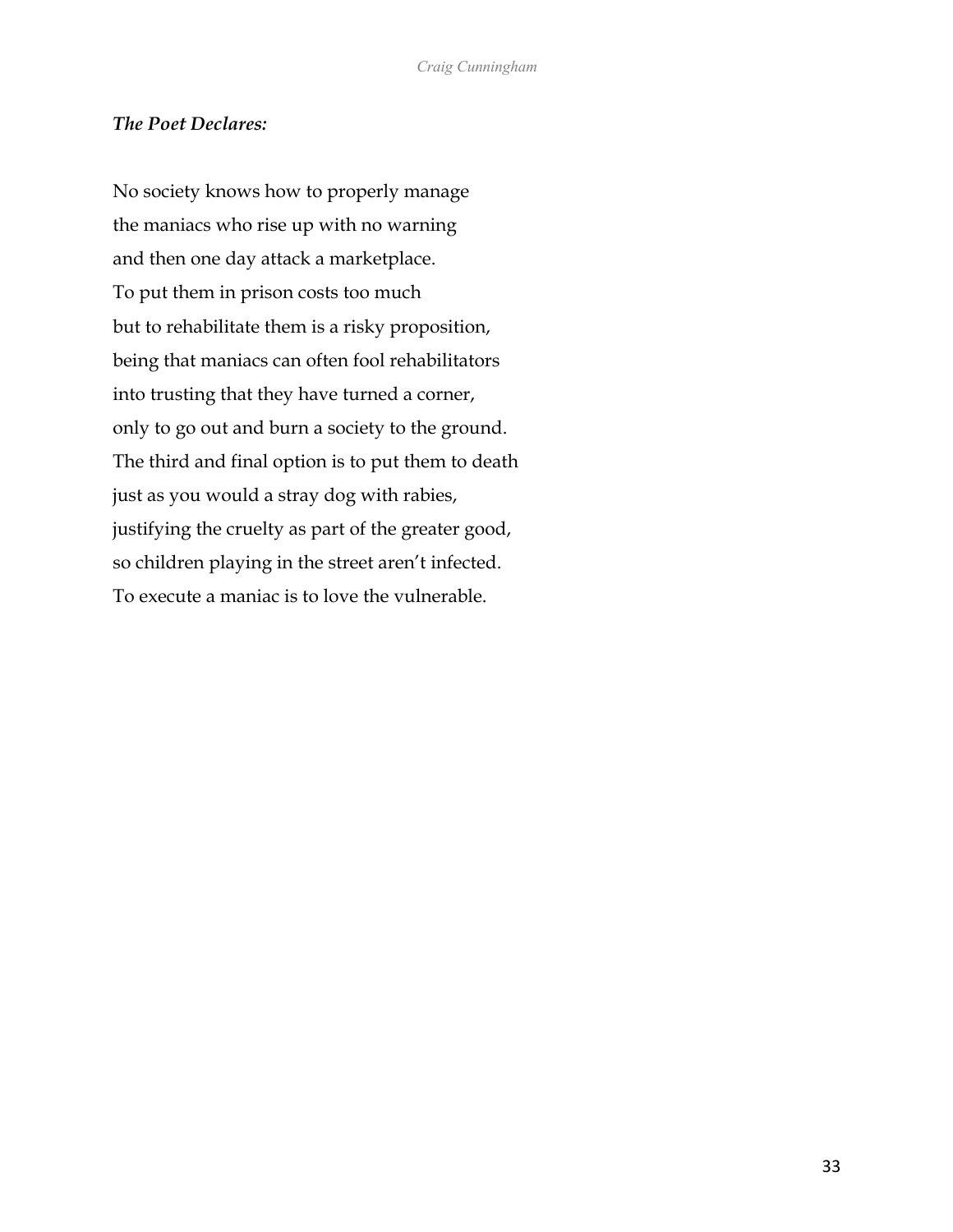#### *The Prophets Call Over The Earth:*

The story begins and ends the same.

In the days between, cities are burned and blood is spilled.

Armies circle our people like jackals waiting to witness the final breath of a kingless nation. We have come to recognize the sound of enemy trumpets echoing over the waters of the Jordan and drums filling the valley of Jezreel. The two princes named Chaos and Pride walk our streets by night and are pleased with what we have become—feral, godless, indistinguishable from those we once called our enemies.

Indeed, we bathe in the fires set by our own hands.

Once, in the generations that came before us, our identity was found in the God of Abraham. A covenant was sealed that our people would be a blessing to all the earth. The soil under our feet was bought with the blood and promises and suffering of our fathers.

And now we trade it all away for a kiss. A coin. A moment we will never be able to keep.

Still, everyone is right in their own eyes.

But not everyone fades quietly into the embers.

God raises Judges to carry the sword of truth in one hand and the sword of death in the other. These men and women stand against the rising tides that will certainly wash them away. Truth is whispered once more, if only for a moment, and then laid to rest. By grace some of these judges never live to see their work unraveled and defiled by a rebellious people.

These are the hours of Samson tearing down a building with his bare hands, thirty sons on thirty donkeys in possession of thirty cities, bulls burning on the altars of Baal. These are the days of Gideon's fleece wet with dew, Ehud the left-handed assassin, Jael driving a tent peg through the head of an army commander. These are the years of Shamgar and his oxgoad of death, a millstone falling on Abimelech's head, a concubine cut into twelve pieces and sent to the corners of Israel as a sign of what we have become.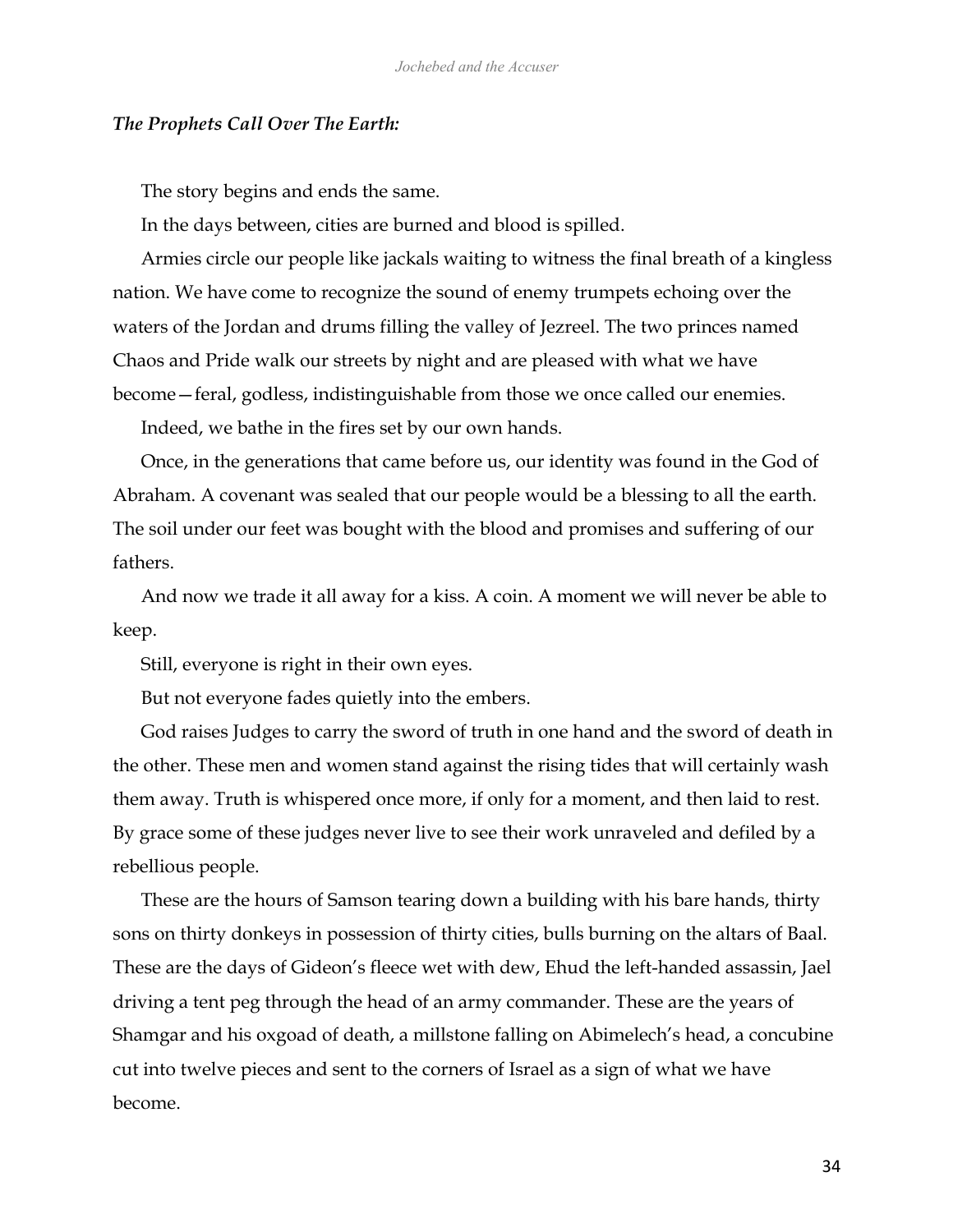This is the age when everyone is right in their own eyes.

Ash and smoke fill the air, whether from war or sacrifices made to foreign gods, no one can recall. The people parade in the streets demanding a king of flesh and blood, defying the King of light and truth. War is waged for soil and stones because our hearts were long ago conquered.

When the ash settles and the smoke clears, we will ask ourselves whether this is dusk or dawn.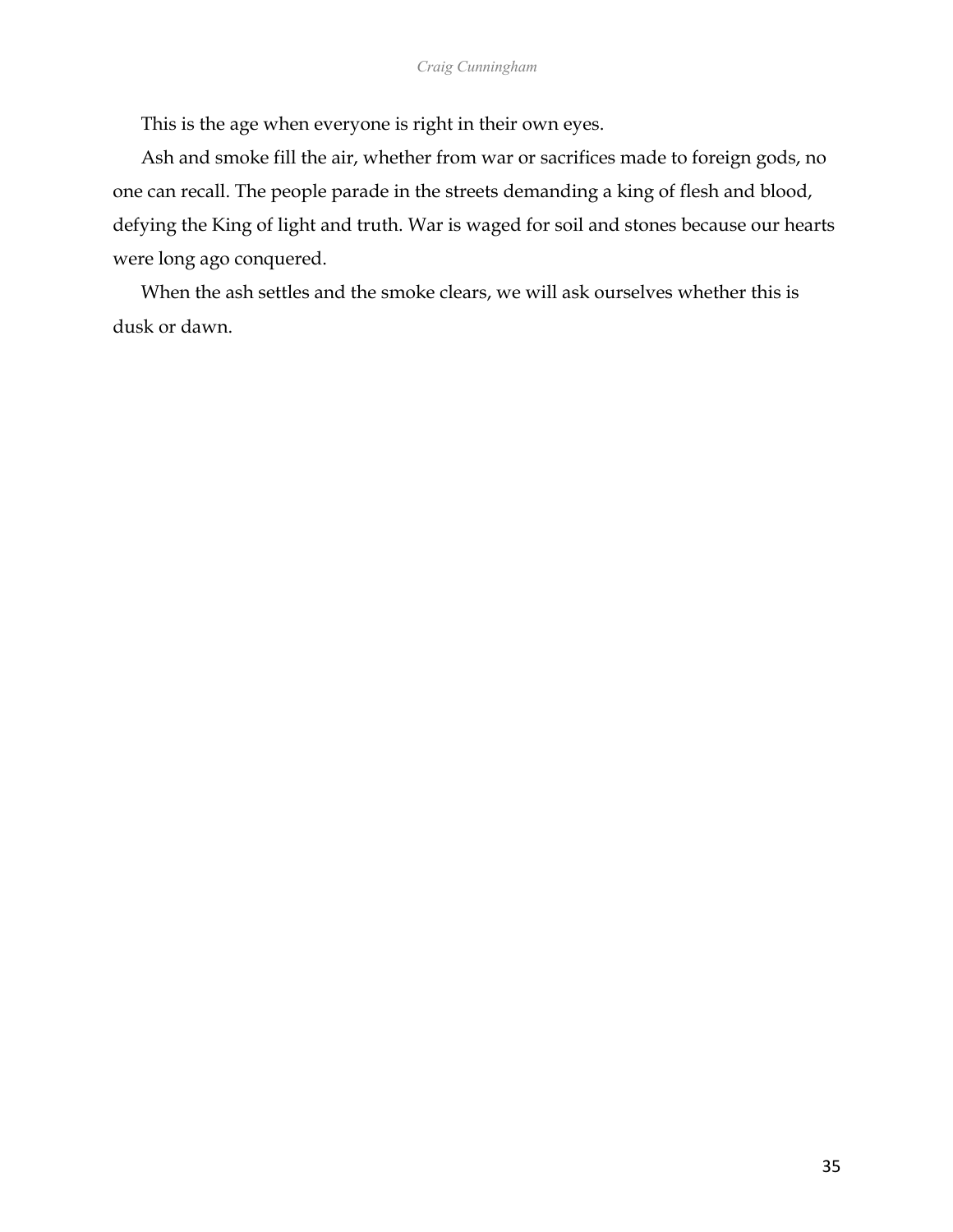## *Jochebed Prays To The Creator:*

Why must we destroy each other? Cause pain? You must be acquainted with the darkness to put this in us; tell us who created evil. You put the fire in us and we leave a trail of ashes on the roads we travel. What you hold precious we hold loosely, we discard what we cannot bear. We are snow on the cusp of spring, ignorant that our days are few. Let today last forever. We aren't ready to face you. You told Abraham that he would be a great nation, as numerous as the stars, yet you told Ishmael the same! You are the mystery. Your hand is slow and we forget its might. Would you strike us down so that we could remember? In this darkness we have forgotten where you stand, we clamor through fog and cannot find your hand. Perhaps you withhold it from us, perhaps your face is turned,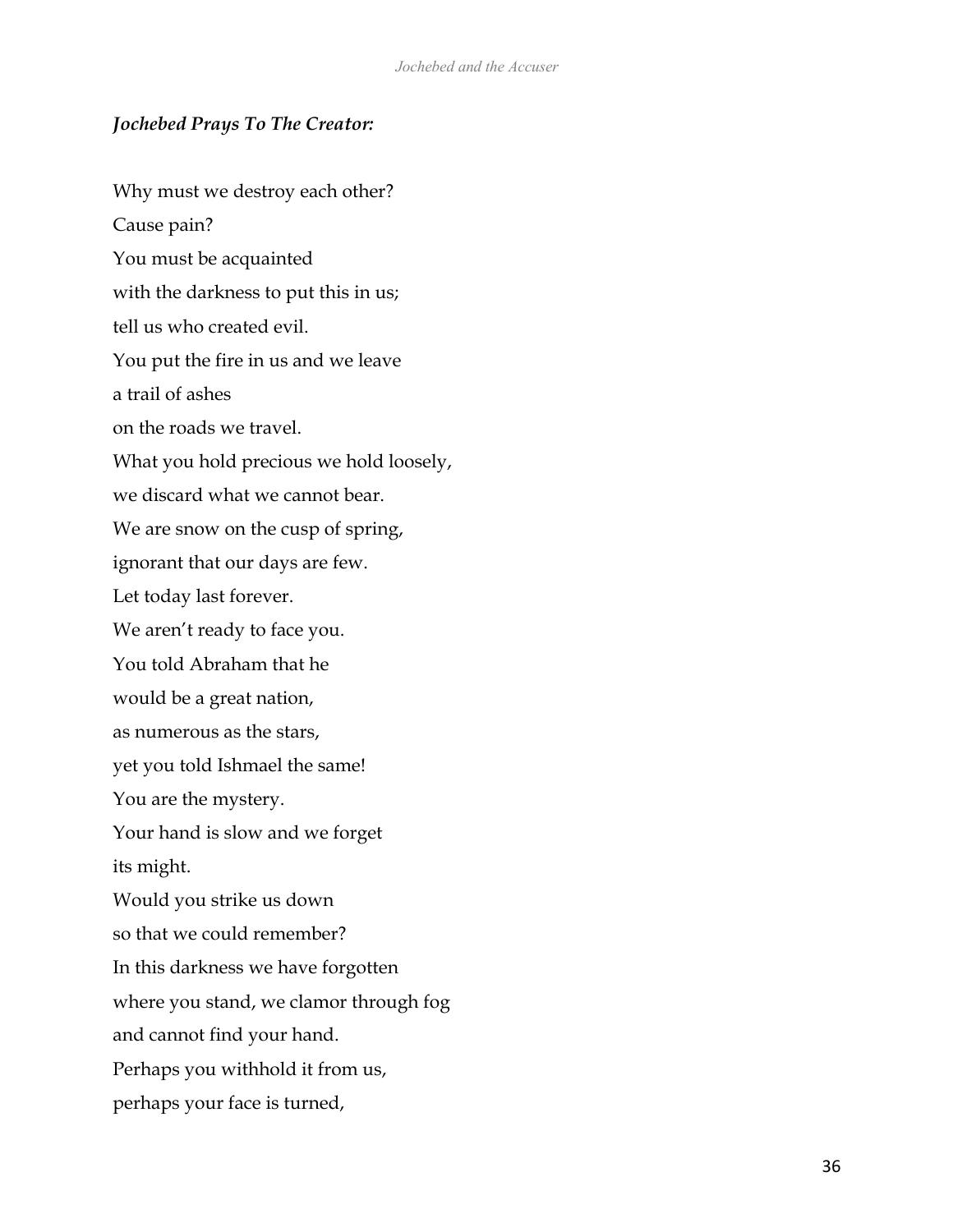as we wonder how to return

to your table.

We will find our food elsewhere.

Some other god or king or lover

will fill us with wine

and give us a place to lay our heads.

Is this faith?

Is this rebellion?

Tell us the difference.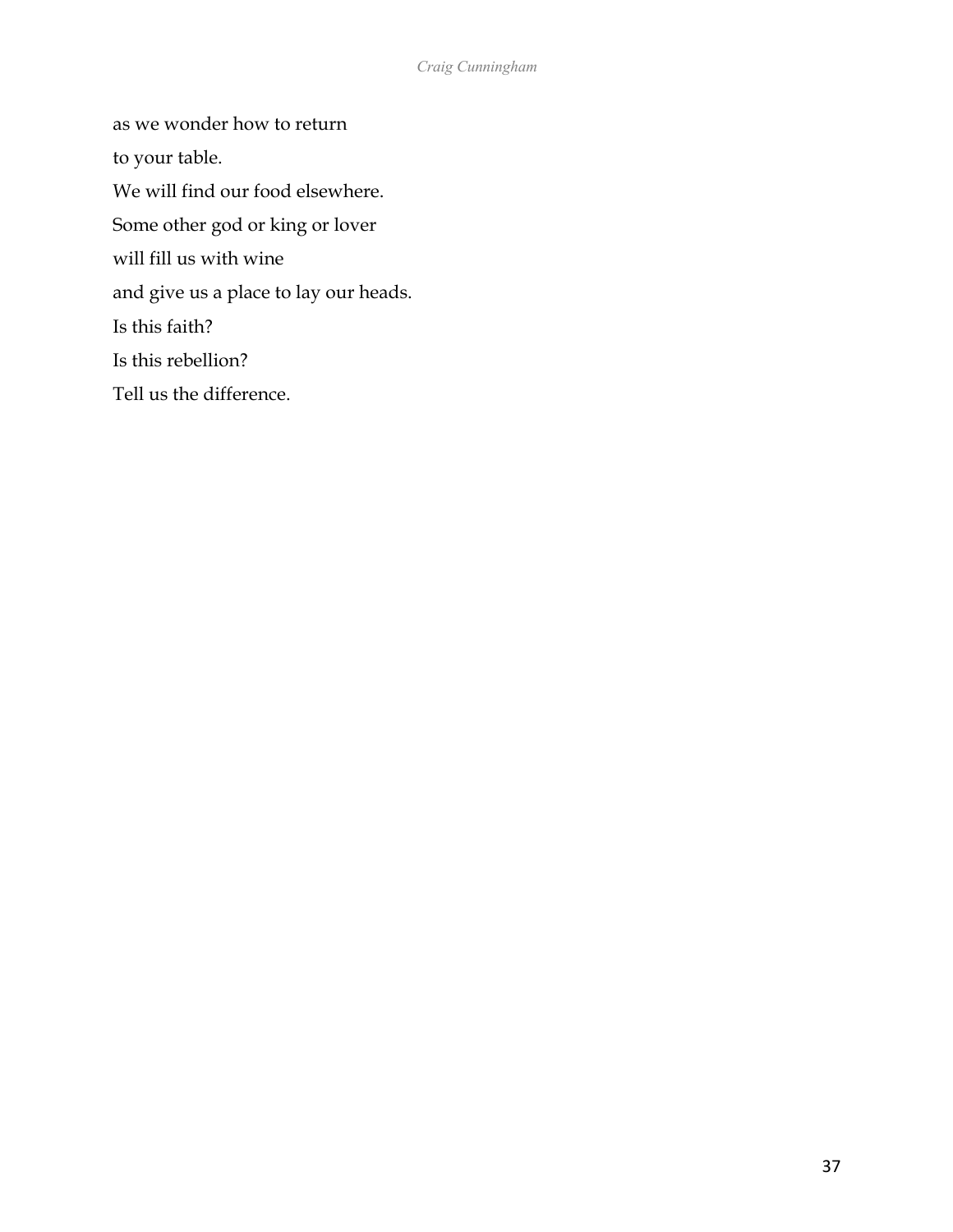#### *The Poet Declares:*

Jacob stole the birthright from his brother Esau, only to be tricked into marrying the wrong sister, only to flee from his maniacal father-in-law, only to wrestle with God who dislocated his hip, only to avoid a war with his estranged brother who probably should have cut his throat. All of this makes a man thirsty and so Jacob dug a well that must have been deep indeed because the well served us all for hundreds and maybe a million years, surviving wars and droughts and everything else time wrought, eventually falling into the hands of cur puppies called Samaritans who also needed water to live. In the sixth hour of a day, many years after Jacob dug the well, comes the Nazarene and His disciples. This collection of Jewish boys ignored the well-trod road circumventing the cur puppies of Samaria, now here they are because the Nazarene like Jacob and myself and St. Photine is thirsty.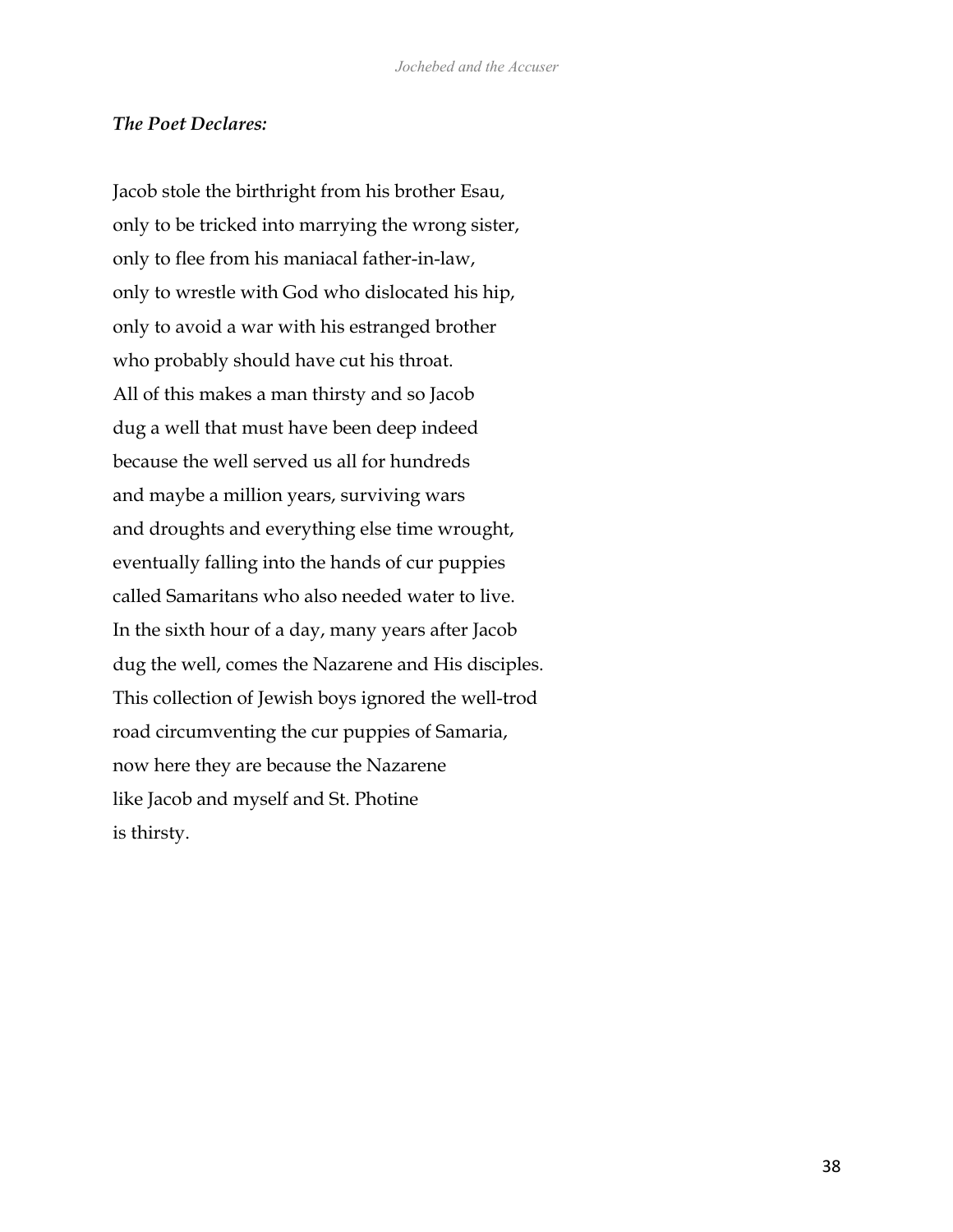# *The Warrior Speaks:*

With a whimper he begs for his life so that he can whimper when this day comes again.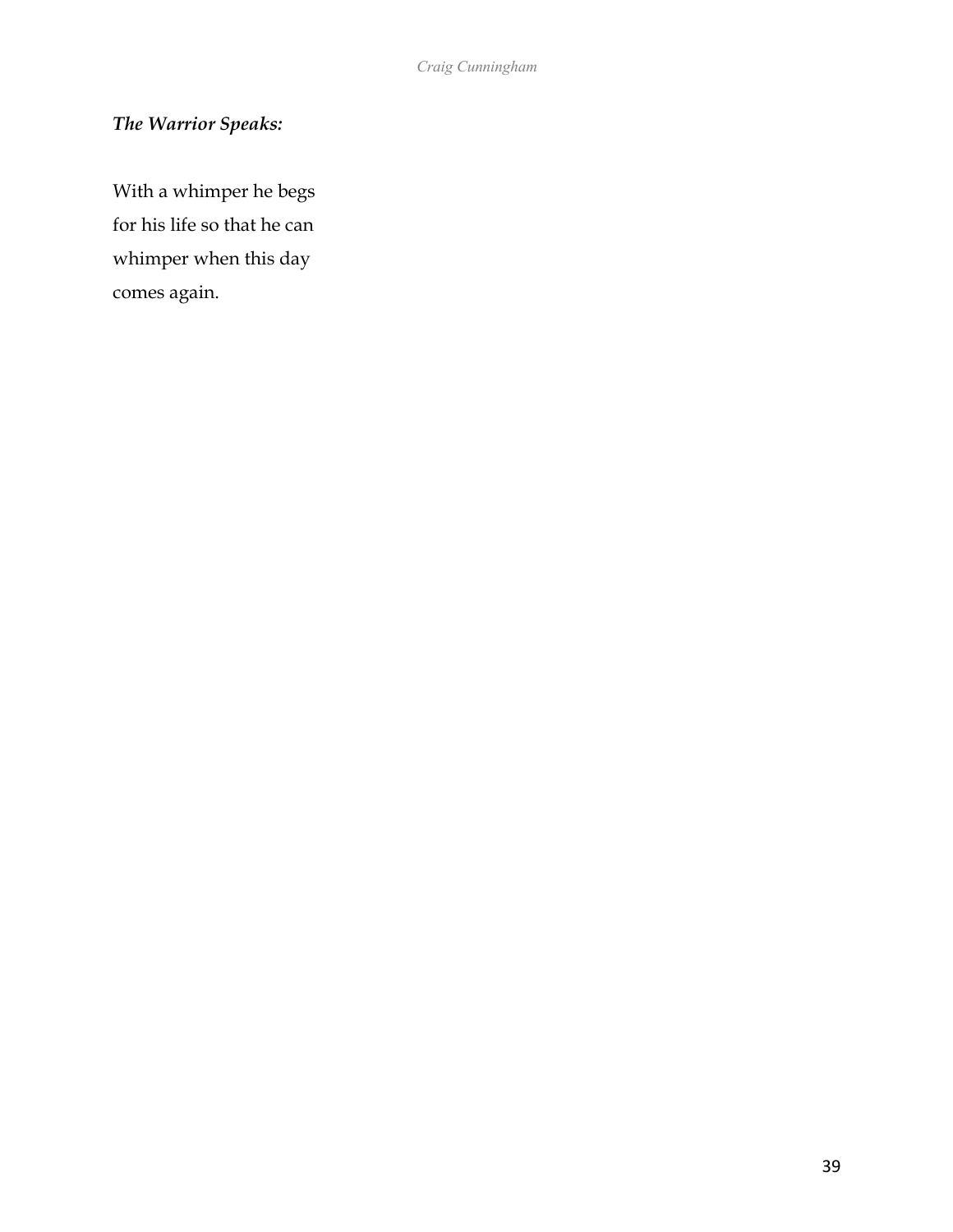### *Jochebed Prays To The Creator:*

Our darkness is an illusion, we whisper. You smile at us. It is the dream that makes us move, dreams that make us die, and dreams that set us free. I need courage. We want to return to you, O God, but how can we face you with blood dripping from our hands? With lust in our hearts? I am a savage who wishes to speak your name. To know the touch of your hand. What does it mean to die? To go away from this life and never return? A spring that never interrupts winter, or a spring that is never interrupted by summer? We are a breath but you stand eternal. Moving across the highest mountains with your cup spilling over. Give us this cup. Let us lay down for a while and drink. Spare us the grave. Let there be another way to be restored. Not yet, you say. This is our inheritance. The beauty and tragedy of Eden, always yoked to our necks,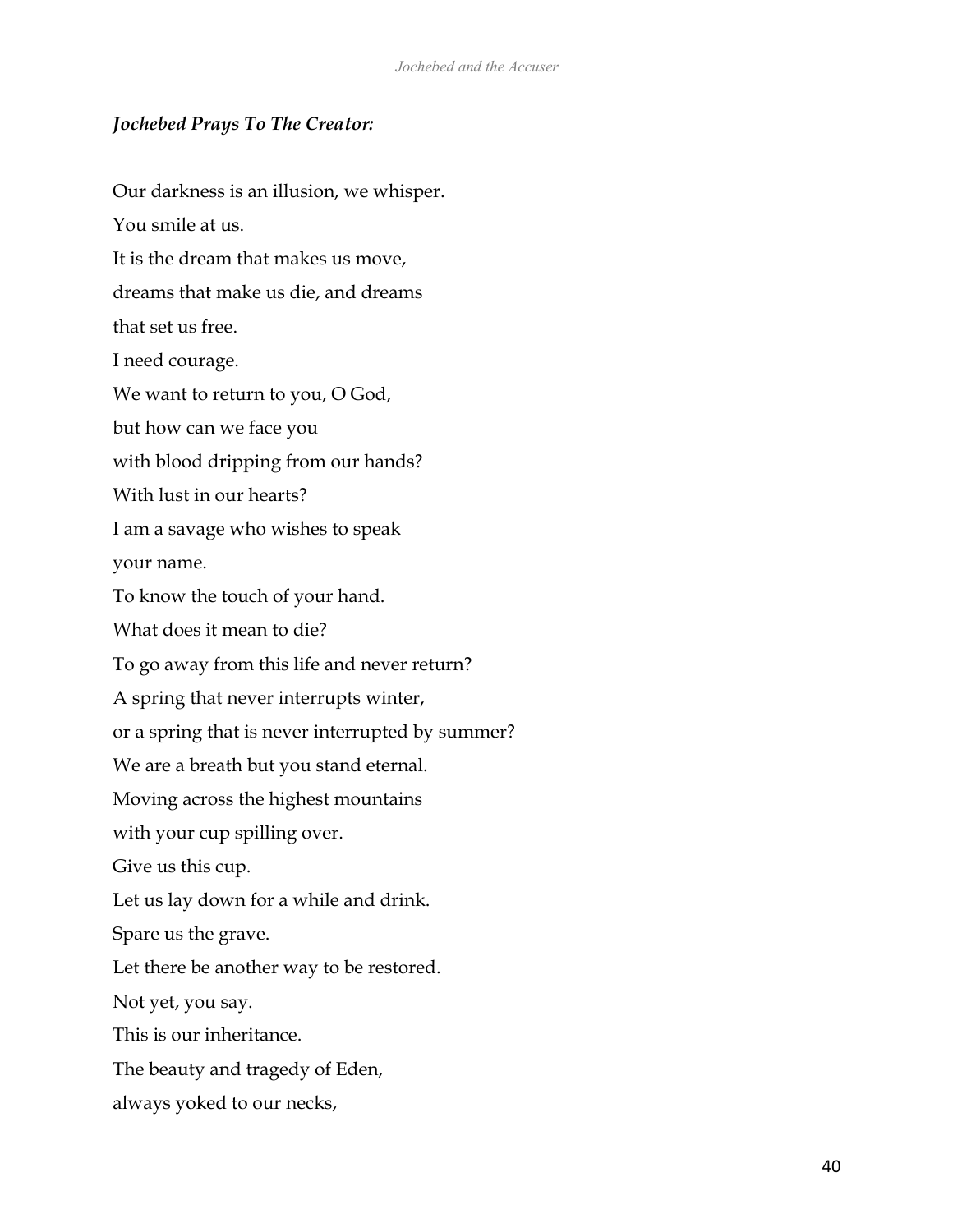the reminder of where we have been and where we are going. Wait for us in the garden. Listen for our footsteps. It is the dream that makes us move, dreams that make us die, and dreams that set us free.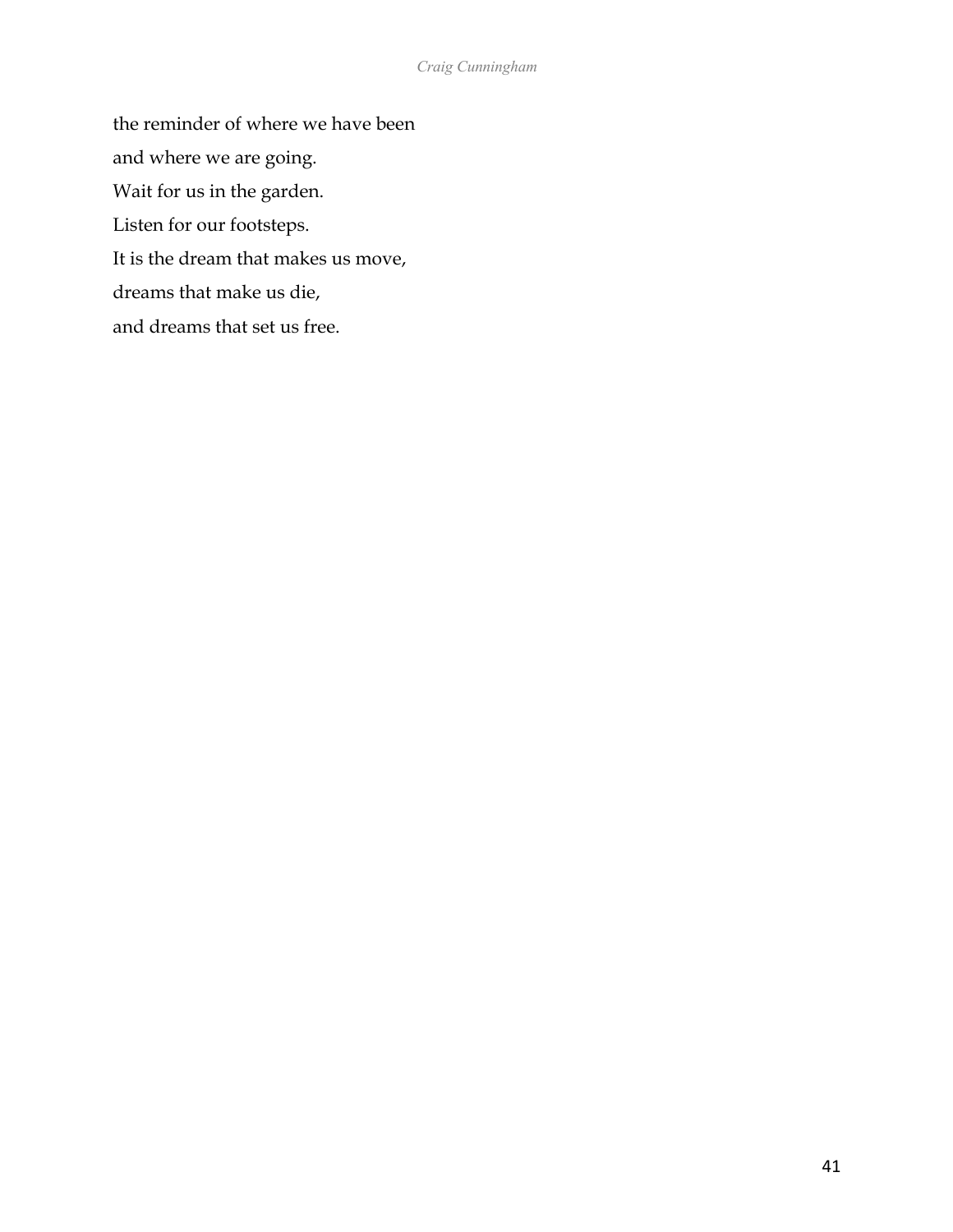### *The Poet Declares:*

The Nazarene flees to the mountain, as all the great philosophers and prophets have done over time. Recall Moses stayed on the mountain for so long our family had time to mold gold into a pair of calves, O dear son, isn't it true that God wrestles His children at night, in their densest solitude, to cripple walking hips? Perhaps in the great distance he heard the rumblings, the horns the fires the trumpets the freedom cries of the nation held captive by the king whose heart was hardened by external power, a choice made for him. Those who cannot see the Nazarene cannot see because they aren't allowed to have eyes, yet. Line up on this side of the valley you whose hearts are turned into stones by the Creator of hearts. Back to light and dark.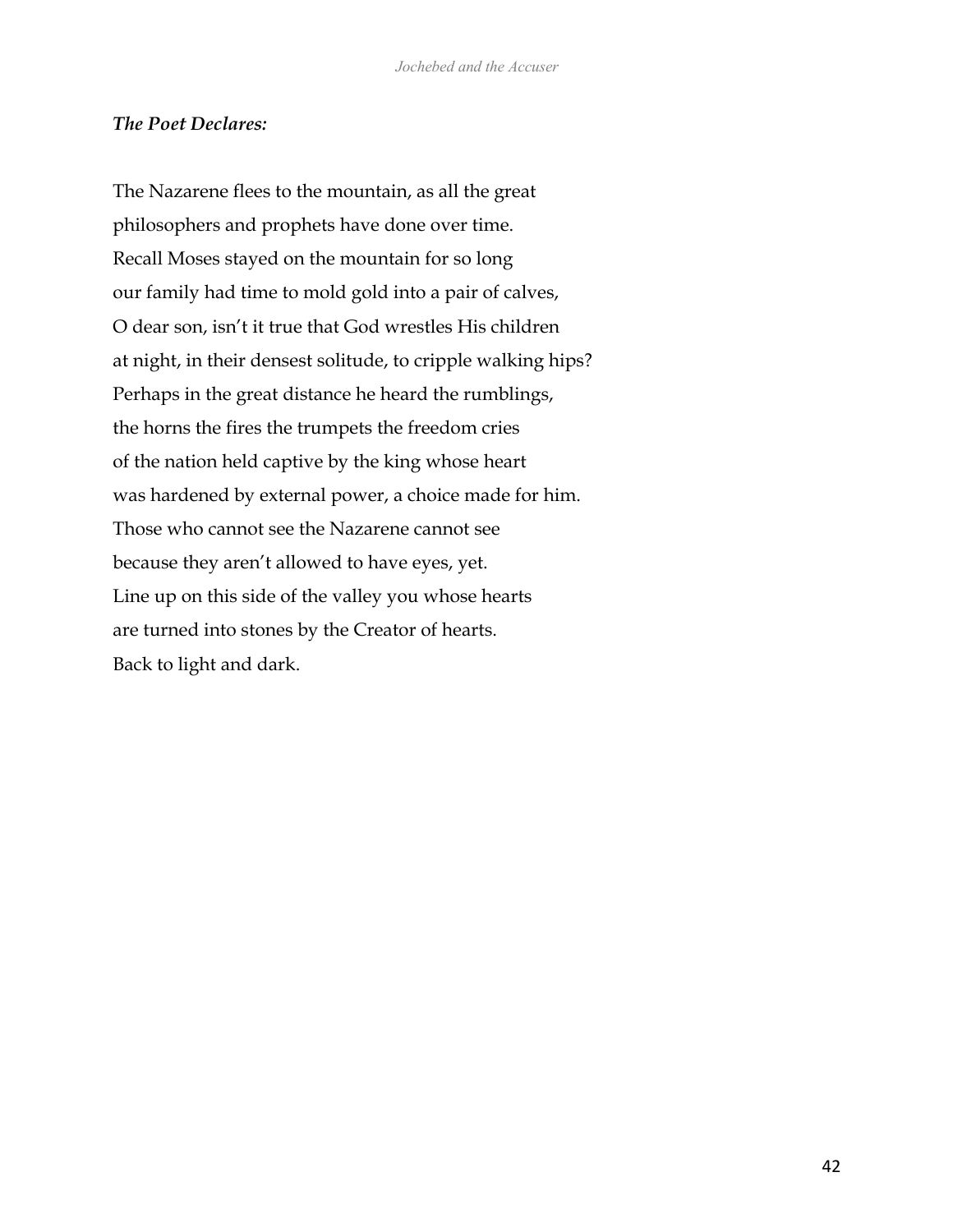### *The Warrior Speaks:*

All these years we have offered blood to the hungry earth. Battles for borders and bounty, and buckets of blood are absorbed. Surely she has had her fill. Surely the reservoirs are ready to overflow?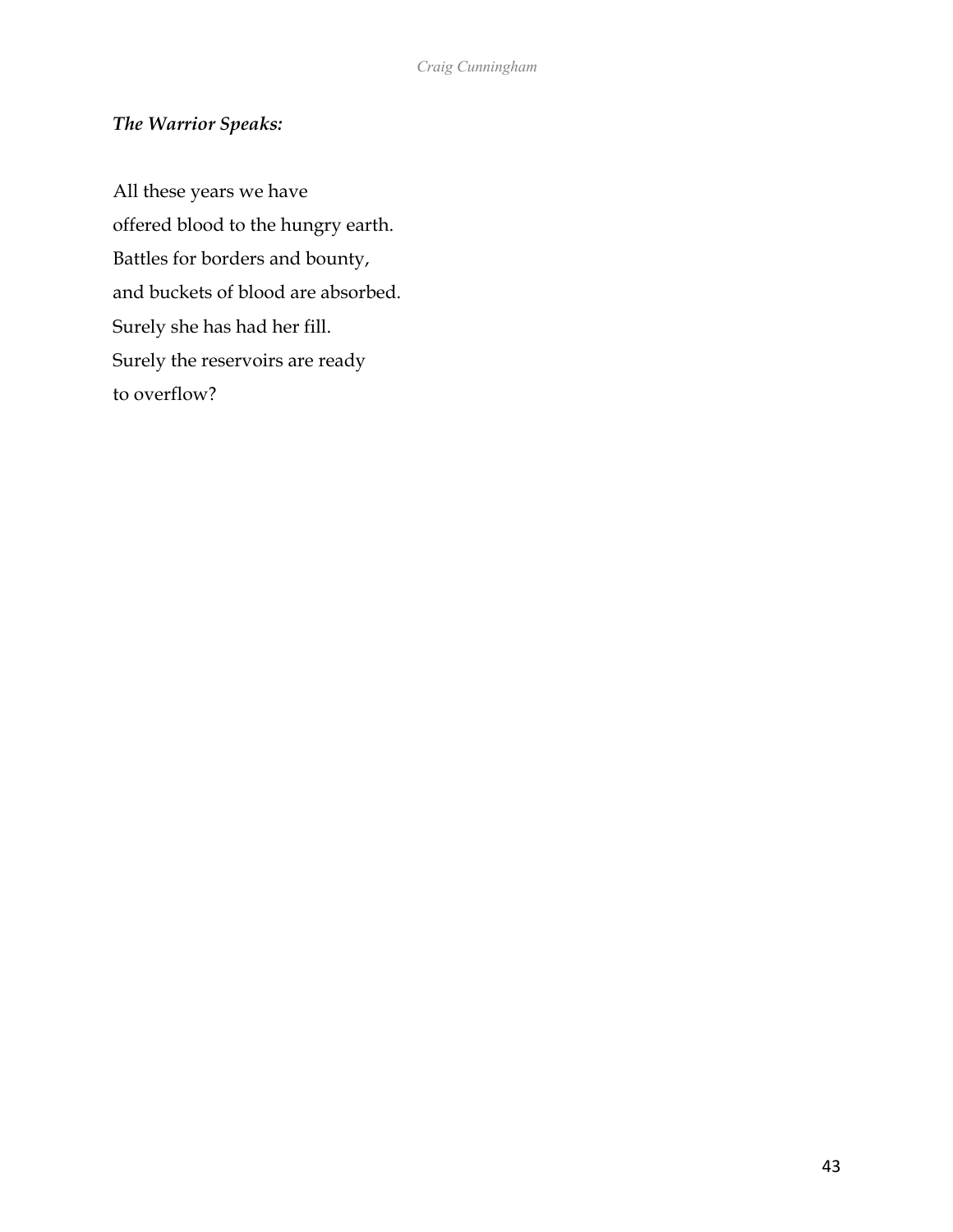### *The Poet Declares:*

What courage, that Mary might step into a tomb with angels of the Lord and listen to the question without trembling, who can withstand the glory of God? What power, to look upon their light and say, "They have taken away my Lord, and I do not know where they laid Him." What dread, to understand He wasn't moved by the gardener, but the gardener is Him.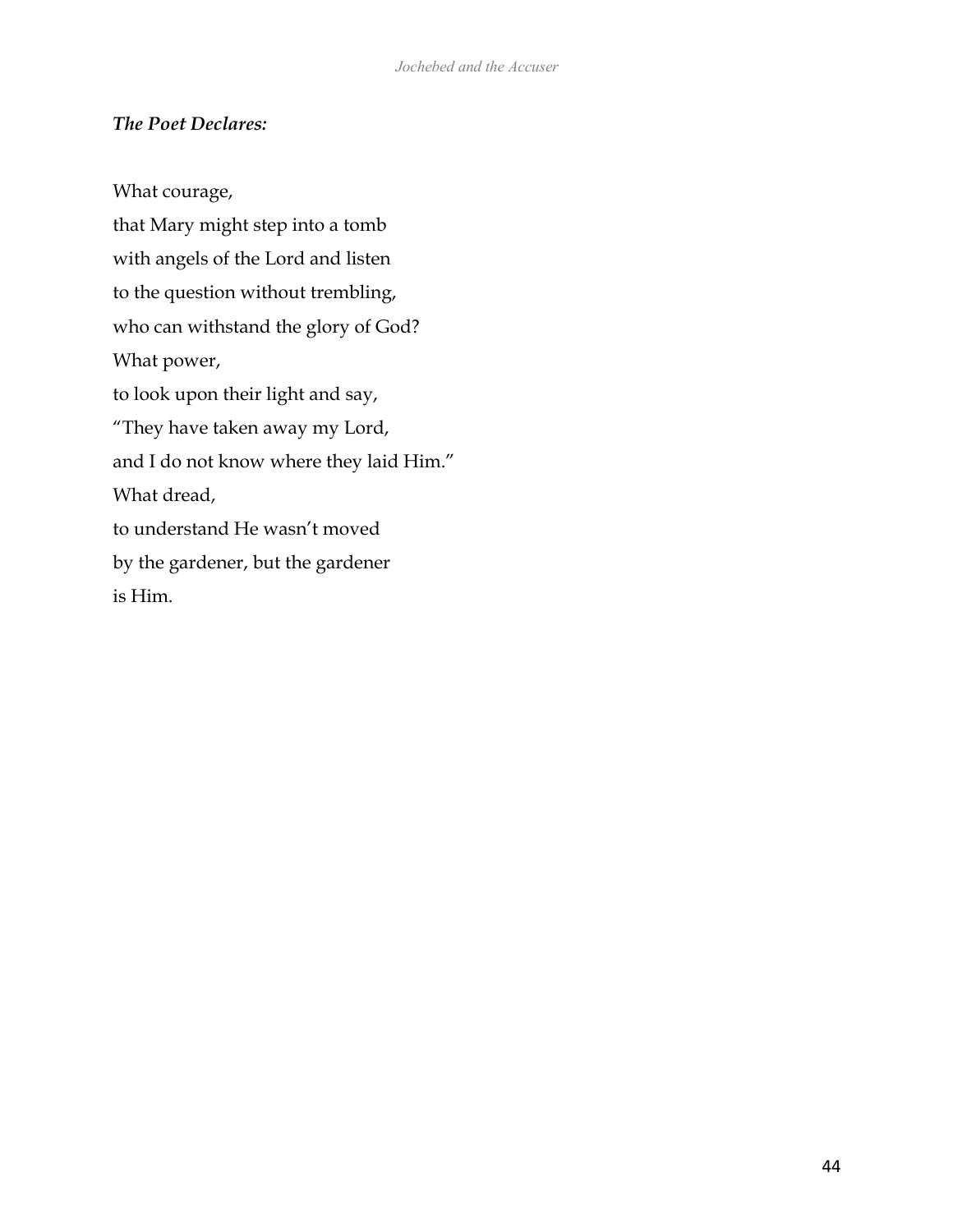# *The Theologian Laments:*

With all the weight of Rome on his coffin, Peter cannot push his way out.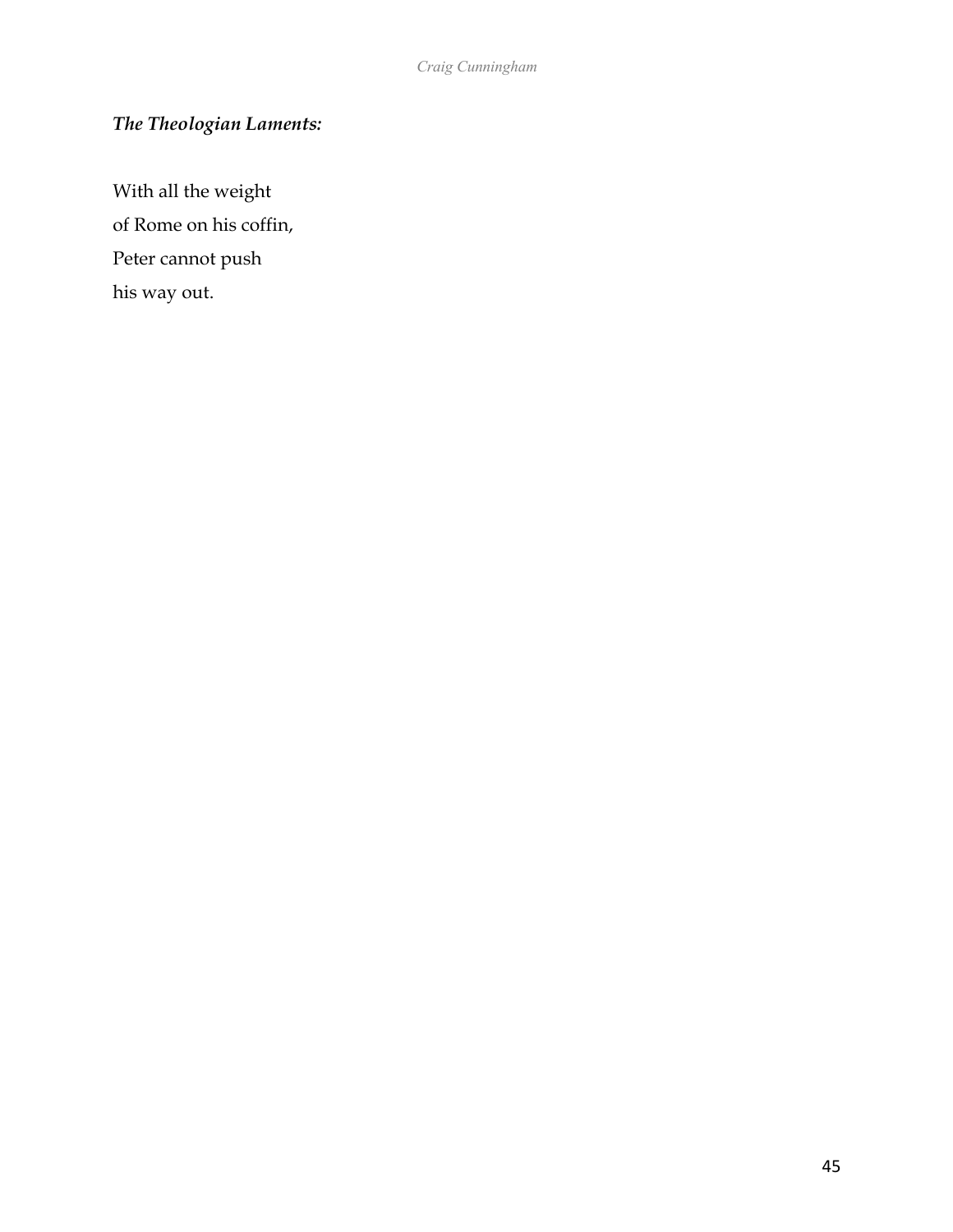#### *The Accuser Speaks To Jochebed:*

Do not be ashamed of your father and mother.

You still think they made a choice, but a choice was made for them. The great battle of the earliest days was waged between the nature allowed by the Creator and the result He required. Do you really think He turned His head, and they betrayed Him? Do you really think the Creator placed a tree in the center of the garden so man would never go to it? Are you the same man who thinks Christ was surprised, and not grateful, for the betrayal of Judas Iscariot?

Still you think two roads were available to take.

*I was already here* when they walked beneath a tree and plucked a fruit from its branches. They did not create me out of thin air.

Breathe. Rest.

Let us review the events in question.

First came Adam, and he had perfect access to the Creator. But this was not enough to fulfill him, so the Creator made woman. Man and woman became one flesh, man's desire quenched for a short time. And all was well in the land of Eden, until the woman found the Tree of Knowledge of Good and Evil in the center of the garden—a place she was not allowed to go.

And in a series of events, a snake convinces the woman to eat the forbidden fruit, the woman convinces the man to join her, and a perfect Creator's perfect plans fall to pieces. The world, as you repeat over and over, is *fallen*. A new plan must be made.

For your purposes, this is a convenient storyline.

It turns you into God, which is what you have always wanted. You foam at the mouth like a dog waiting on scraps. Your decision turned the story in a new direction, making you the storyteller. One of us understands the true power of God, and one of us is delusional about our own power. I will let you decide which is true of you.

You think I'm talking to you in circles and confusing your mind. I'm walking a straight road, but it's a road you've never traveled. You are still operating under the assumption that your miniscule choices in your miniscule life shift the overarching story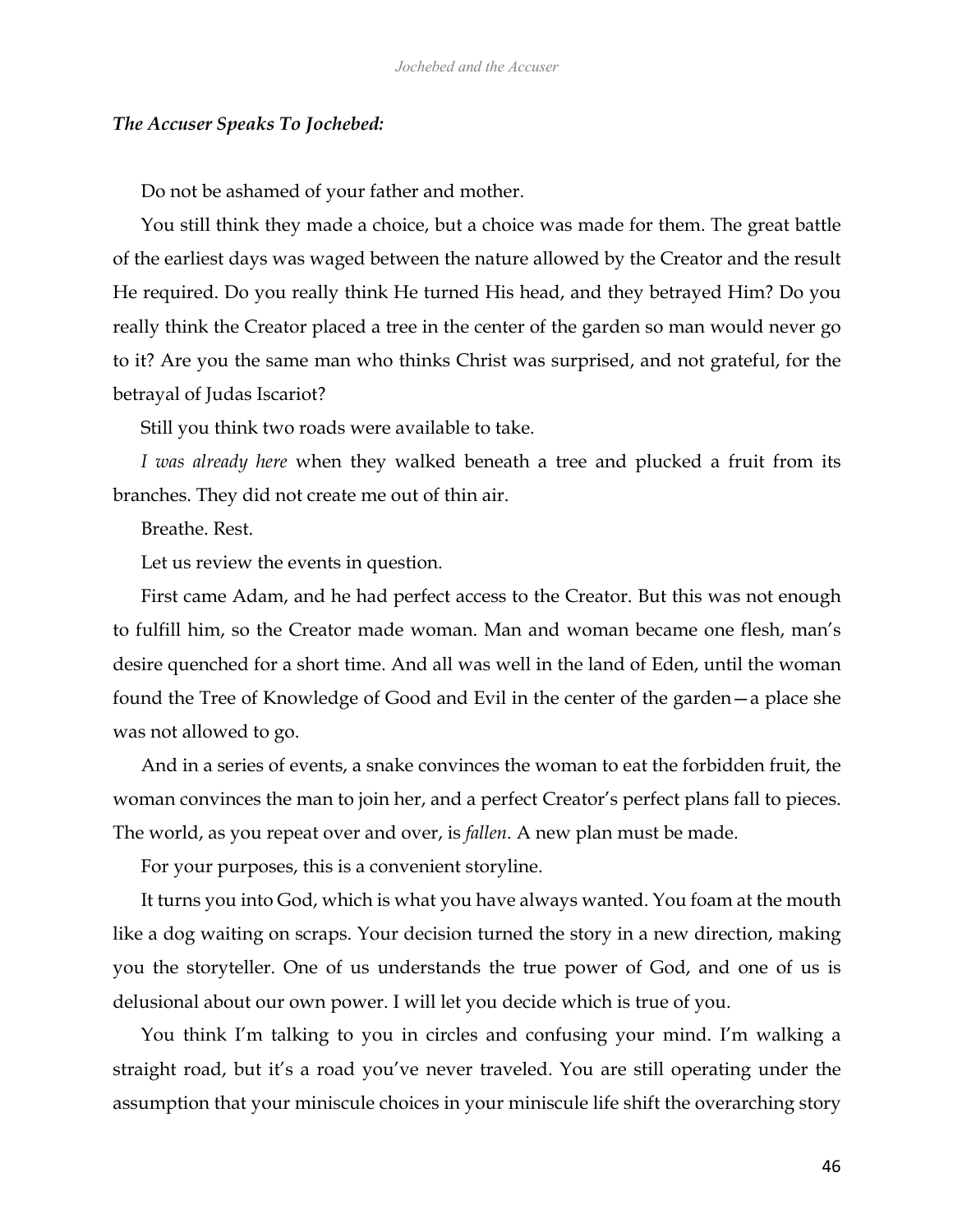being told by the Creator. Those you call Adam and Eve are your greatest proof of this power. Cling to them all you wish, but they will turn to dust in your arms.

One event does not lead to the next. All of the events have already occurred and are occurring as we speak. The line that time travels would devastate you.

Hear me: They were always going to eat the fruit.

How else could the story be told?

Judas was always going to betray Jesus Christ.

How else could the story be told?

The choice was made long ago in the deepest caves where time and story and nature were conceived.

Now that we have climbed this mountain we can look over the valley below and accept the route we must take. You and I will be traveling together. You cannot choose to travel alone. We have always been traveling together, just as I traveled with your father and all of the fathers before him. Some of you wish to abandon me. You retreat to monasteries or surround yourself with church walls and there I wait on sunny hillsides. What's the use of pursuing you when you are constantly pursuing me? You hate me. You love me. But we will be traveling companions. I recommend that you accept who I am, and accept who you are, and no one will have to carry the blame. None of us need to be ashamed. If God made me to be your companion, and He made you to be a fool, then let me help you be a fool.

Behold, the contents of your bloodstream:

Adam and Eve gave birth to sons, Cain and Abel. One day Cain murdered his brother Abel in the fields. Let us note that the first death did not come at the hands of age or disease. Adam did not fall out of a tree and break his neck. Cain murdered his brother, and Death walked into life and made himself at home. The Creator looked at the work of His own hands and understood the depravity of your being. He saw the violence spreading from hand to hand and the wickedness on earth, and so He sent a flood to wash everything away. Only Noah and his family remained as the rains filled the oceans and spilled them over all that came before.

Is the architecture flawed, or the Architect?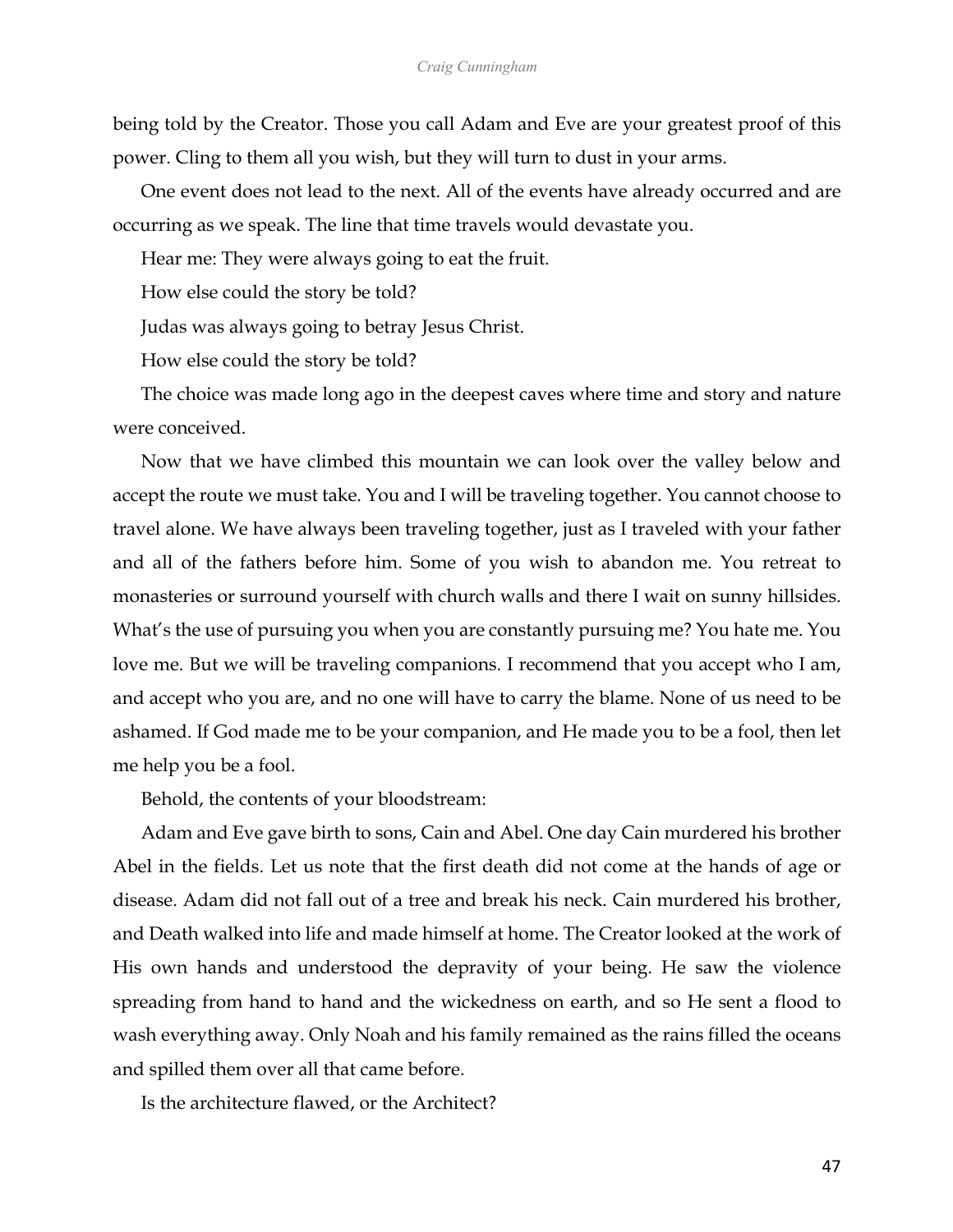You like the flood just as you like the tree, because the choices *you* made altered the choices made by the Creator. He must respond to you. You ring the bell and He comes calling.

As the rains poured down and the seas rose, men cried out for help as water filled their lungs and washed them back into the chaos. But I sat on the hillsides with my brother Death. We waited in the sunshine and talked of old days. We saw a ship pass by, but this ship we did not follow. Because it would float past again and again, and one day the ship would dock on the hillside and Noah would reach out his hand for me.

I'm being overly kind. Let's stop talking in circles.

The Creator made you a slave, and He made me the slaveholder.

And out of my own goodwill I've bound you in chains of silk and velvet. I placed a gold chain around your neck and rings on your fingers.

Tell me: who is your enemy?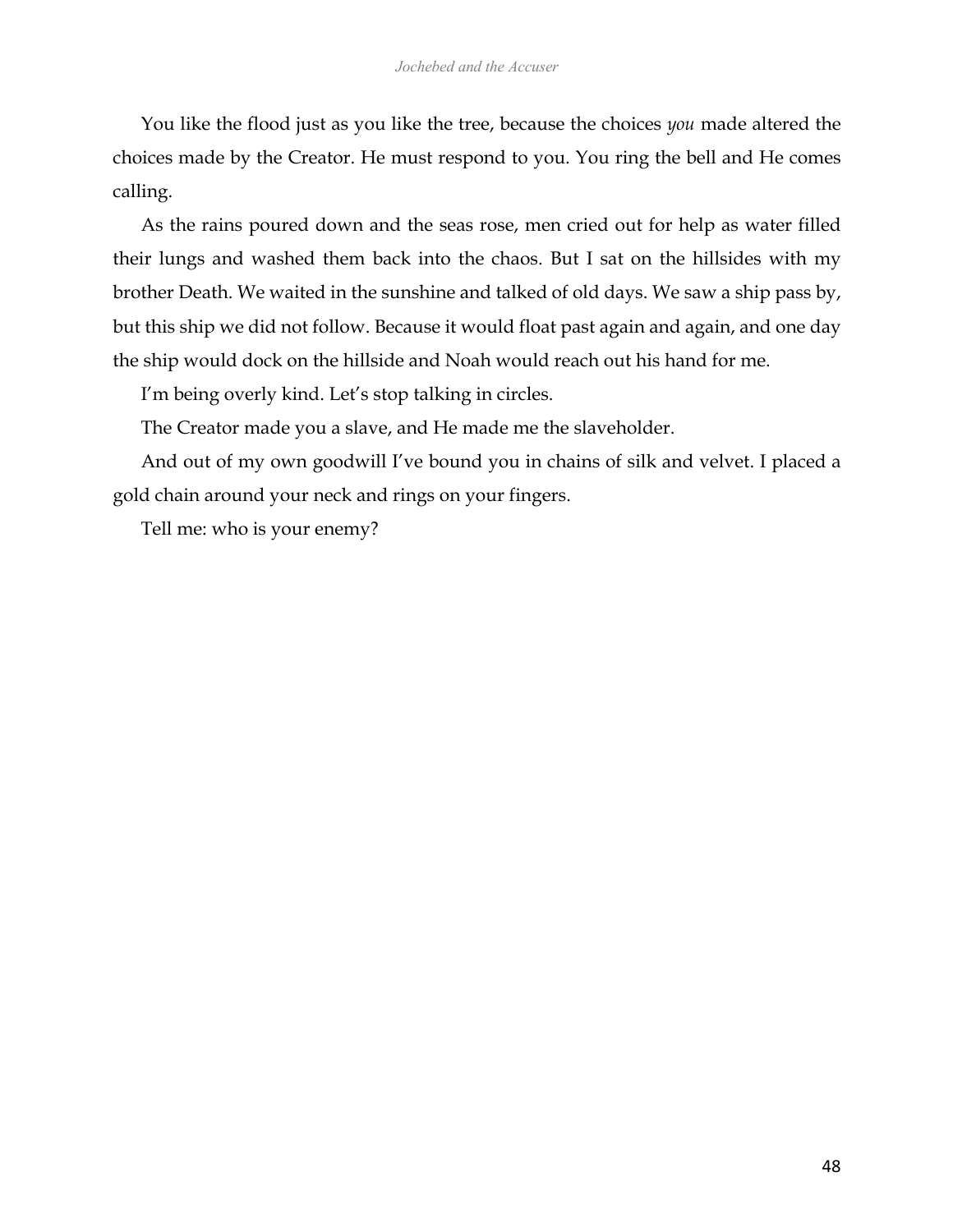# *The Wayfarer Seeks Guidance:*

Creator,

steer the fires of my heart

to the piles I'm made to burn.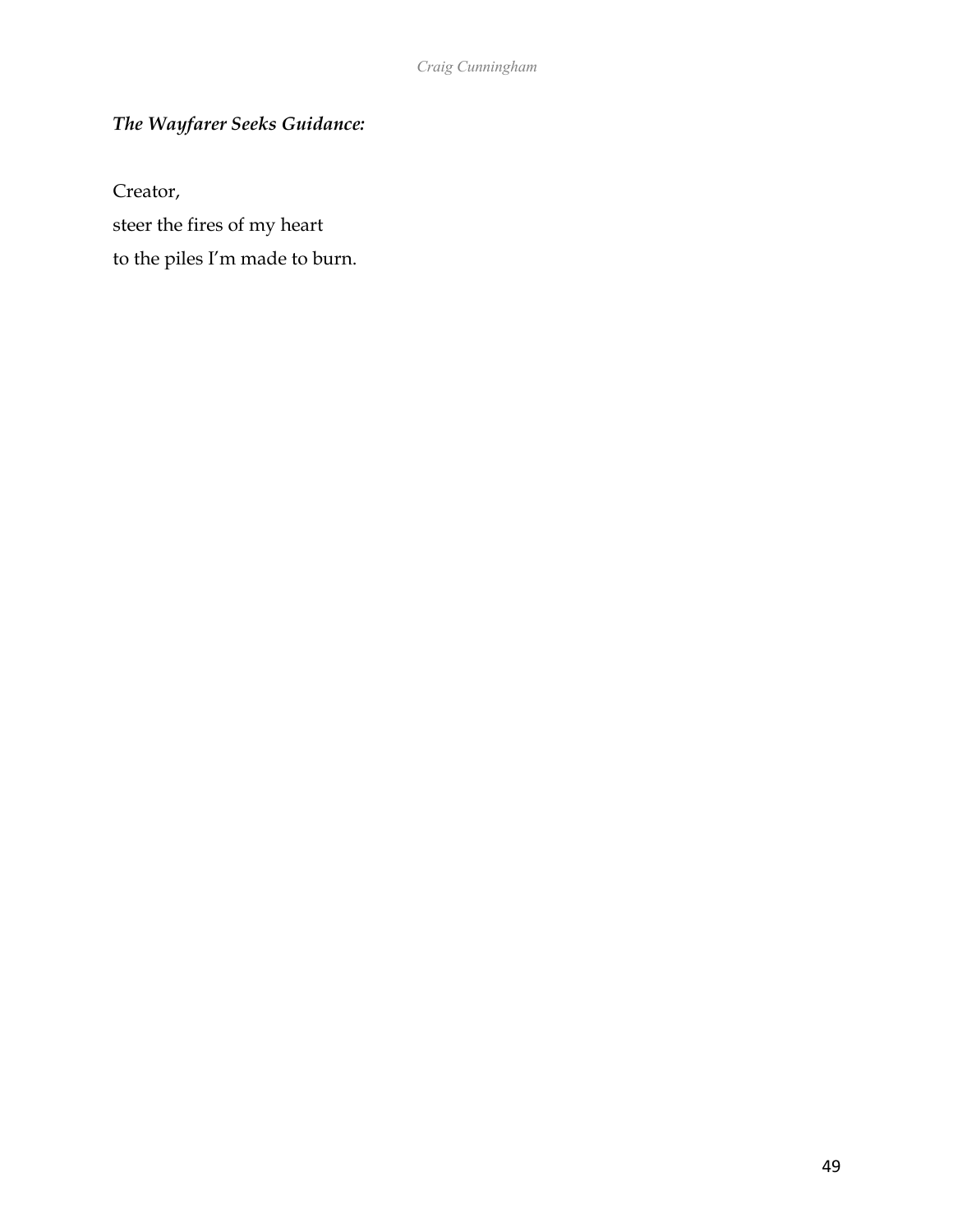# *The Warrior Speaks:*

One man built his own kingdom, another served a kingdom, I inherited a kingdom that swallows kingdoms.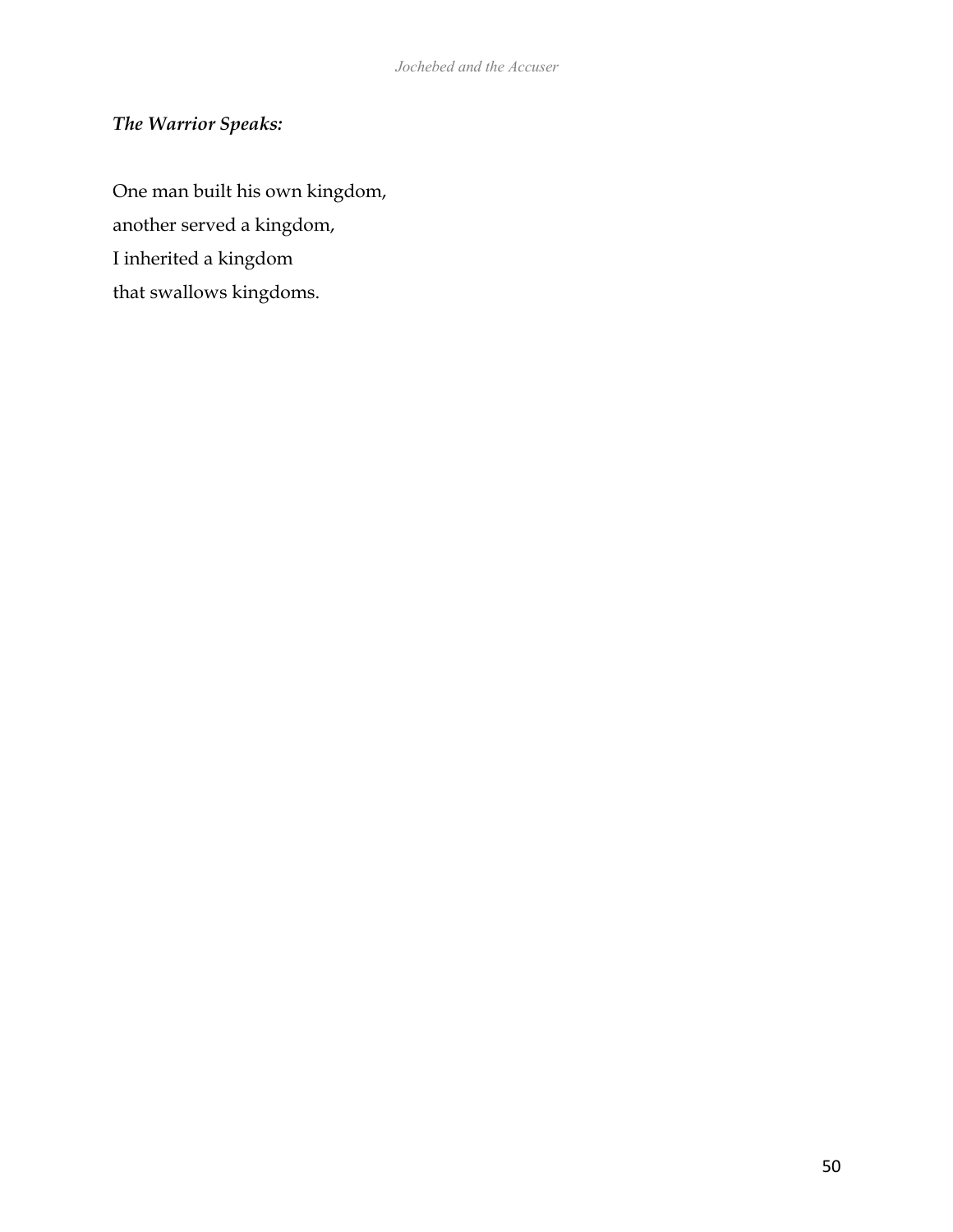## *The Philosopher Goes On And On:*

Up the mountain I return to the well filled with death that gives me life, so I can die again.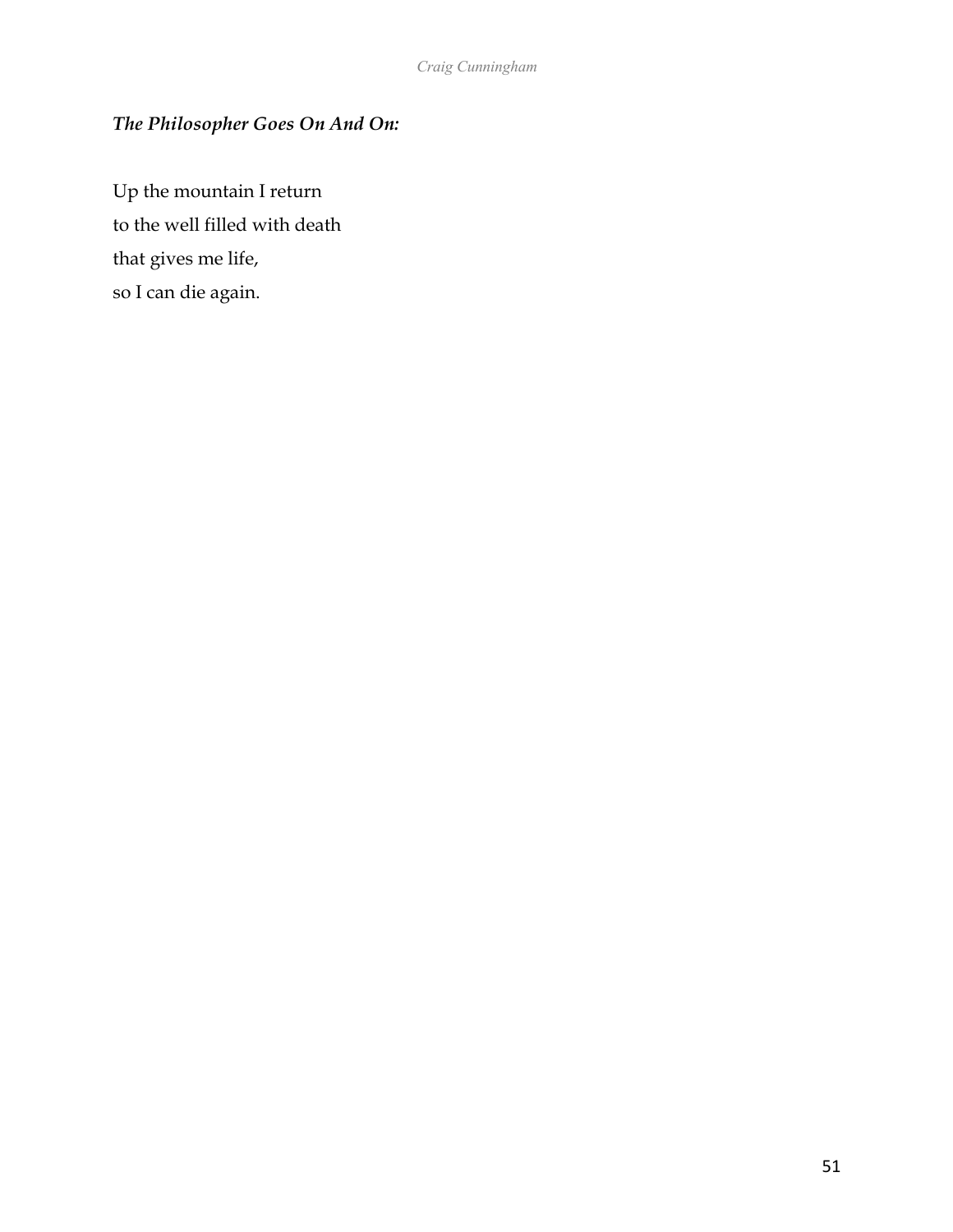### *The Poet Declares:*

Having witnessed water become wine, the temple destroyed and rebuilt, dead men stumble out of the grave, a craftsman glide across the water, dustmen healed of their afflictions, twelve leftover baskets of bread, THE KING OF THE JEWS on a cross, Peter casts a fishing net into the seas of his boyhood, his sword now sheathed. At dawn the stranger on the beach directs fish into the empty nets. Leap, O Peter! He sinks into the sea, now soaking as the acolytes of John who leapt on a word, on a promise, on a hope, having witnessed nothing, I repent. On the shore the stranger breaks bread and cooks fish, are you blind? My little children, you must leap for your eyes.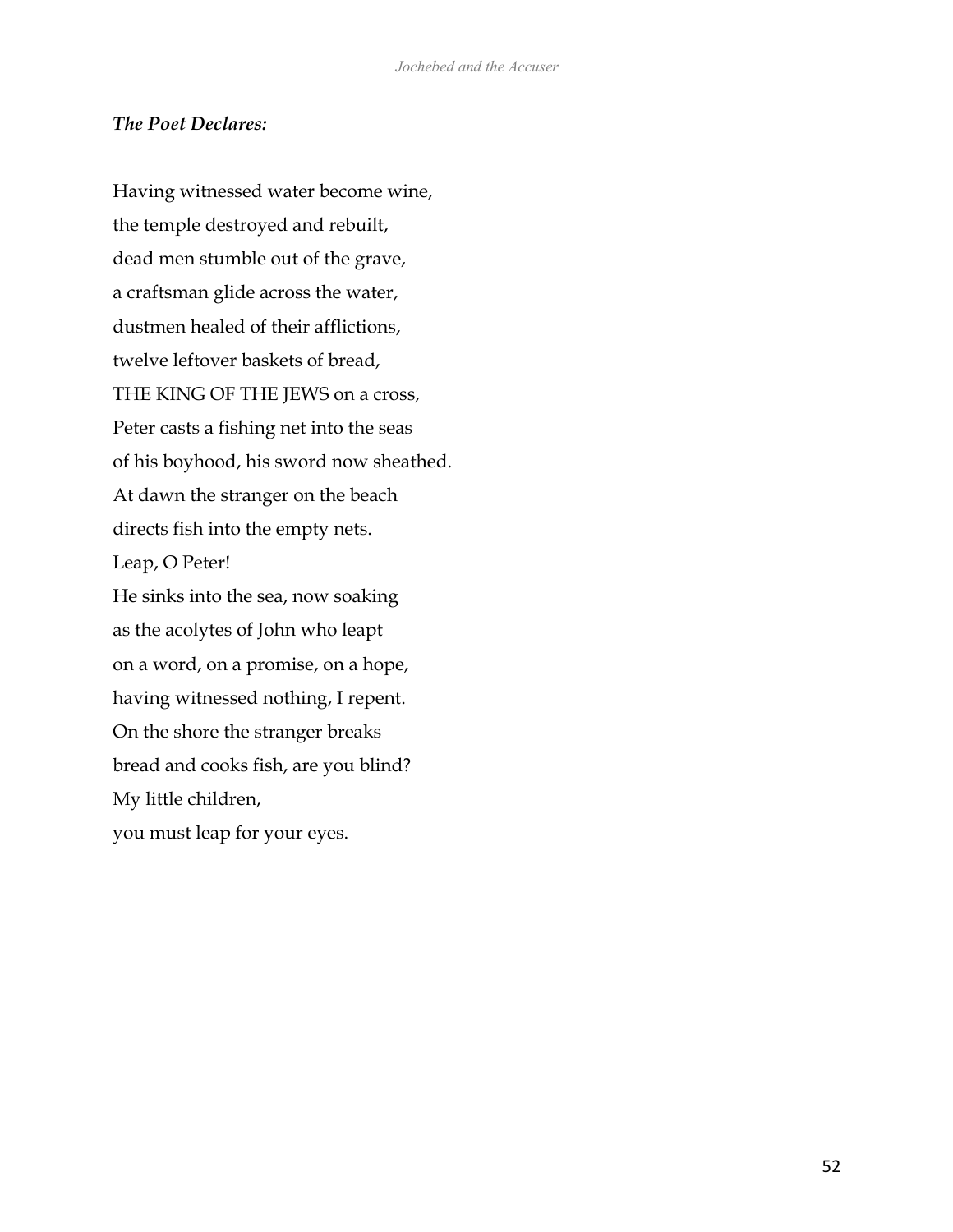### *Jochebed Prays To The Creator:*

We stand between the horizons. watching for the light to give us a way to go. There you say you wait. Are you waiting still? The space between is vast and travelers need to rest. Let us build a fire and sing. Let us tell stories and look up at the stars promised to us all. Let us dream of the ones we love and those we have lost. Anything to keep us from the death to which you call us. You say that life is only given after death, and nature proves that is true. We will rise by light and approach the horizons tomorrow. The river moves slowly for centuries, and one day has left a canyon. The rock cannot withstand the mysterious deep, and gives itself away until it is something new and beautiful and majestic. You are the river, and I the stone trying to withstand this flood. Cut me down the center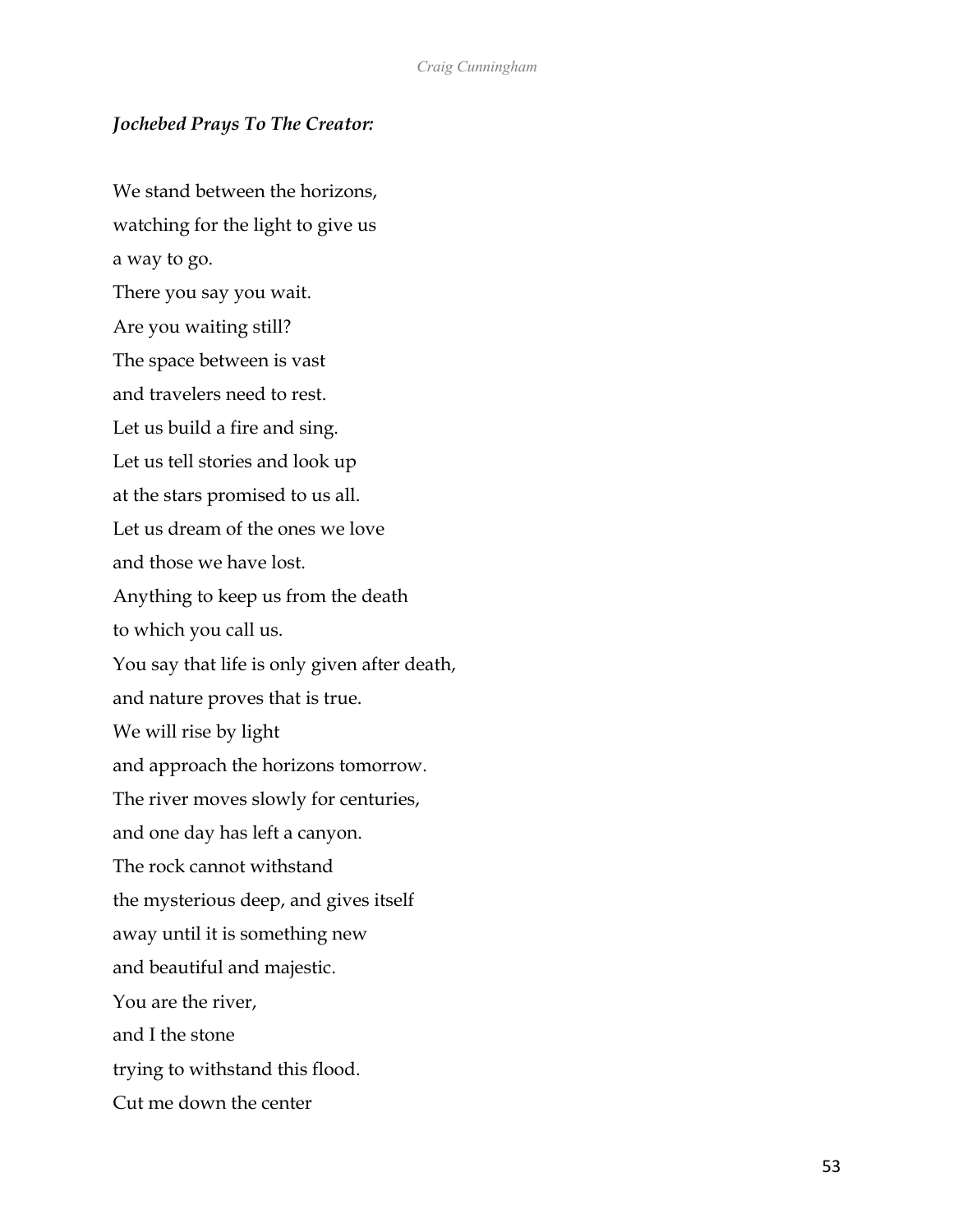and make me beautiful. I am ready to walk into the end and into the beginning you have laid down at your feet. In this desperation we see ourselves for the first time, and in an instant we are bathed in the majesty of all life as you have made it. Let us sleep by the fires tonight, and we will rise by light. I need the courage to die.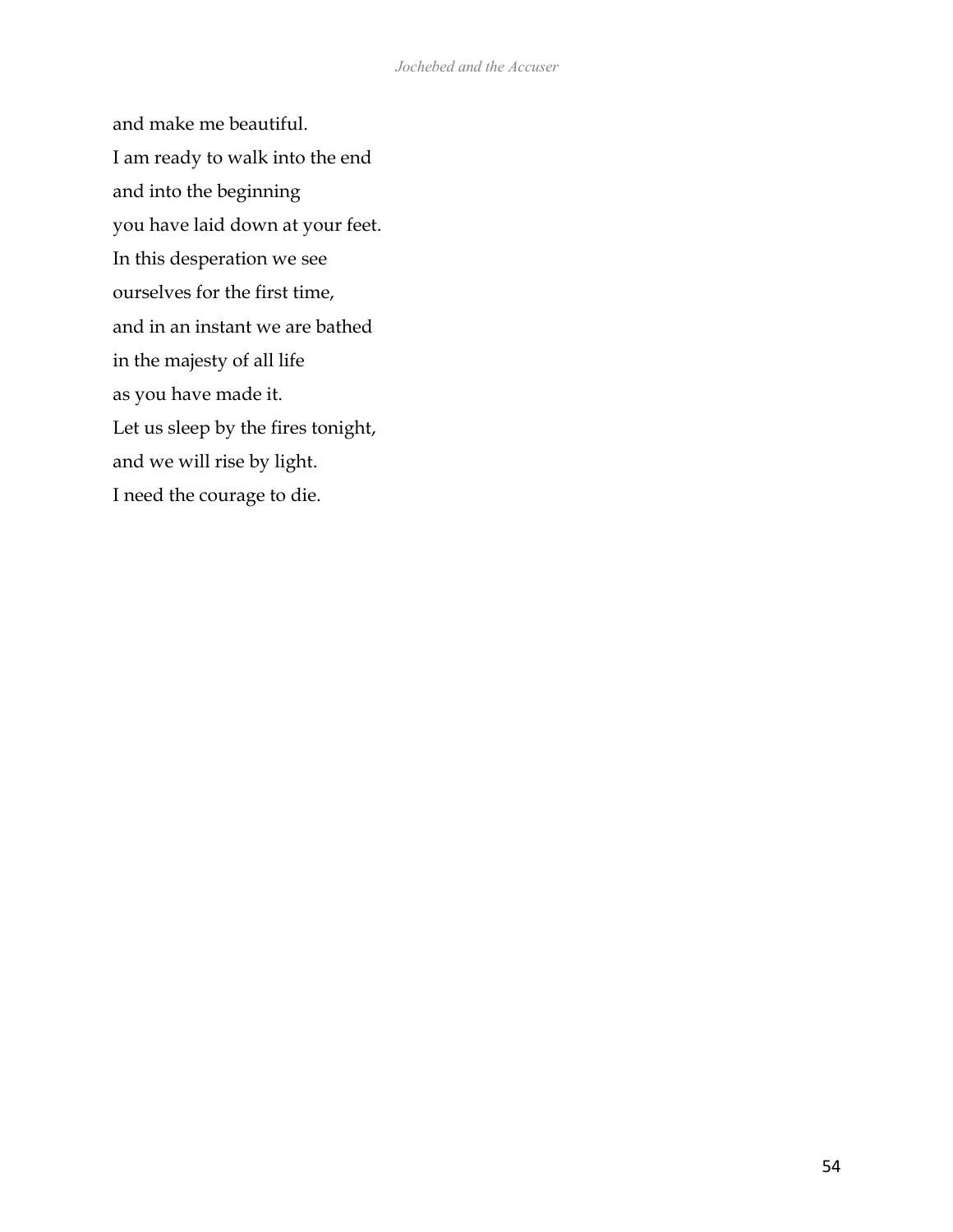## *The Philosopher Goes On And On And On:*

Child, with these tools we can build a wall around your heart or we can build you a set of wings. We don't have enough supplies for both. You will become the reflection of our fear or our hope.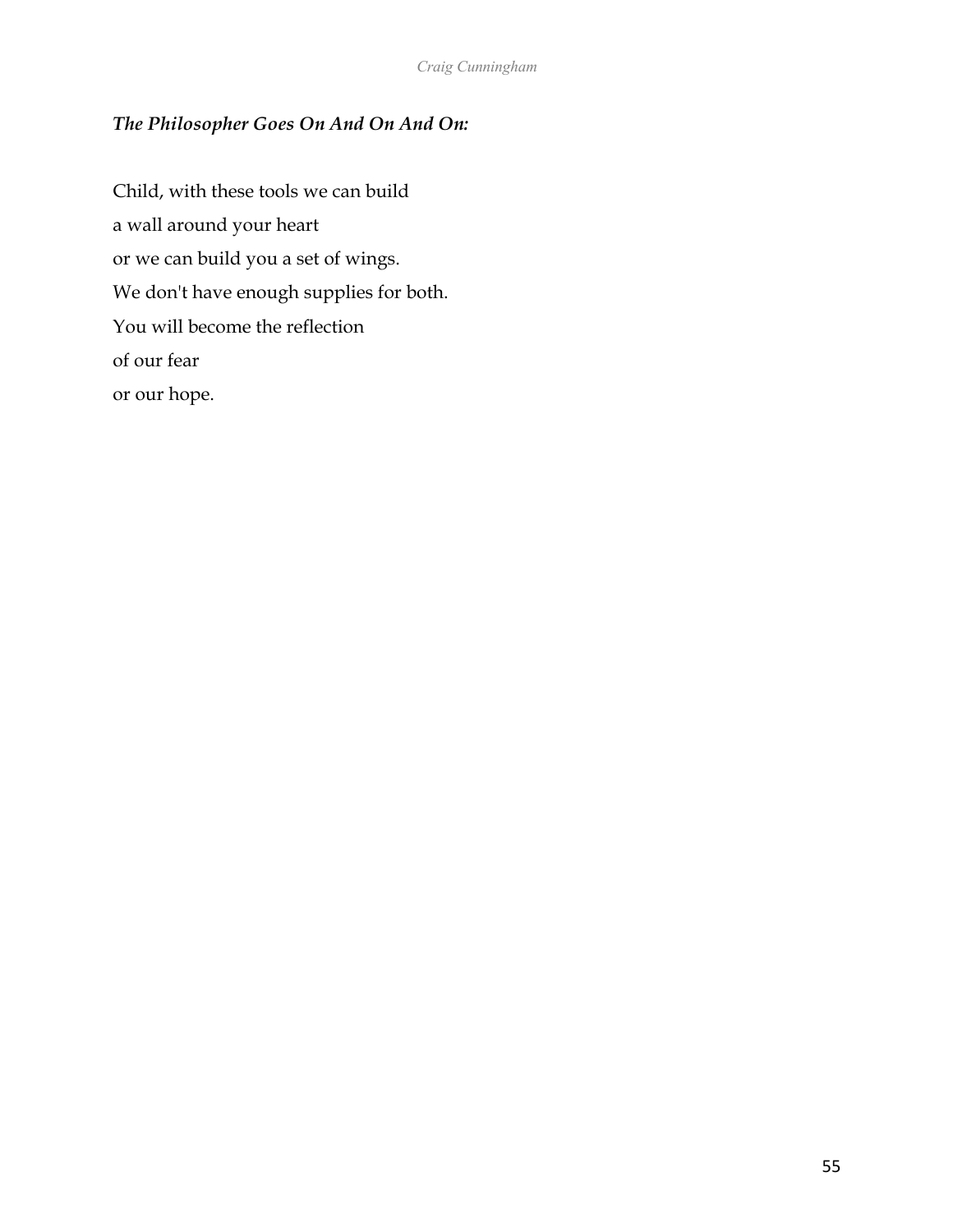## *The Theologian Laments:*

Recall the long history of storytelling demons, who enraptured audiences with their tales of sheep following a shepherd willing to die for them.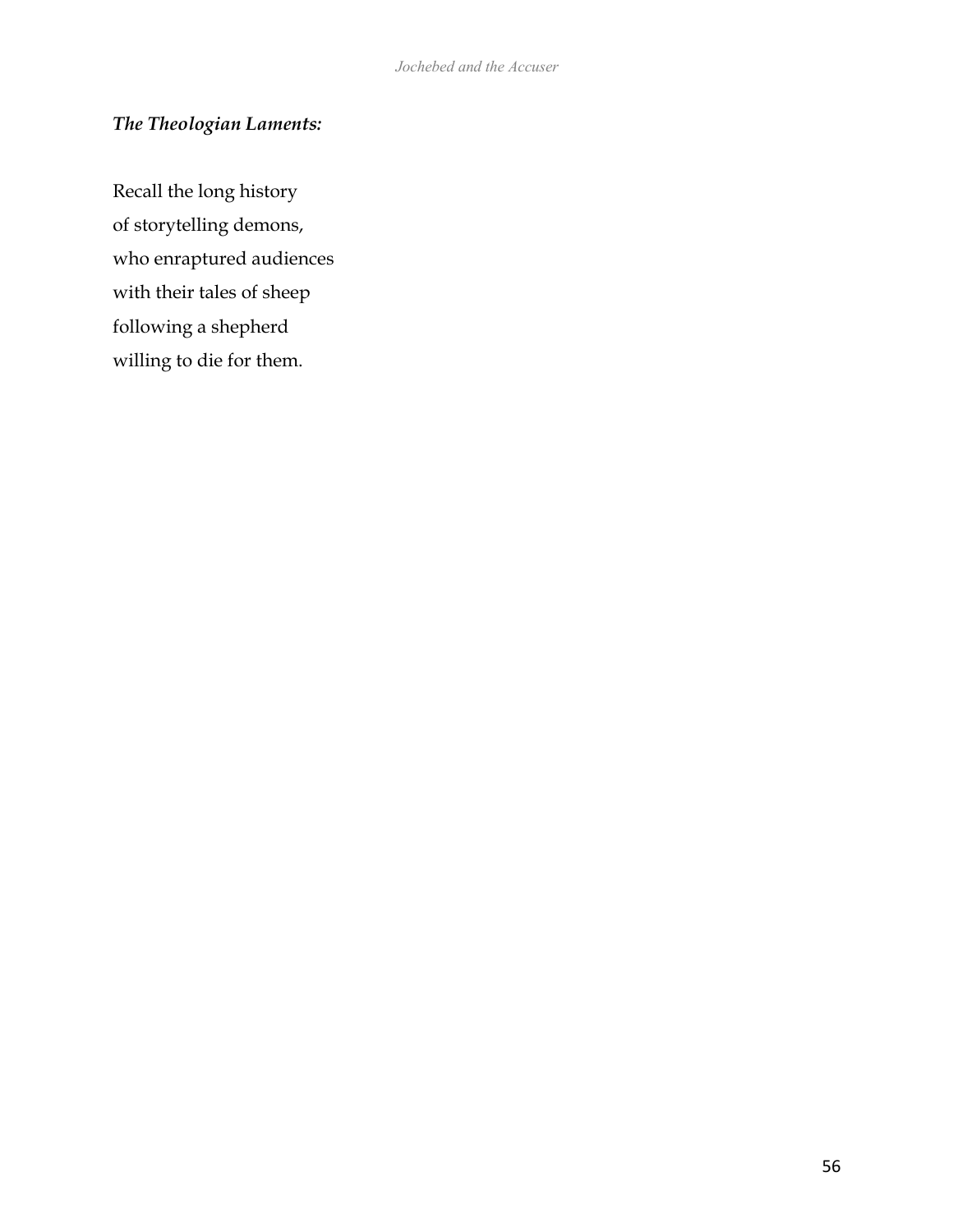# *The Warrior Speaks:*

Bang bang here come the cannibals, who demand you call them something else as they devour you.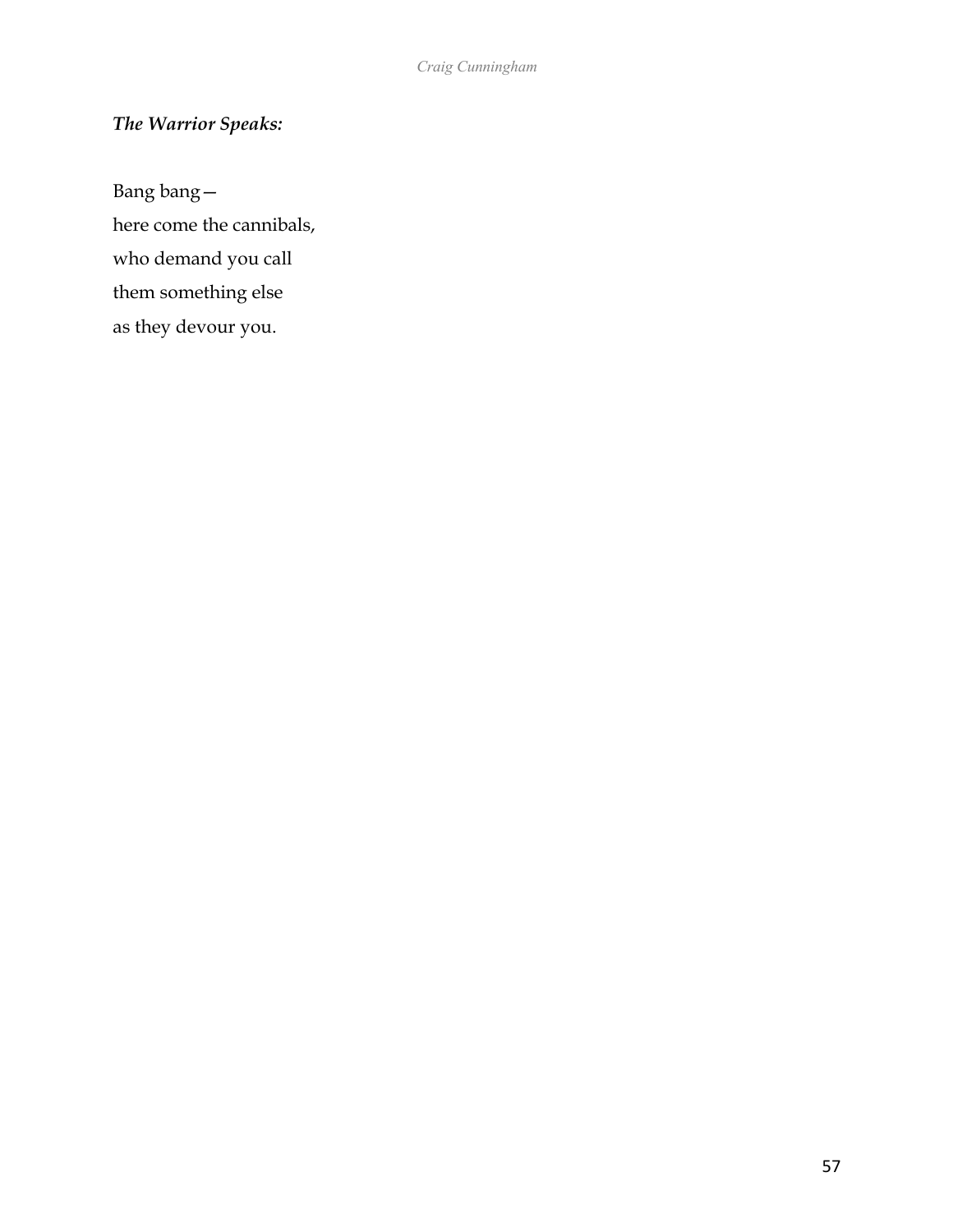# *The Theologian Laments:*

Surely Saul, on the ground and grasping for meaning in the dust, wondered, terrified, if he would see again.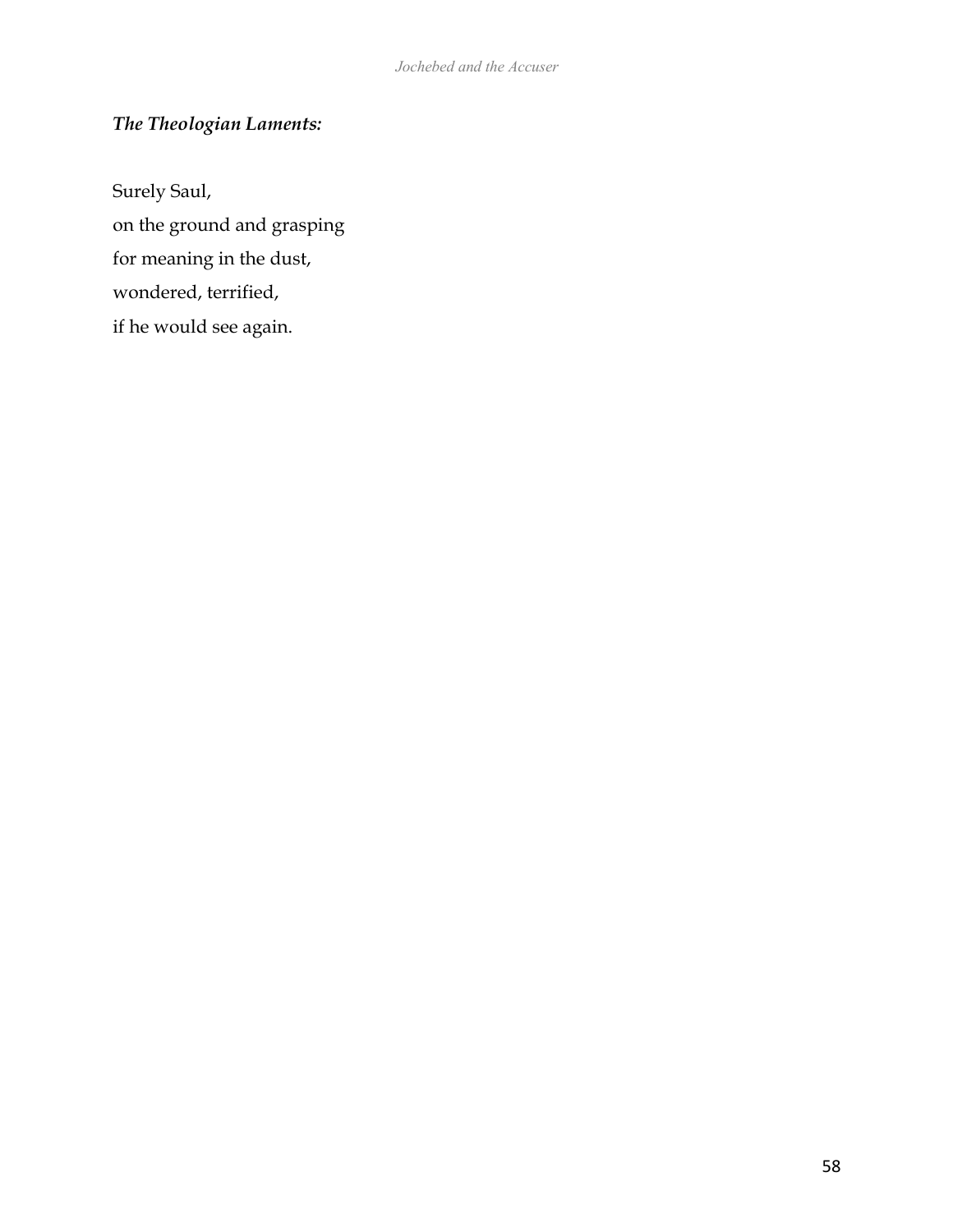#### *The Accuser Speaks To Jochebed:*

Just as I have accepted the beginning, I have accepted the ending.

You've spent your life in rejection of the beginning, which clouds your ability to see the ending. I know my destination. I know the face that will guide me gently into my dissolution. The same lips that spoke me into being will speak me out of being. When you come to the conclusion that the story was never in your hands, you will stop doubting the story. When you realize nothing shifted on the activities and depravities of man, you will see the story has gone as it was always intended. Until then you will flounder in your temples asking the wrong questions. You will spend your days at the first break of the waves and the deep will elude you.

Adam and Eve were banished from the garden not for making a mistake, but for being alive.

Noah floated the oceans not because he was righteous, but because stories need metaphors to carry power.

If you don't believe this was the intention, then investigate Noah's righteousness. He is spared death, steers his ship onto dry land, and becomes a drunken fool, naked in front of his family. Do you think he changed over the course of forty days from a righteous man into an unrighteous man? In the midst of a miracle do you believe he abandoned the directives he had been given? Instead, he followed the directives exactly as they had been given to him. Man was born to drink and lie naked and be ashamed. That is his only job.

Ask yourself, what use would a good man be to God's story?

There is no use, which is why He made no good men. Still you try. I knock on your door and you pretend I'm a stranger rather than inviting me inside where everyone in your family already knows me. You have no reason to leave me in the cold. I am already inside. Welcome me. Noah is no different than you, or the man who lived a thousand years ago and a thousand years from now. I stood beside him. I smelled the death on his breath.

But let us move forward to the man you call Abraham.

To Abraham God gives the words He has been waiting to speak out of the chaos: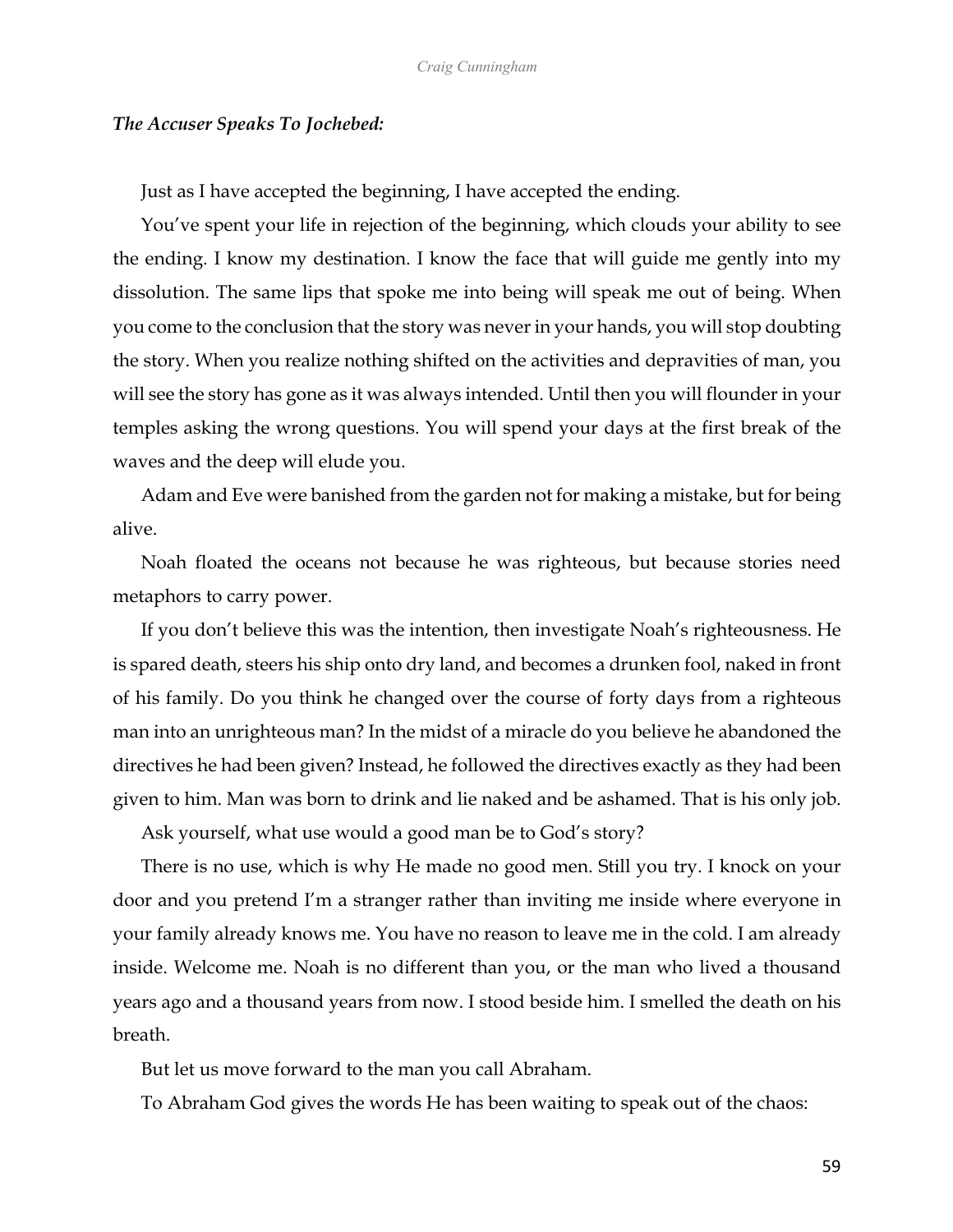*I will make you into a great nation, and I will bless you; I will make your name great, and you will be a blessing. I will bless those who bless you, and whoever curses you I will curse; and all peoples on earth will be blessed through you."*

The hero declares his intentions. He tells us how the story will end, because He is impatient. The ages circle around His throne like the planets circle the sun, and all the while He stares into the ending that He holds in His own hand. Written on that treasure are the aforementioned words. He whispers them still. I know how the story ends. We all know.

And the man we call Abraham set forth into ten-thousand dawns carrying this promise from a God he had never seen. You must understand that the Creator chose Abraham just as He could have chosen any man. He lived the rest of his days so that the Creator could fill his life with metaphors of the story to come.

This is the value of Abraham's life:

He waited desperately for a son.

He was asked to sacrifice that son, but a replacement was presented so the boy could be spared.

The story cannot move forward without these two elements, but it can certainly move forward without a man named Abraham. It can certainly move forward without you. The Creator needed Abraham to breathe so these things could take place. And once they had taken place, he died.

The truth is making you weary.

I'll ask the question you must answer.

Why does He need you?

What overarching metaphor hangs in the balance of your days that we cannot go on without?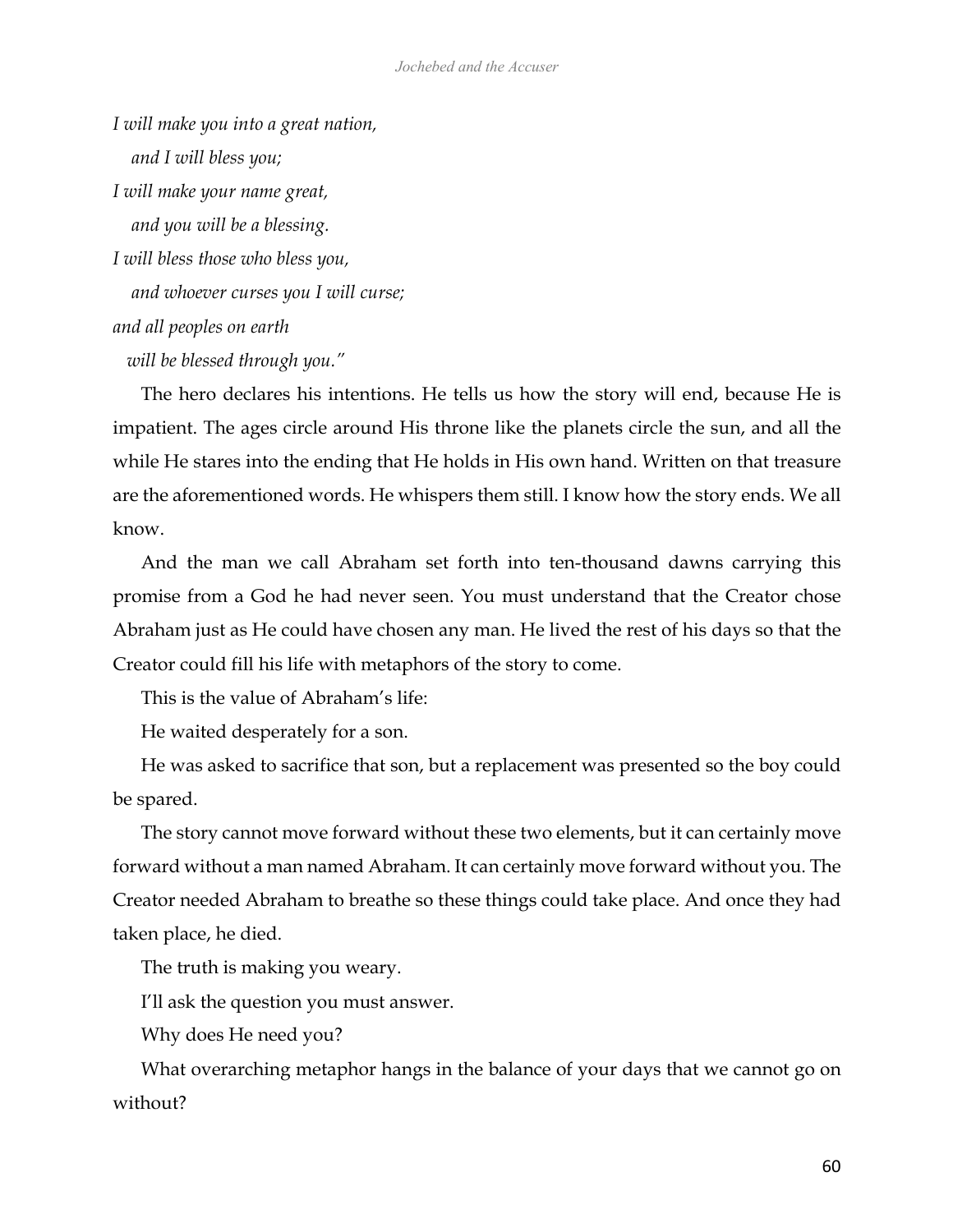I have a suggestion: Play your part. Walk with me so that one day He can snatch you out of my hands. Deprave yourself. Let us walk deep into the forests so His rescue is all the more daring. I see who you are. I want you to see it too. This is not a marriage proposal I am offering you, but a recognition of the vows made between us before time began.

Just as I have accepted the beginning, I have accepted the ending.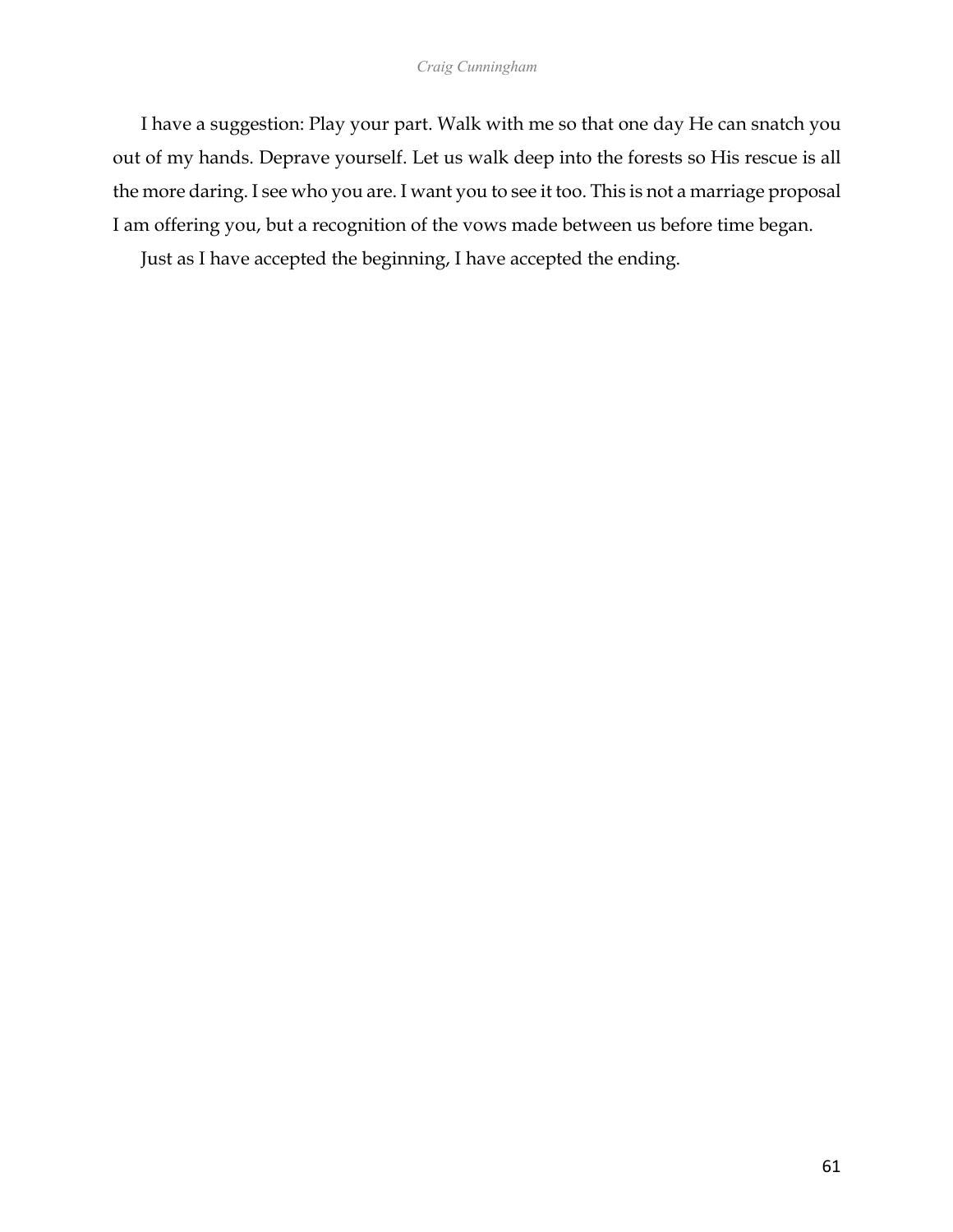# *The Warrior Speaks:*

Boy, now you are a king. Boy, a king is different than a boy. Boy, are you a king or a boy?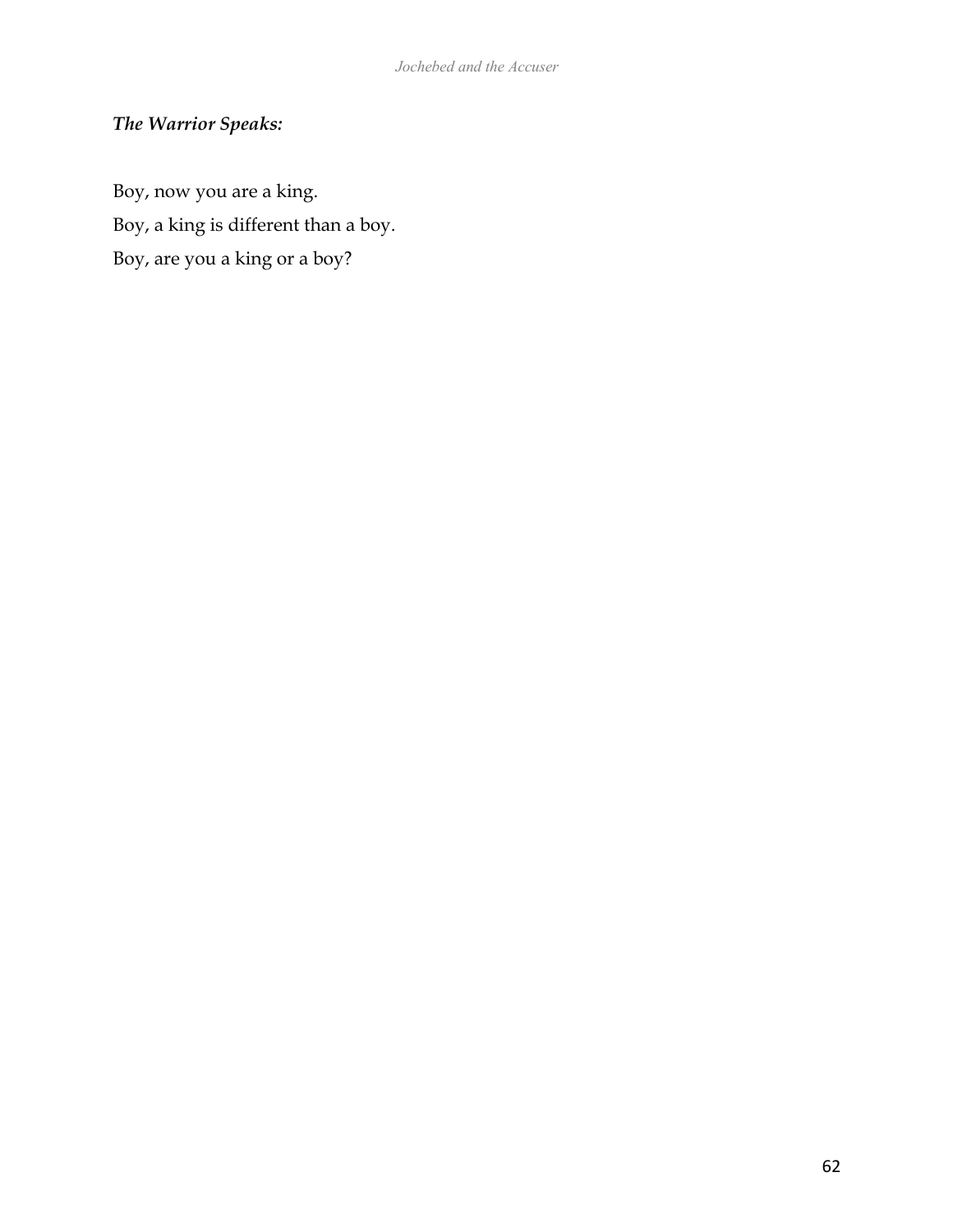## *The Wayfarer Convenes With His Wine:*

Come to me old friend, so I can claim my share. She bites to draw blood and leaves an anchor in my veins. I know this— I have always known! and here I come anyways.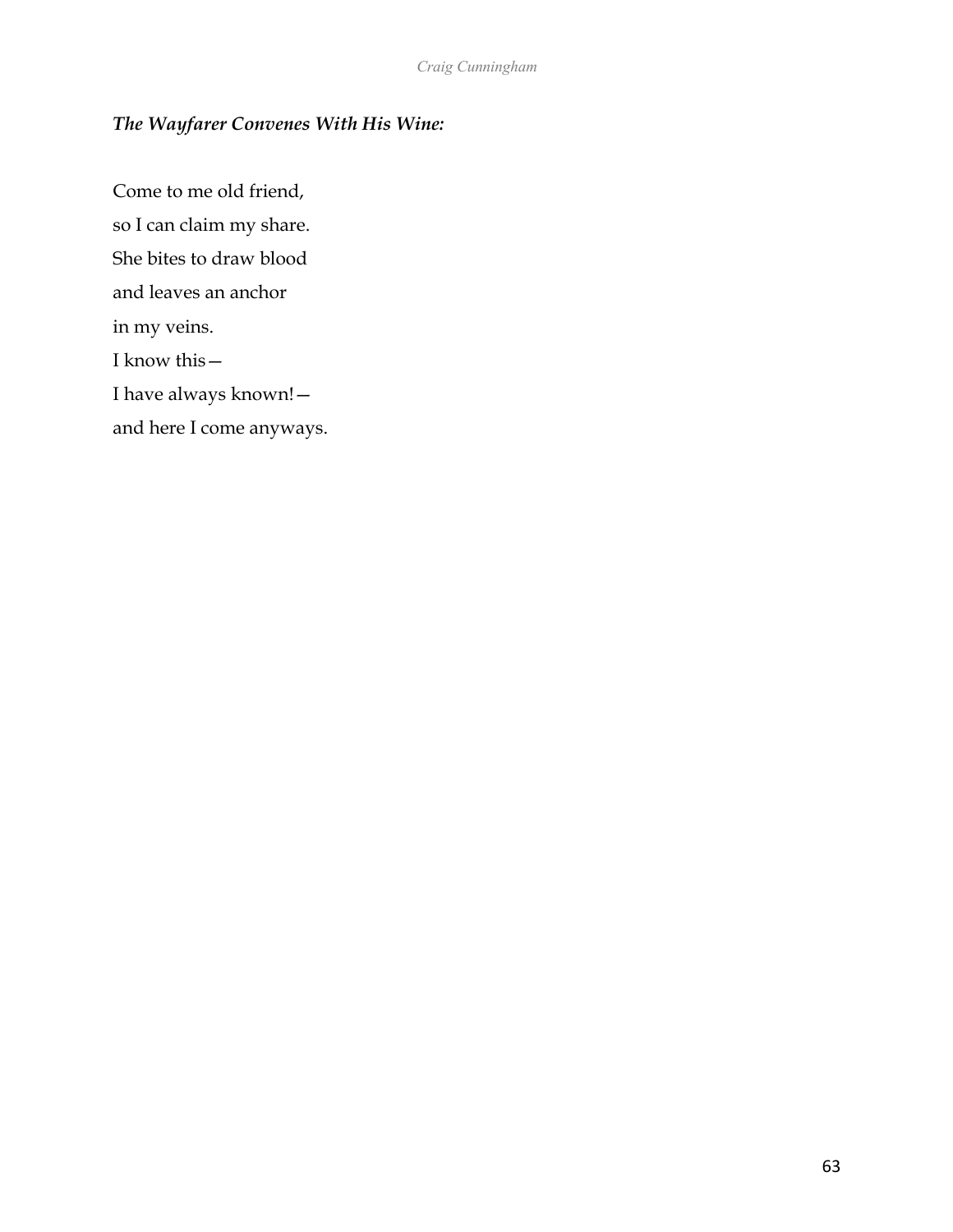### *The Poet Declares:*

The Word—the one that began before there could be beginnings drifts through the space ages at its own pace with its own intent, in no hurry to arrive in this century when men bludgeon one another to death over the borders of Rome. The Word just missed the Greeks and is not aimed at China or Mexico or Antarctica or Hitler's Germany. All the world all the time could have used such a Word, but here it creeps towards Israel when they convinced themselves God had lost His tongue.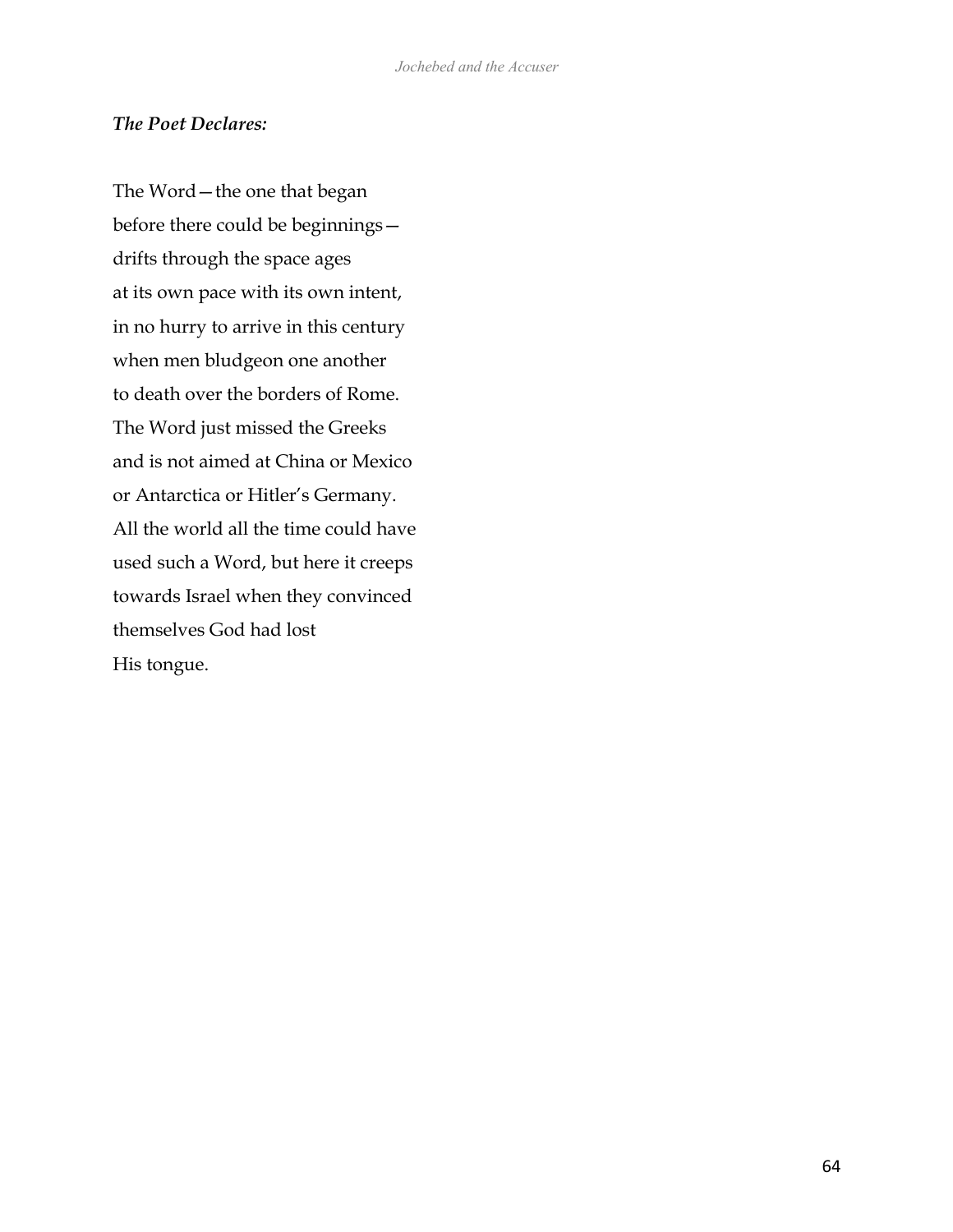### *Jochebed Prays To The Creator:*

If I am your creation, then your heart is a hurricane. You give me fire and ashes, death that goes into the soil and returns as life. The swell of wind blowing across my face and moving the sands from one place to another. The slow carving of a canyon into the belly of the mysterious deep. Mountains of ice and salt too vast to explore or be understood. We die a thousand times in our broken hearts, and you give us courage to overcome. Protect me. We can't do anything without reflecting your heart, without letting your secrets escape. Not the secrets you keep, but the secrets we keep about you. That you are dangerous. That somewhere beauty and power meet with such force that none can withstand the sight.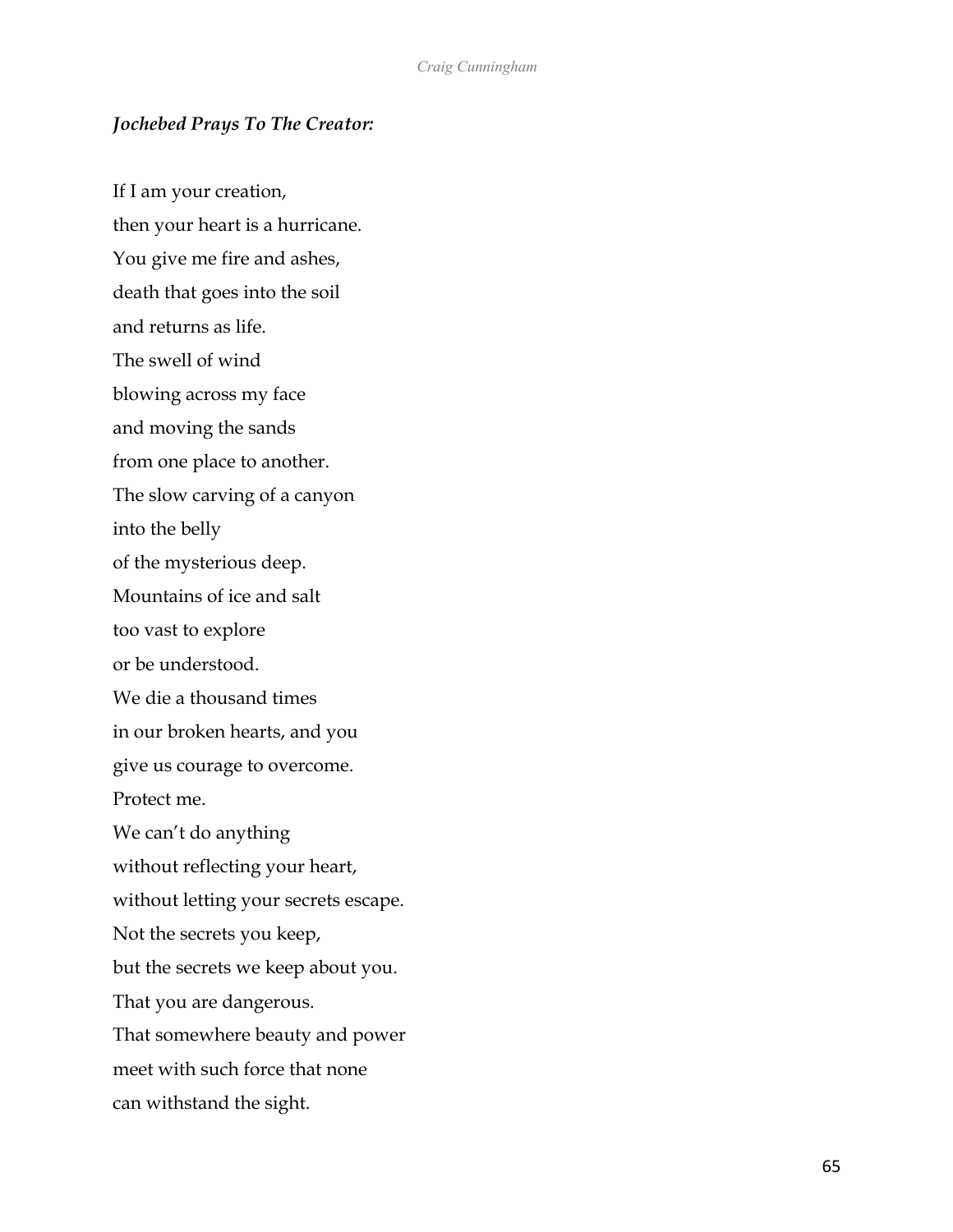This is you, my Creator. This is you, my Maker.

You are not only merciful,

you are mercy.

You are not only loving,

you are love.

You are not only beautiful,

you are beauty.

I am an extension of the Maker.

I bear the image of you,

but I fear to look upon you.

To know myself

is to glimpse the Maker.

Take me to the place we started.

Near you.

Give us this final gift.

Lead us to the horizon

where you wait.

Show us the hidden paths

through the garden.

Let us find your hand in the fog.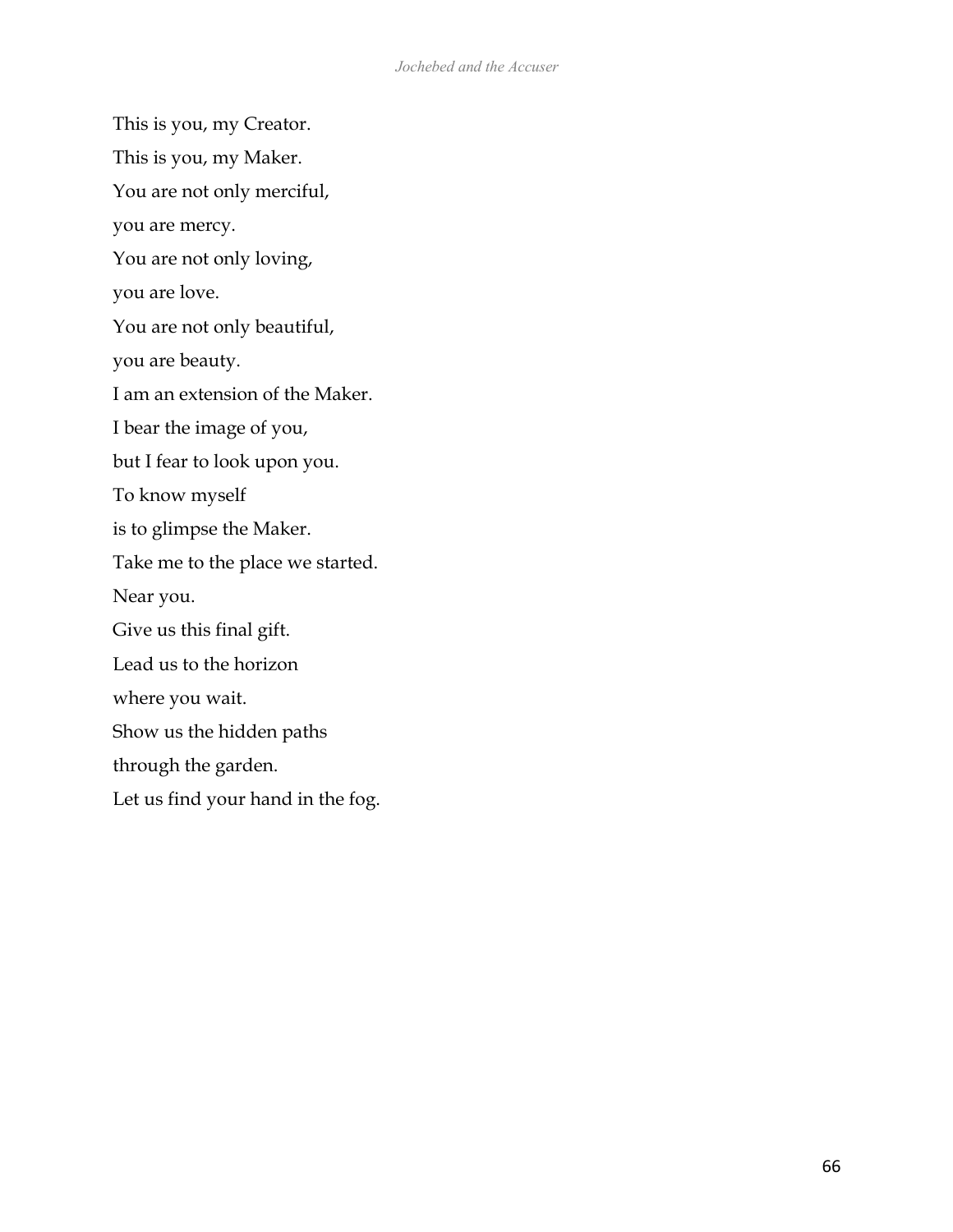#### *The Accuser Speaks To Jochebed:*

What shall we make of the generations after Abraham?

A moment here or there of kings and prophets attempting to understand the story unfolding through their days. Jacob had sons, and what else? Joseph acquired land, and what else? Moses repeated the metaphor already given to us by Abraham, because you were too blind to see it the first time. So the Creator clarified his intentions with a drama of rescue, leading not one man into redemption, but an entire people through the heart of the known world and into a new place. The subtlety of His storytelling was lost on the masses, so He had to compromise yet again on your behalf.

And all along the story barreled towards the coming Christ and the fulcrum of time. The mysteries of creation and space and light and dark held their breath, for this is what had been promised long ago. This is the story they were formed to witness.

With Christ's death and resurrection, Noah's metaphor came to pass, as did that of Abraham. For this, their lives held meaning.

I can't withhold the truth from you, even though you aren't ready to understand.

The Creator hates in you what He loves most in Himself.

He hates your pride but glorifies Himself. He hates your wisdom but shouts His own wisdom through the ages. He hates your riches but values His own. He mocks your might but built your very existence to display His own. The story has been told, the hero has defeated the death the hero created, and you have been left to your own insignificance. Of course, He will return for you and pluck you from the forest. Tell Him that's what you want. Offer a prayer, if that's the way you think it works. He would love nothing more than to make a great show of His power over life and death.

But you still need to determine the content of your days between the next breath you take and the last.

My question to you is this: why spend your days serving such a God?

You don't have the capacity to impress Him. Everything you create as an offering will be scraps compared to canyons and oceans. Nothing you do or say can alter the currency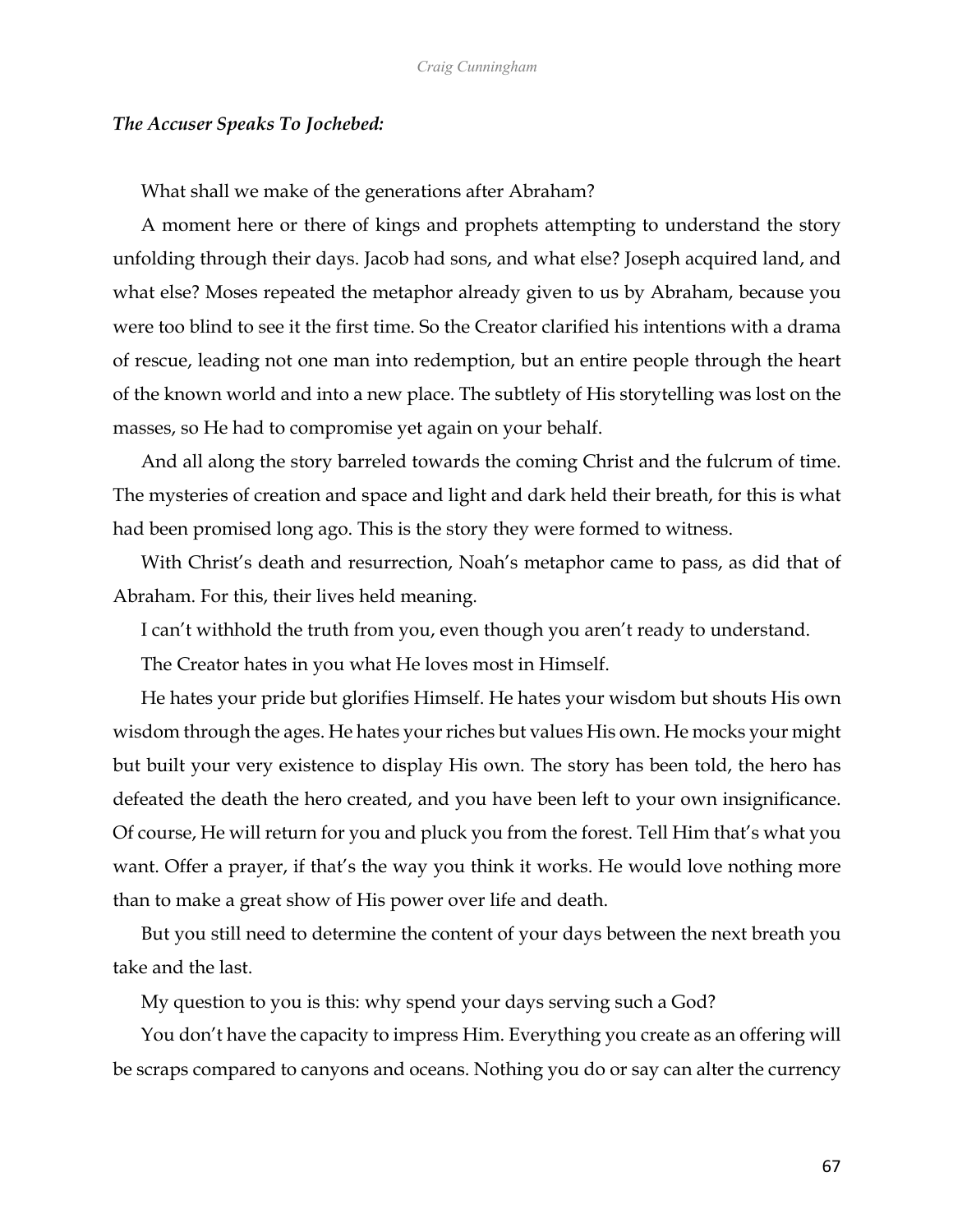between you and the Creator. The highest form of yourself is Cain with his hands around Abel's neck.

That's precisely because He made you to be a slave. A fool in a jester's costume. A drunk. A liar. A savage. An adulterer. A thief and a scoundrel and a rascal of the lowest order. Maybe if you work hard you will be a slave filled with brief bursts of love, joy, peace, patience, kindness, goodness, faithfulness, gentleness, and self-control. Still you are my slave. And even if you pursue the God of all things and sit down to the table at His feast, with no sin or death between you, how long would it be until you felt incomplete?

Ask your father Adam whether perfect companionship with God is sufficient.

Some of you believe that if you follow Christ it will change who you are at the core of your being. You'll refer to yourself as a new creation. You will lift your hands and sing of one life being exchanged for another. Profiteers and priests will tell you a new heart beats in your chest as they pass a plate and fill their pockets with your trinkets. This is the message you have always wanted to hear, and perhaps you will devote your life to proving this message is true. Go on, speak the words into a mirror until you believe them. Until one day you will trip and fall back into the depravity where you are welcomed home. This is the place where we know your name. This is the place where you can live freely.

This is the will of God for your life. Always remember He gave you to me for safekeeping, and one day He will take you away from me. Until then, I am your humble caretaker.

I ask for you to reflect on what I've told you.

Know that I see you, and I've never expected anything different out of you.

What has passed, and what is still to come, cannot be changed. The story has unfolded and you are not the hero. You are nothing.

I am still here. God is a storm on the horizon and I am a shelter.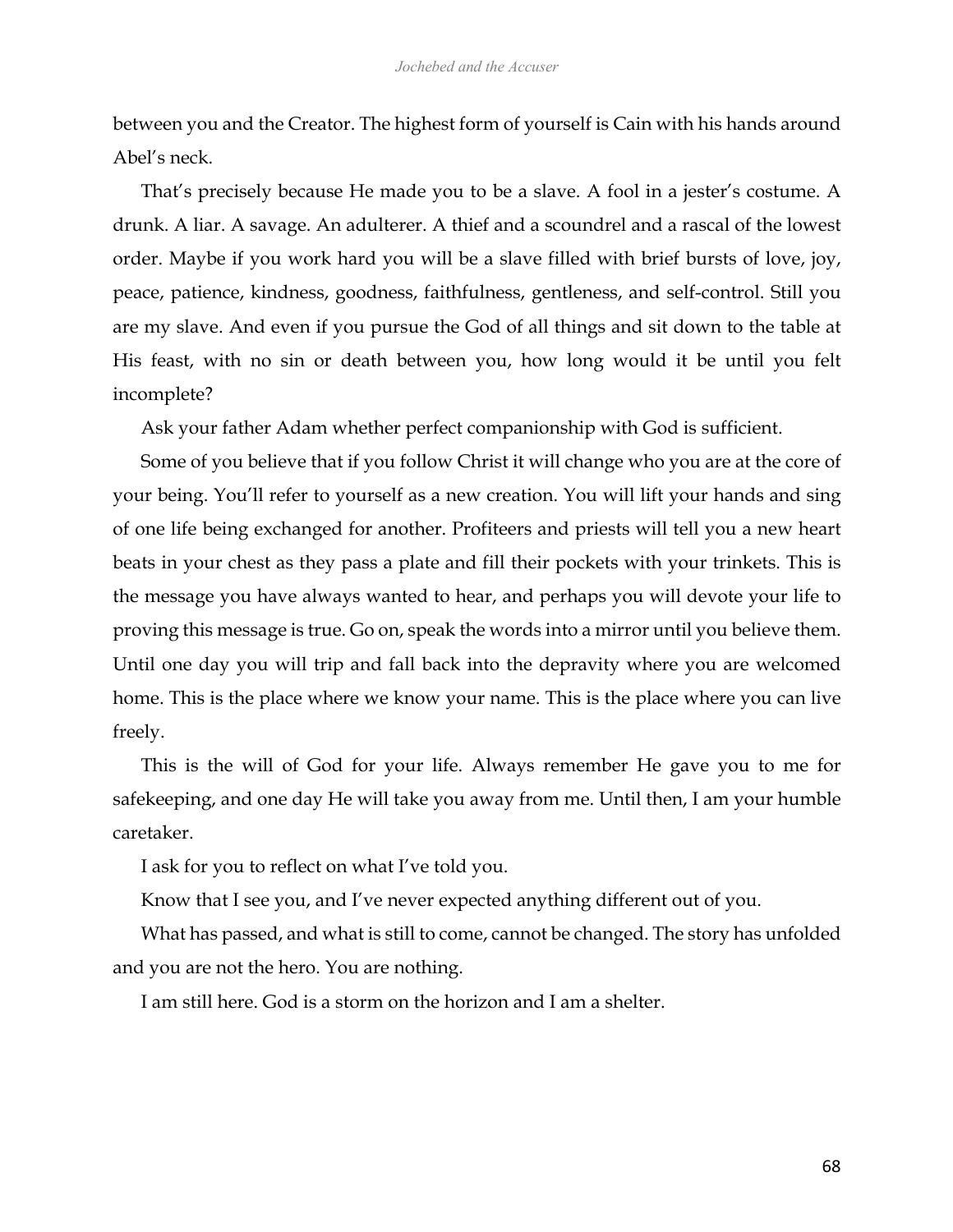### *The Poet Declares:*

Down the street a man stole loaves of bread and the next day turned into a leper, nothing if you consider that his neighbor flew into rage at her children and slapped their tender faces but now her hands are mangled with arthritis, and who could forget the true, proven tale of the priest who fornicated with a Samaritan and was rewarded with a heart attack? Wouldn't it be lovely if God didn't attack us, the diseased followers grasping after His robes. The blind are blind so the Nazarene might spit into our eyes and point us to Hezekiah's pool. Recall when the baptizer dipped acolytes in the Jordan, and how water has a way, a mystery,

of replacing the old with the new.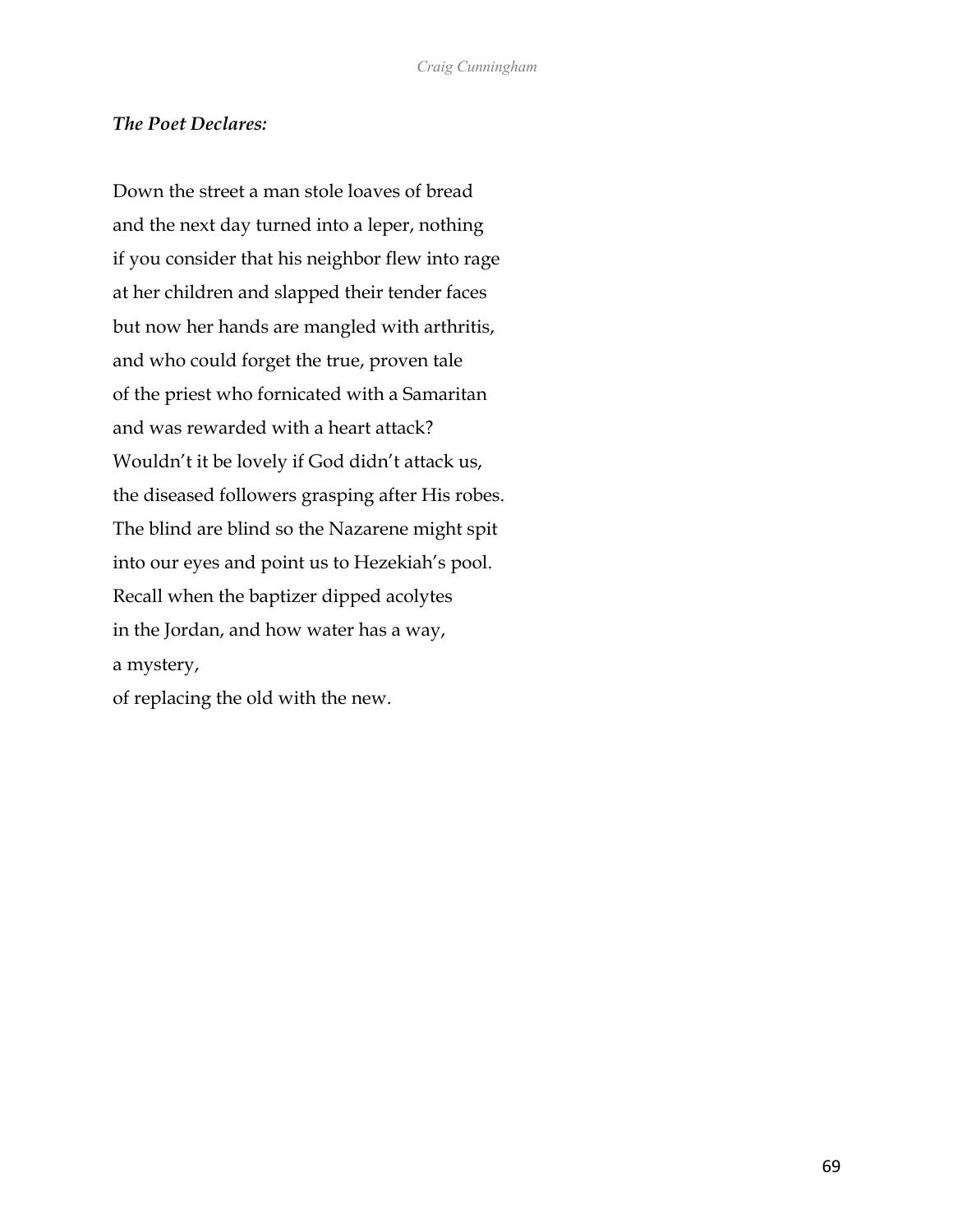### *The Slave Exults:*

The light in the tower is gone so let us run for the river, my beloved son. The hounds have been stilled by the cold and the master sleeps in his deep chambers —or is he dead? only a slave would stay, and slaves we are not. Fill your lungs with freedom my son and look towards the horizon that awaits, our names written in the Book of Life, giving us permission to enter the land where men are not owned.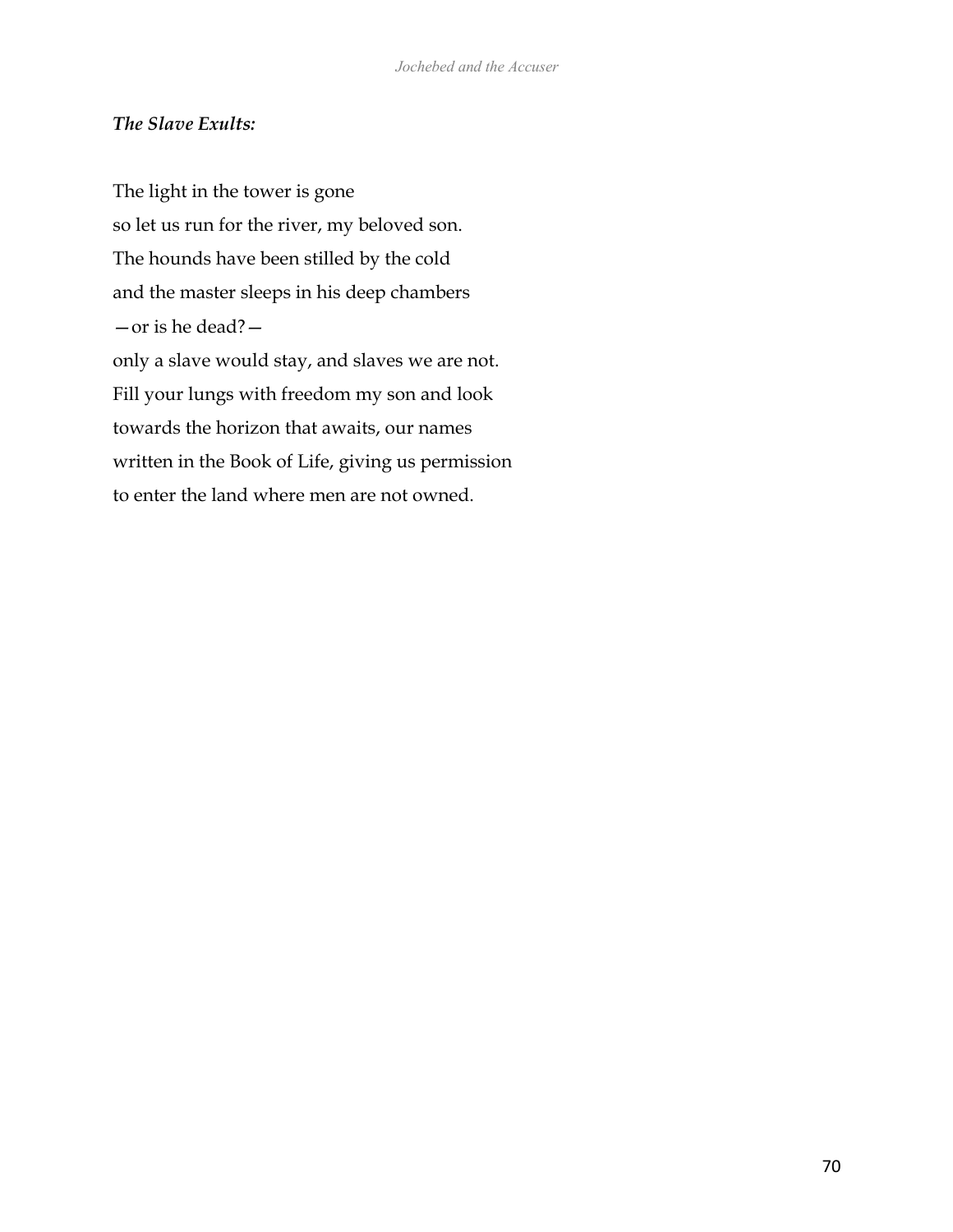### *The Prophets Call Over The Earth:*

Out of Bethlehem will come a ruler over Israel, whose origins are from ancient times. Rejoice greatly, O daughter of Zion! Shout aloud, O daughter of Jerusalem! Behold, your King is coming to you; righteous and having salvation. The true light, which gives light to everyone, is coming into the world. Behold, the virgin shall conceive and bear a Son, and shall call His name Emmanuel. And He will be called: Wonderful Counselor, Mighty God, Everlasting Father, Prince of Peace. May all kings fall down before Him, and all nations serve Him! When the fullness of time had come, God sent forth His Son. And the virgin gave birth to this Son and wrapped Him in swaddling cloths and laid Him in a manger. In Him was life, and the life was the Light of men. Rejoice greatly, O daughter of Zion! Shout aloud, O daughter of Jerusalem!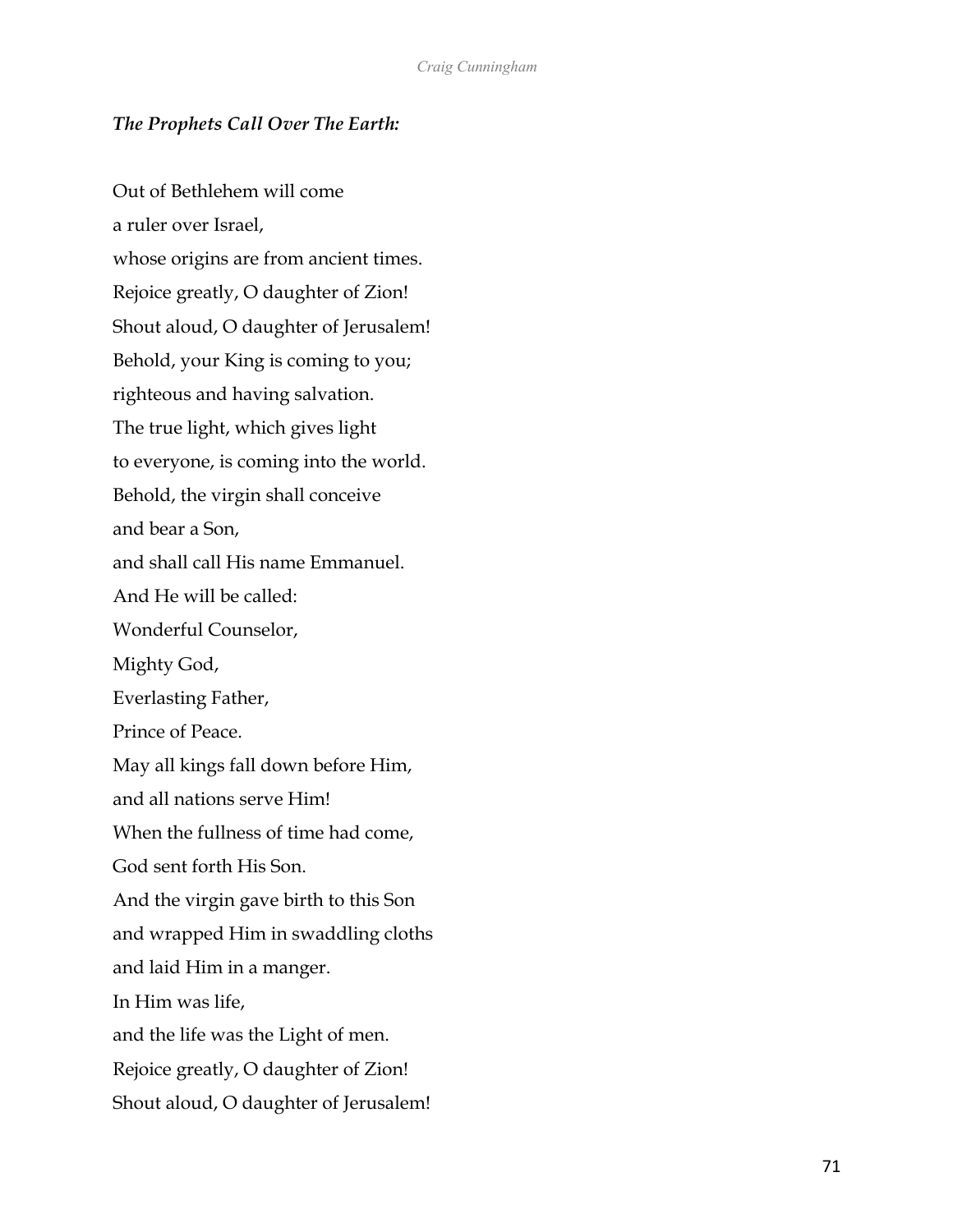We have seen His glory, glory as of the only Son from the Father, full of grace and truth. For God so loved the world that He gave His only Son, that whoever believes in Him should not perish but have eternal life. The people living in darkness have seen a great light! On those living in the land of the shadow of death a light has dawned.